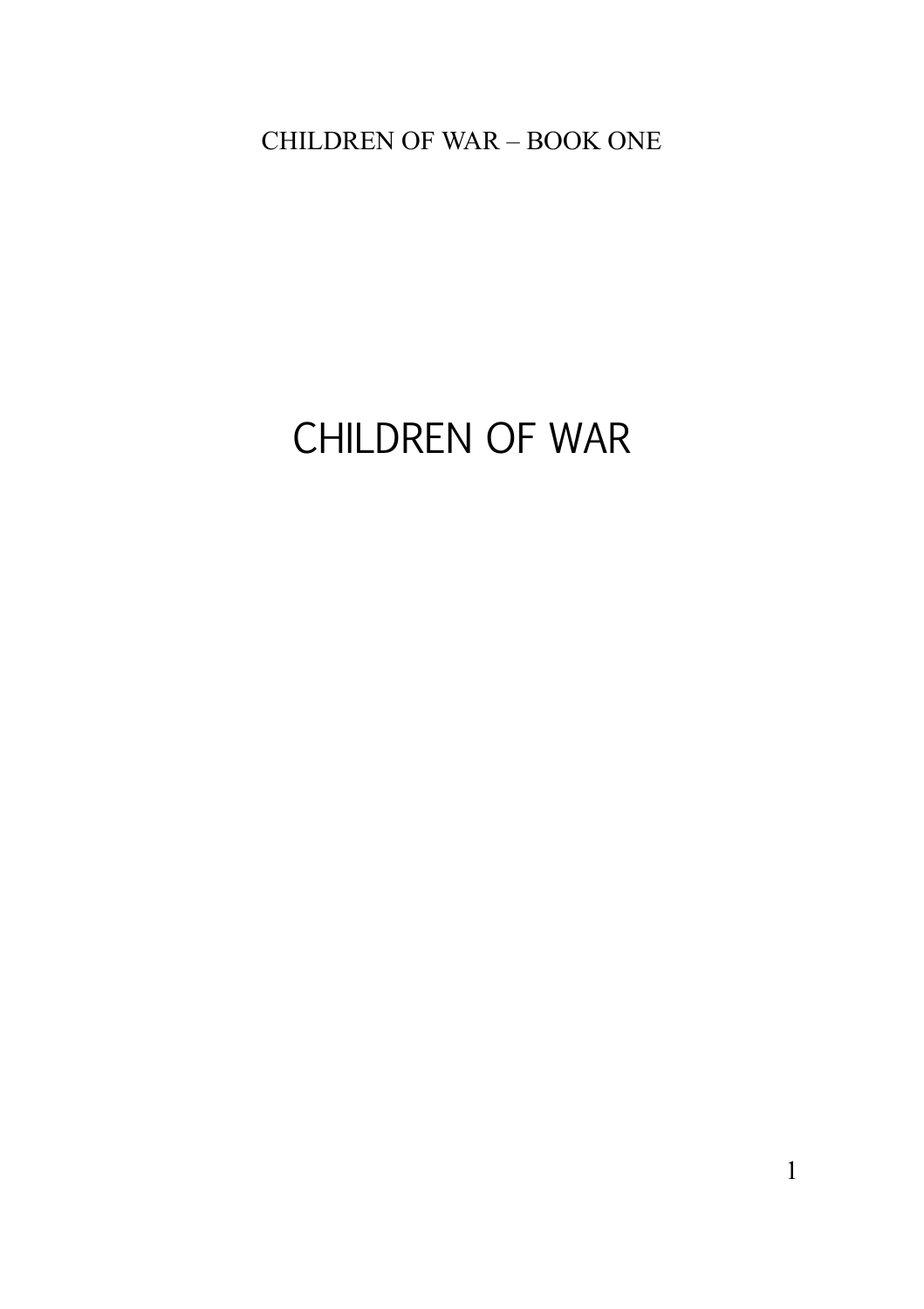Copyright © 2016 Low Ash Primary School All rights reserved.

Printed in the United States by Createspace.

Written & Edited By: Class 6HM, 2016 Cover Design: E. Rachael Hardcastle Formatting: E. Rachael Hardcastle

First Edition.

Also available as an e-book.

*Includes an introduction to Children Of War by author E. Rachael Hardcastle. Printed for the library of Low Ash Primary School. Book 1/2*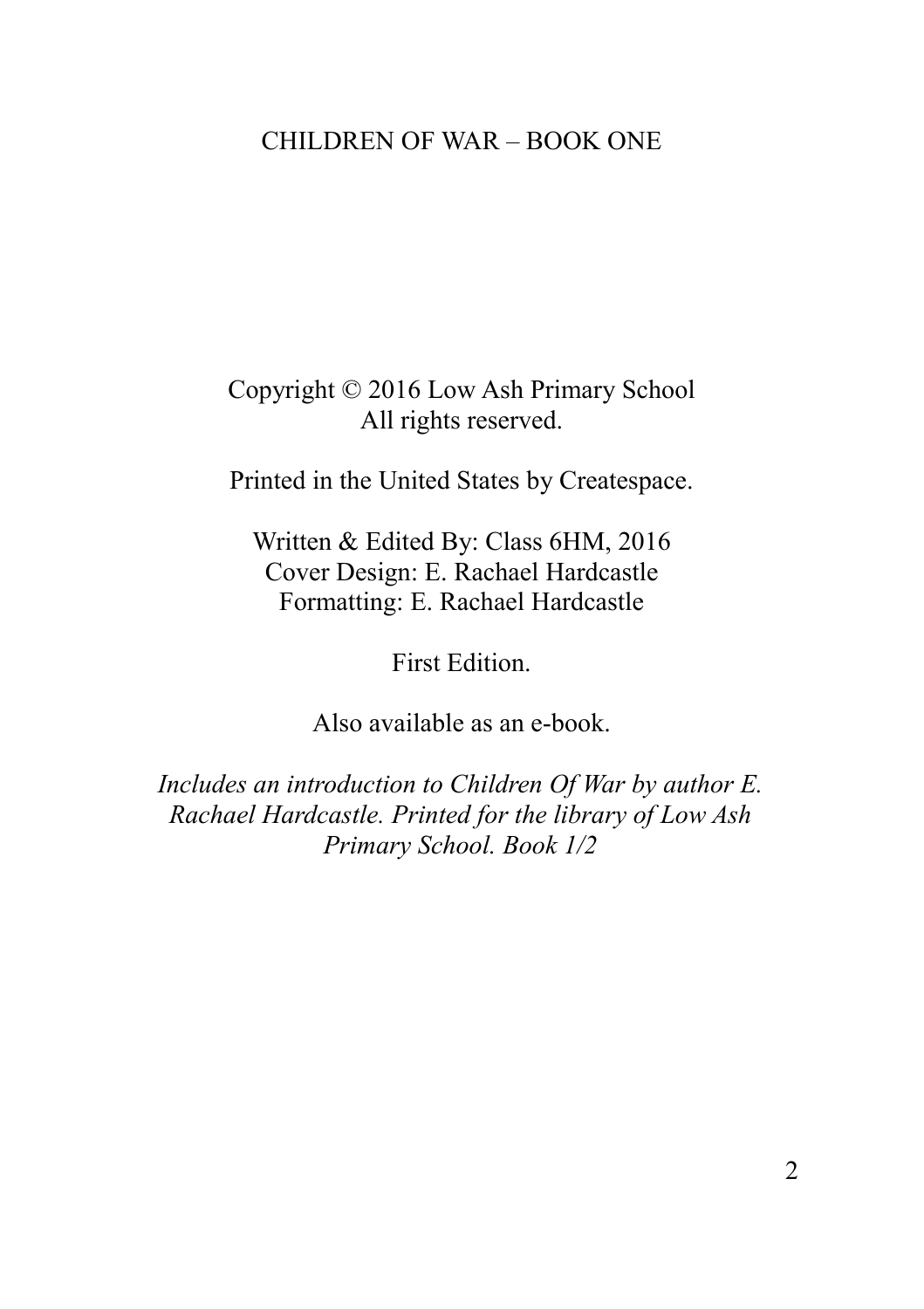# CHILDREN OF WAR BOOK ONE

Class 6HM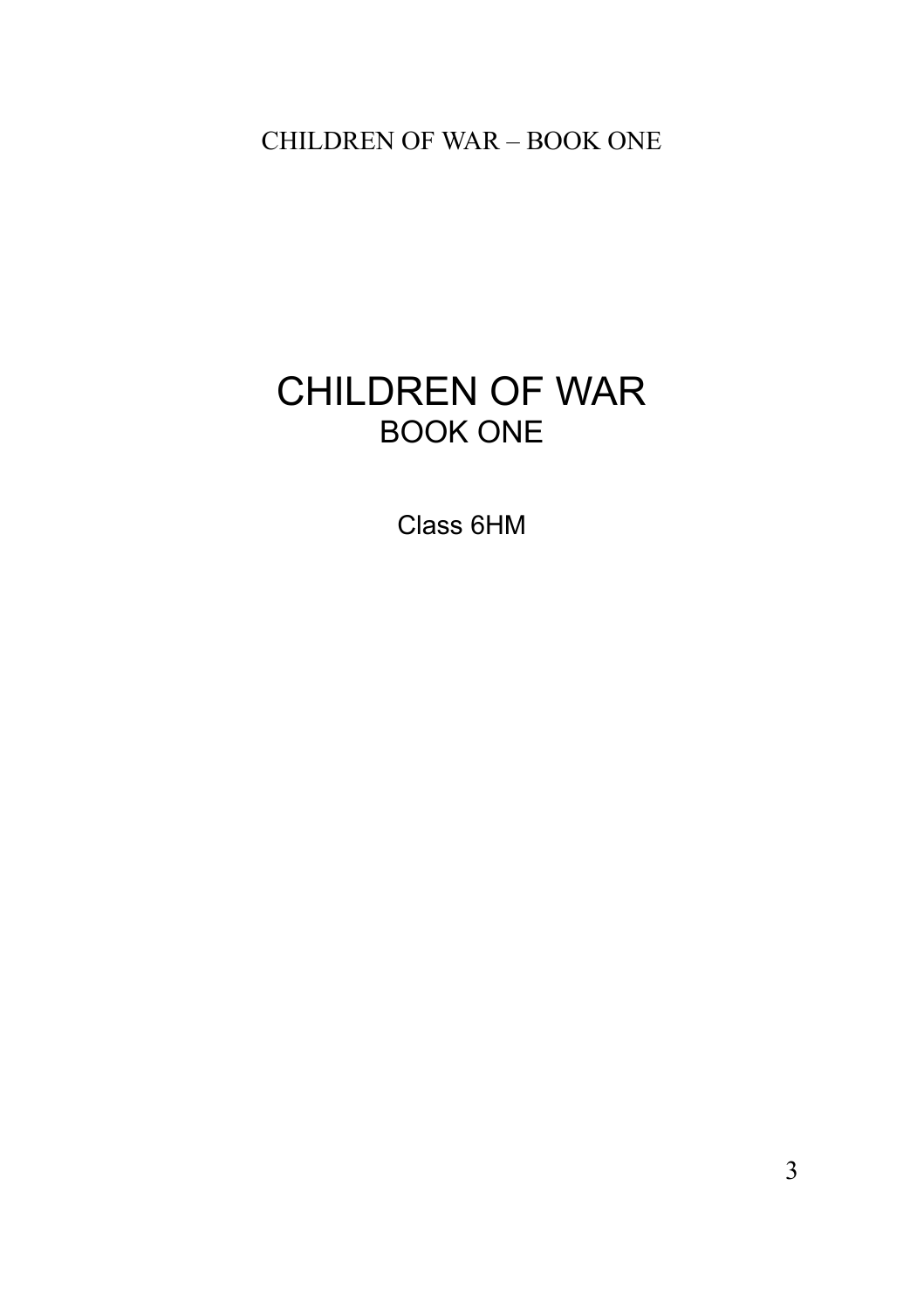$25^{\text{th}}$  September 1940 – Entry In The Low Ash Log Book

Children sent to shelters at 10.15am as suspected German raid overhead.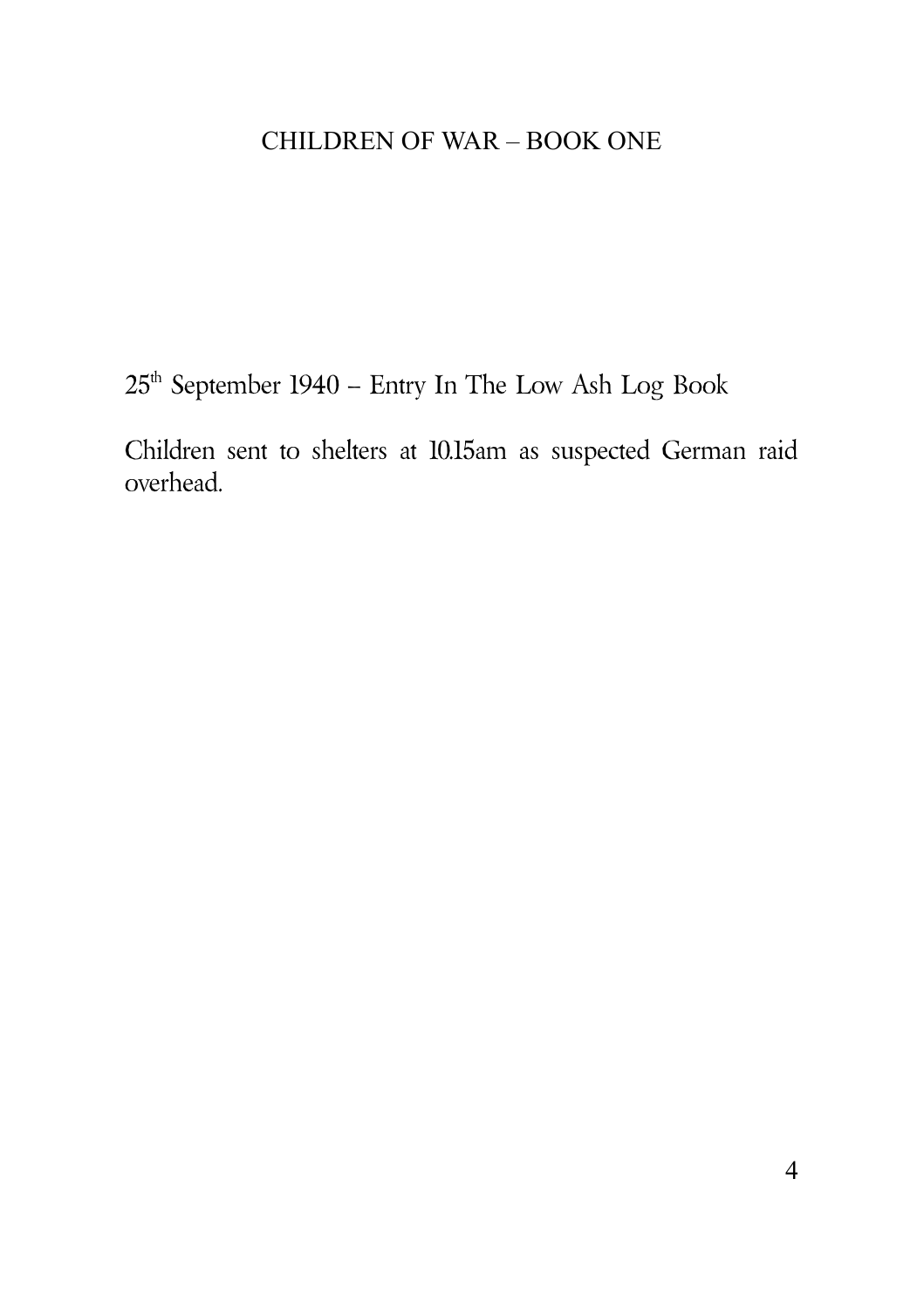# INTRODUCTION

On November  $4<sup>th</sup>$  2016. I returned to visit my first school, Low Ash Primary. I was honoured to meet the children and to work alongside them in a Year 6 creative writing workshop.

I was stunned by how imaginative and enthusiastic Year 6 were and it was fantastic to witness such excitement for the written word, tailored alongside their study of war.

Low Ash Primary School welcomed me back after all these years. I know after reading the finished stories in this book that in the near future, they will be welcoming back more writers like me.

Presenting the first collection of stories by Class 6HM, and wishing the very best of luck to these new authors.

> E. Rachael Hardcastle [www.erachaelhardcastle.com](http://www.erachaelhardcastle.com/)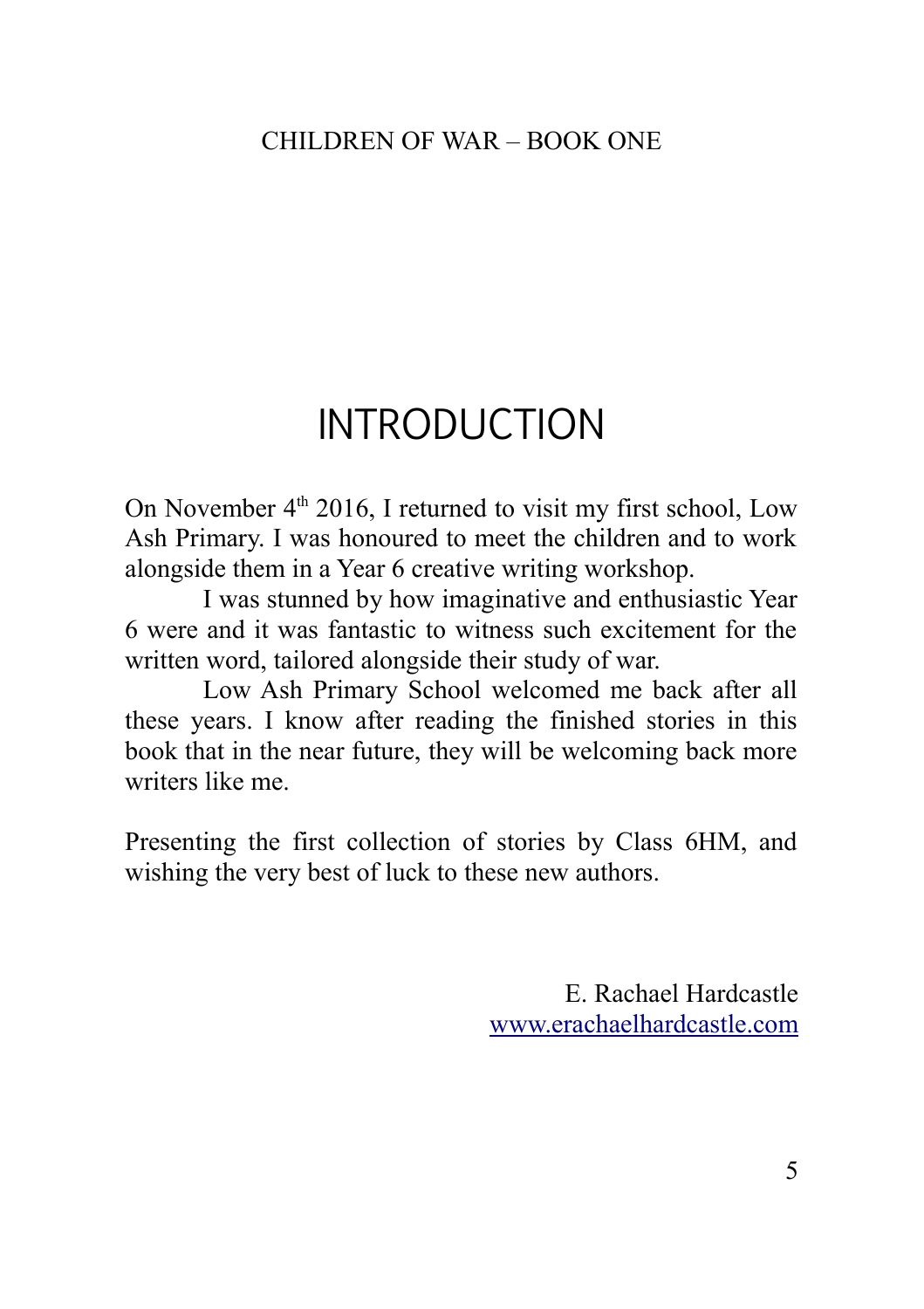# FEATURED AUTHORS

[PROLOGUE – by Class 6 HM](#page-6-0) [NIGHTMARE by](#page-7-0) *[Alina Raja](#page-7-0)* [THE STORY OF WW2 by](#page-9-0) *[A. Arkadiusz Modlinski](#page-9-0)*  [THE MONSTERS OF THE WAR by](#page-11-0) *[Bradley Patefield](#page-11-0)* [COLD BLOOD by](#page-13-0) *[Callum Asquith](#page-13-0)* [NIGHT OF THE GOBLIN](#page-15-0) *[by Charlie](#page-15-0) Emery* [THE DAY THE WAR BROKE OUT by](#page-17-0) *[Melissa Barraclough and](#page-17-0)  [Crystal Boyce](#page-17-0)* [RALOF'S STORY](#page-20-0) *[by Dominic Baldwin](#page-20-0)* [TEN DAYS OR TEN YEARS?](#page-28-0) *[By Ella Mayes-Goodall](#page-28-0)* [ME AND MY UNI-MAID](#page-32-0) *[by E. Francesca Walker](#page-32-0)* [GLOWLIGHT](#page-34-0) *[by Emily Holmes](#page-34-0)* [IT'S MY BROTHER](#page-36-0) *[by George Barnes and Seth Towriss](#page-36-0)*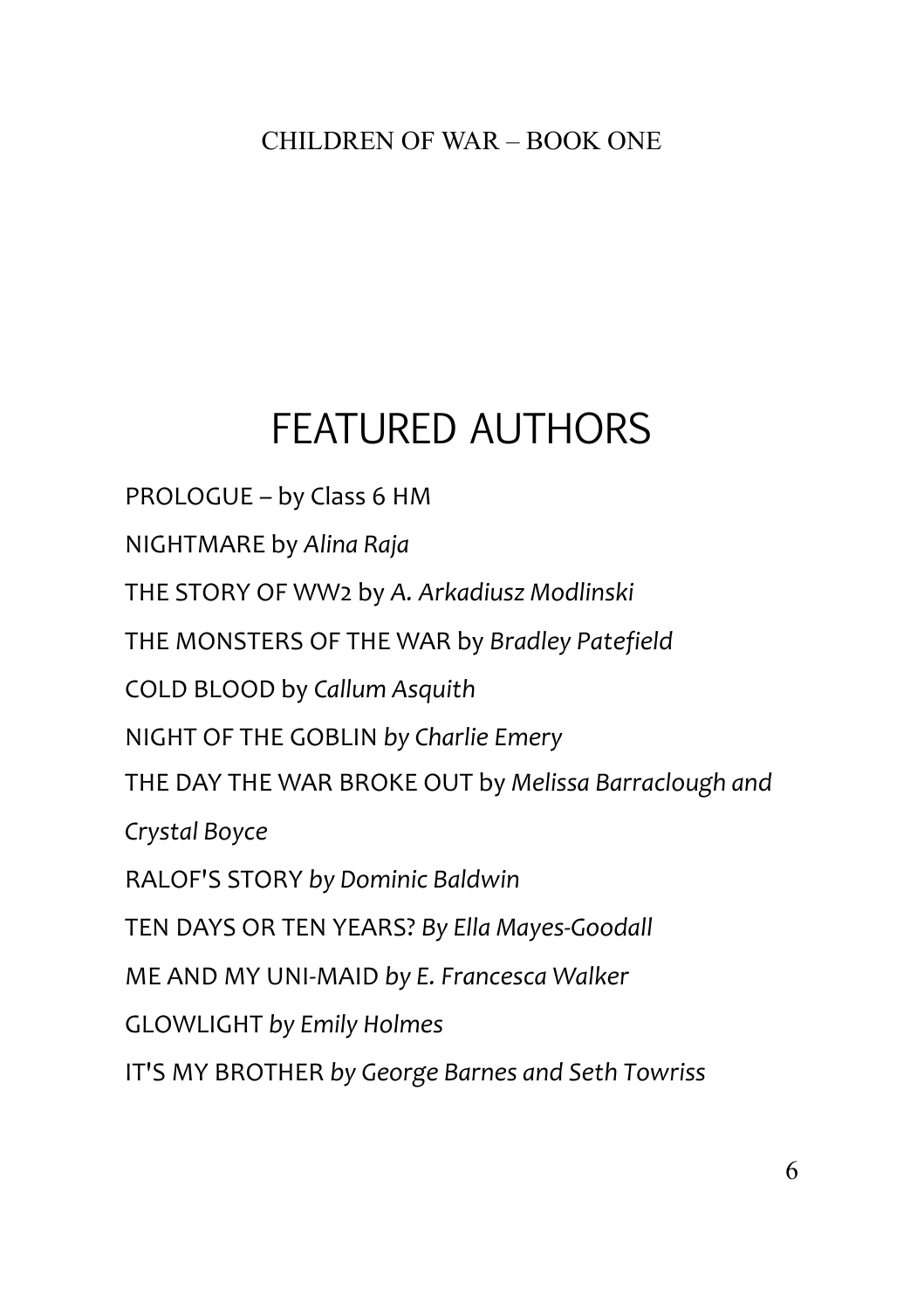<span id="page-6-0"></span>[WW2 WITH PENGUINS](#page-38-0) *[by Harrison O'Donnell](#page-38-0)* [THE COLD YEAR](#page-40-0) *[by Harry Firth](#page-40-0)* [THE FEAR OF WAR](#page-42-0) *[by Hollie Barker](#page-42-0)* [BATTLE OF THE STONE AGE IN THE SECOND WORLD WAR](#page-44-0) *[by Jack McNicholas](#page-44-0)* [THE RAT THAT BLEW UP](#page-46-0) *[by J. Thomas Johnson](#page-46-0)* [WAR](#page-48-0) *[by Jacob Sunter](#page-48-0)* [JAKE AND THE PIKACHU](#page-50-0) *[by Jake Drew](#page-50-0)* [THE MAGIC CUBE](#page-52-0) *[by Kimberley Pearson](#page-52-0)* [THE BOX](#page-53-0) *[by Lauren Stubbs](#page-53-0)* [THE BLOWN UP HOUSE](#page-56-0) *[by Lily Nicklin](#page-56-0)* [THE DEATH GAMES](#page-58-0) *[by Madison Clark](#page-58-0)* [THE OTHER DIMENSION](#page-59-0) *[by Oliver Brady](#page-59-0)* [THE END OF THE WORLD](#page-62-0) *[by Thomas-Jay Evans](#page-62-0)* [1939](#page-64-0) *[by Scarlet Gott and Sophie Harris](#page-64-0)* [THE WORST SURPRISE OF HIS LIFE](#page-65-0) *[by P. Elliot Marsh](#page-65-0)*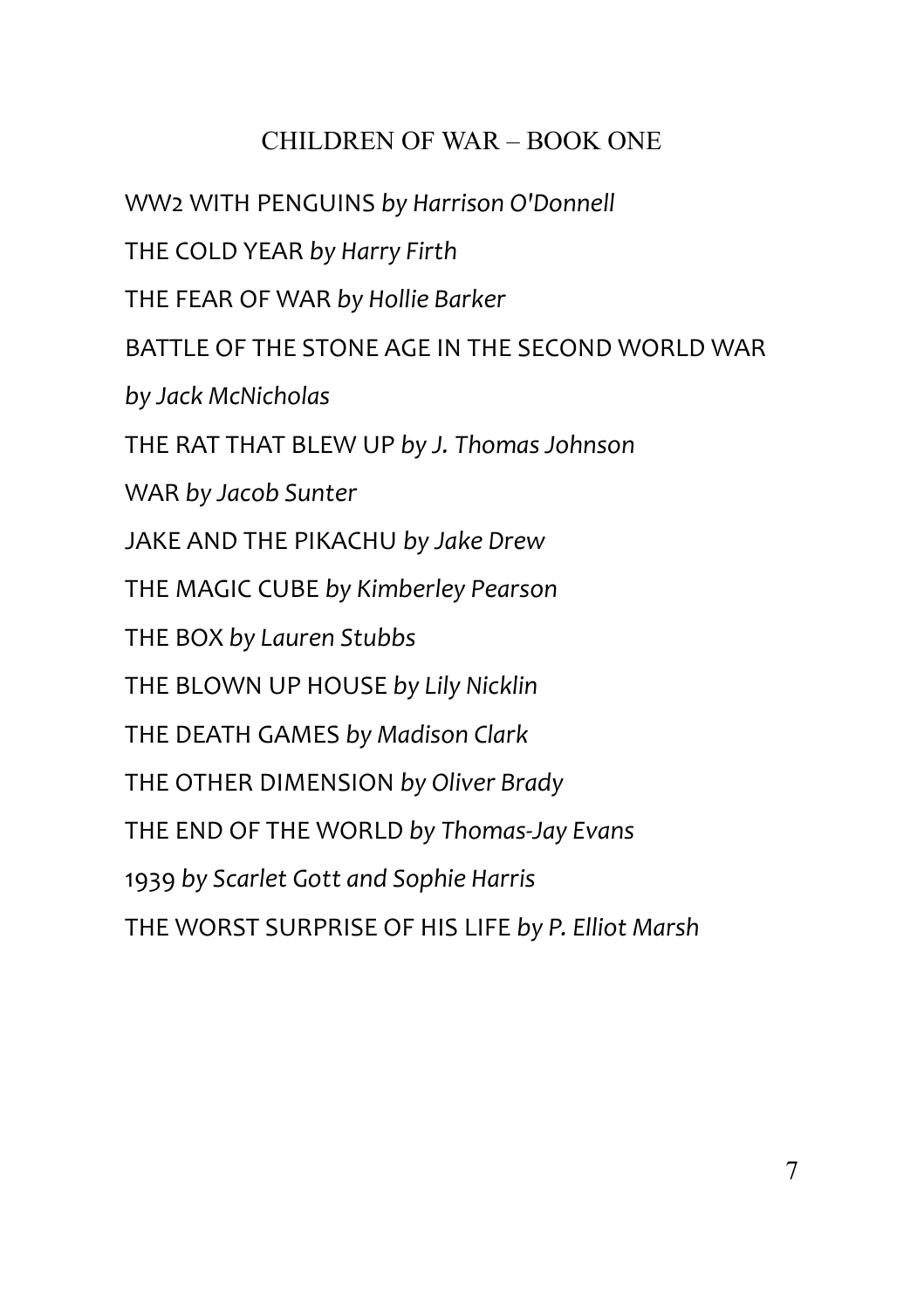# PROLOGUE

It sounded like a humming bird at first, but it gradually became louder, until it reached a deafening roar. Children started to scream as I started shaking. The teachers asked calmly for silence, but we could see the growing fear in their eyes.

Still the noise rang through everyone's ears and even the strongest and toughest people in the classroom were nervously biting their tongues. The bombing had begun.

We were instructed to leave our classroom and follow the Headteacher to the bomb shelter outside. The Reception children were smiling and even though I knew they didn't have a clue what to do, anger rose in my heart because of it. My anger was interrupted when we stepped outside. The walk there was only a one minute walk, but it felt like a century.

I heard the door open and stepped inside. Boredom started.

<span id="page-7-0"></span>One child asked, "Shall we tell stories?"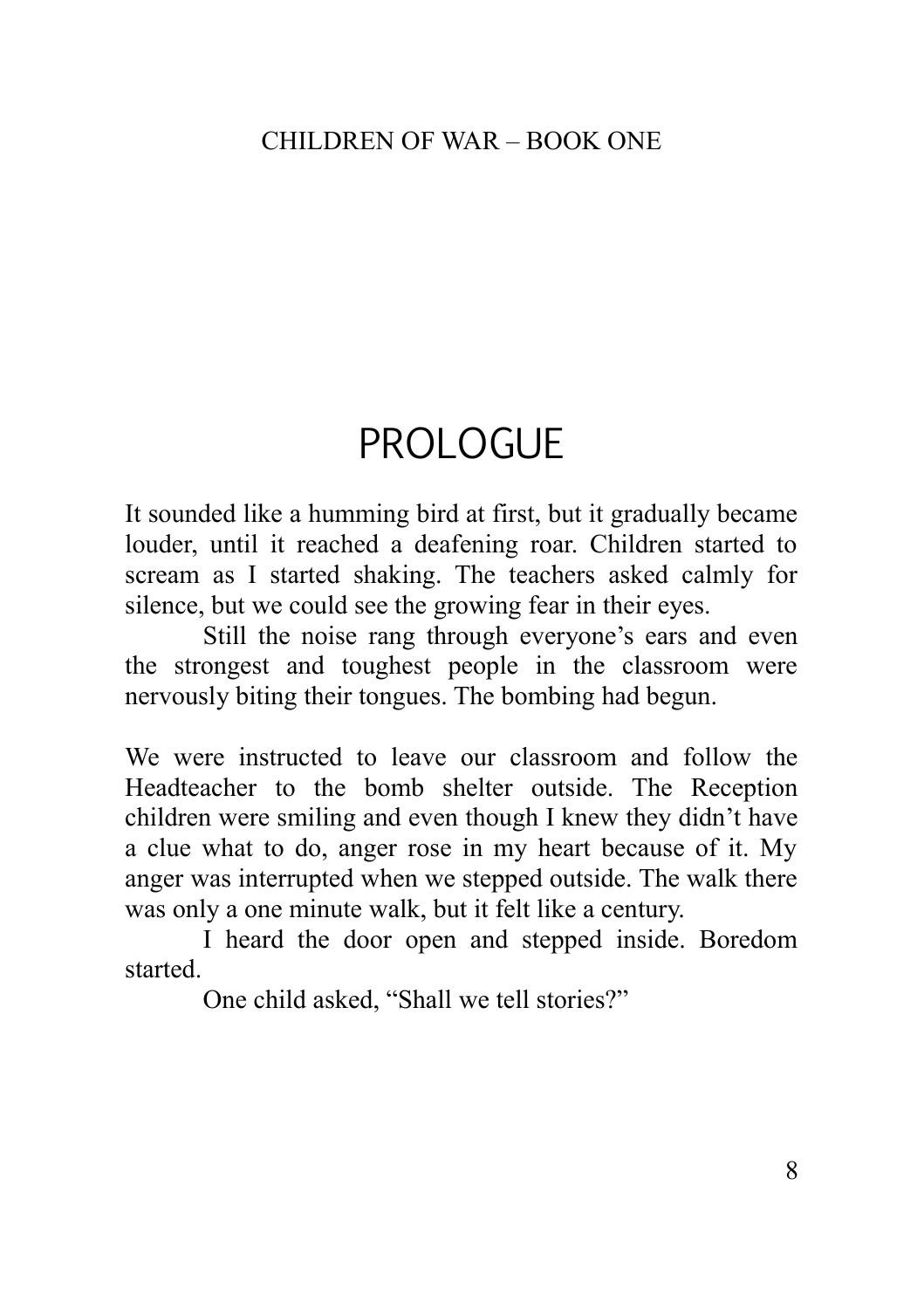# NIGHTMARE

# by Alina Raja

This story is about a girl that didn't believe in monsters, monsters that showed themselves throughout the night!

She got sent back to the past to correct the mistakes that she had made back in 1988. A day when everyone had a fright, it felt like a year but only a night.

A girl called Jody was awake on her bed, scary spooky creatures imaged in her head.

As she woke up she heard a noise, she went downstairs to discover what it was. I guess it was just her imagination. She didn't want to do anything. She stared into mid-air, thinking about her nightmare that still haunted her.

She couldn't remember yesterday. She couldn't imagine tomorrow.

She got distracted by a whispering voice that was thought to be coming from her wardrobe continuously repeating itself.

It haunted her, saying, "*Jody. Go back to sleep. Don't tell mum*."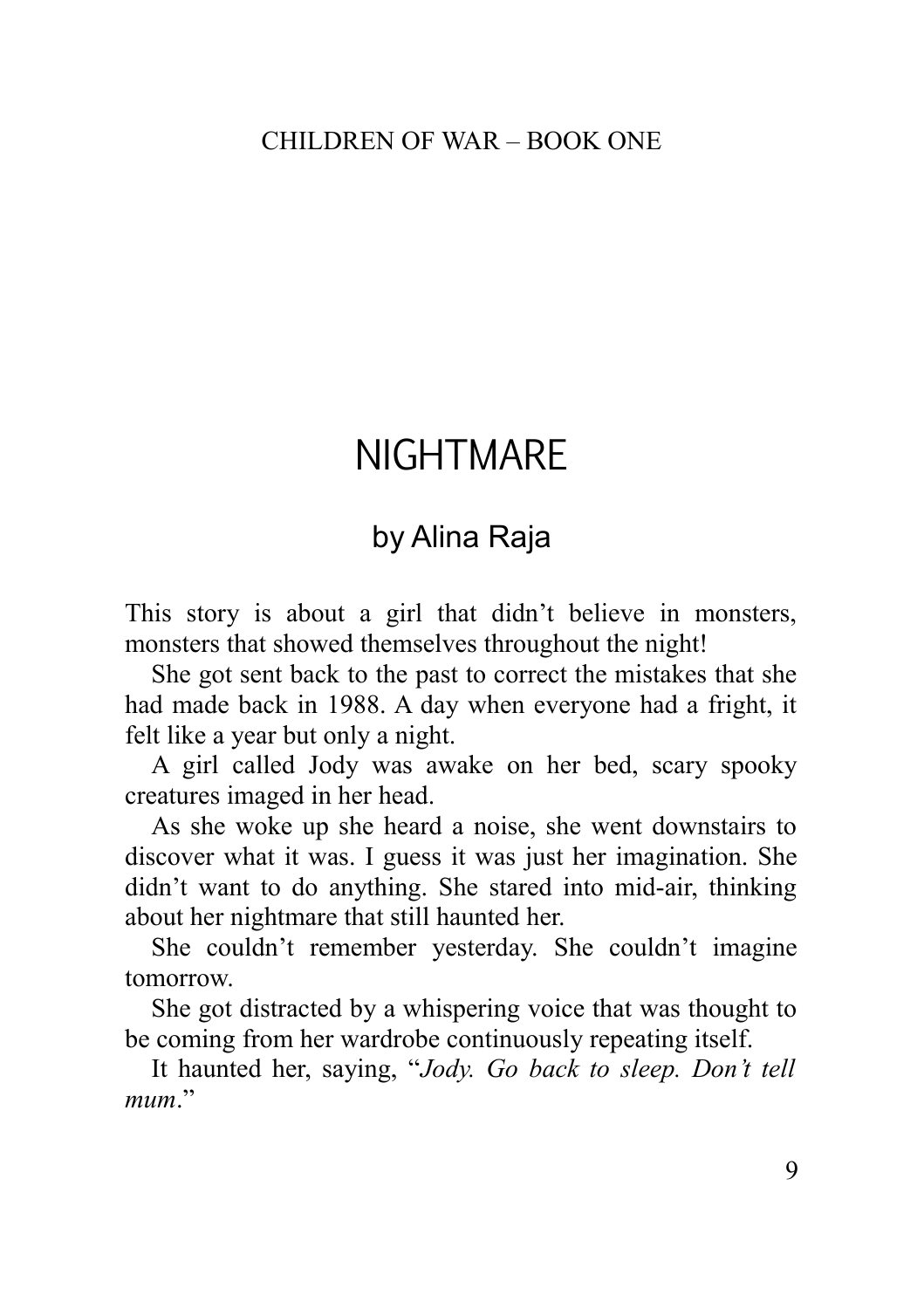She shivered uncontrollably under her covers. Hoping, just hoping it was her brother. She ran downstairs and screamed to her mother.

"I've had nightmares. I know they're not real - it's just my imagination."

"Yes dear, that's good."

Jody stood still, staring at her mum knowing she wasn't paying attention because she was too busy taking care of Ella (Jody's little sister). She didn't bother any more, but ran upstairs and went to sleep feeling relieved that she had let it out of her mind by discussing it with her mum, even though her mum wasn't paying attention in the slightest bit.

There was one more thing, though. Jody hadn't been paying attention to the noise that was printed in her mind and which had stopped as she had spoken to her mum. She had remembered that her mind spoke of not telling her mum.

Jody thought carefully in her bed about the fact that she couldn't tell her mum. The only thing was that she didn't know that she had already discussed it.

That speech cost her life.

Jody's eyes flung open with total regret. No, she wasn't dreaming. This wasn't a fairy tale. This was all of her nightmares, all in one, but in reality. She had her chances but had messed them up.

Trapped. Trapped in her own mind.

<span id="page-9-0"></span>Jody was never to be seen again…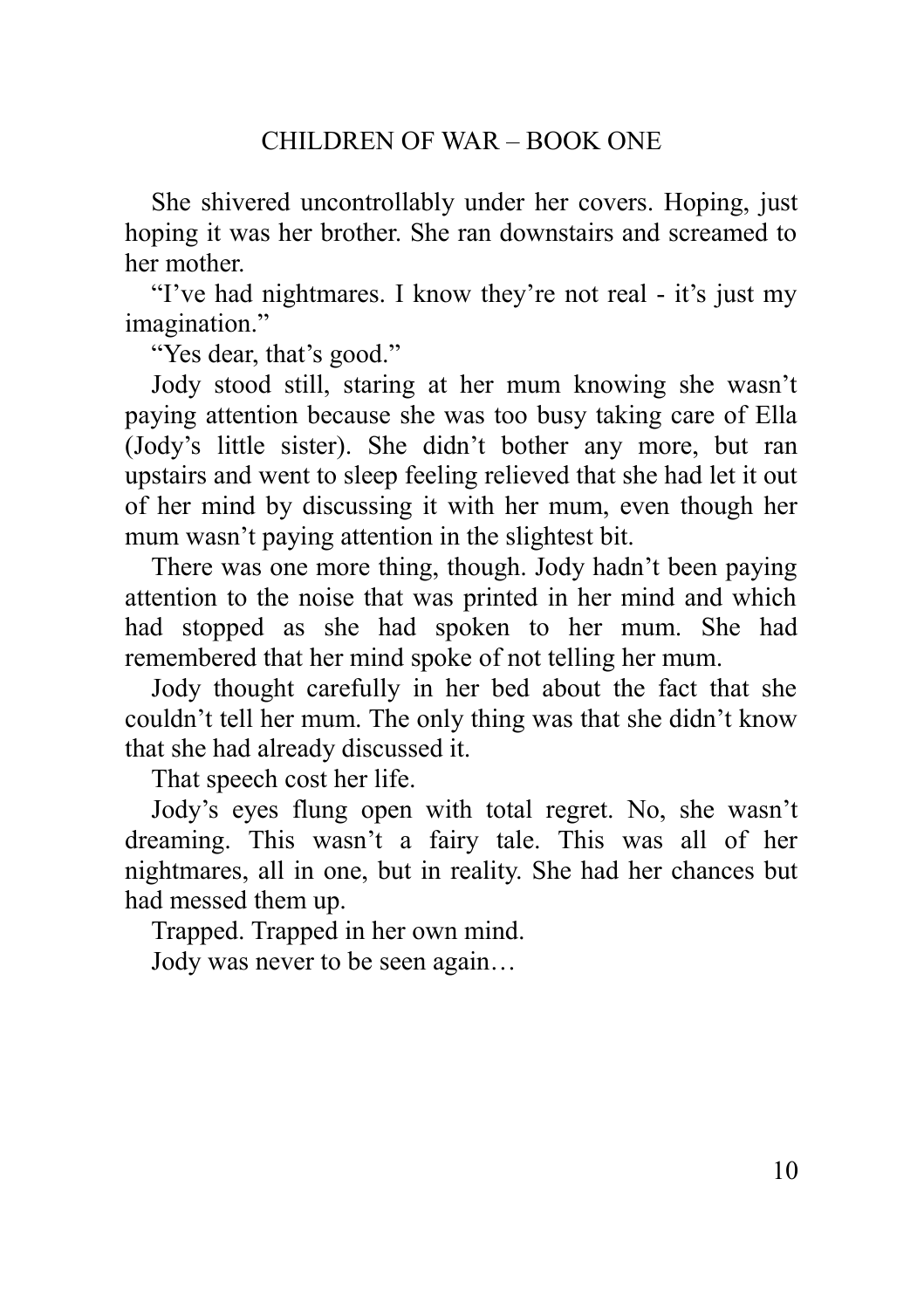# THE STORY OF WW2

# by A. Arkadiusz Modlinski

## *(Recommended For Readers 12+ Years)*

One cold day lived a teenager named Bob. Bob would usually spend time with his books and diaries. Until that one fateful day. The day when WW2 started…

They all sat round the dinner table listening. Peace or war? That was the first question of the day. After all, if war started the only reason for this would be Germany (or should I say Nazi Germany) invading Poland.

I wanted to go on holiday there, but there was no point because Poland wouldn't probably exist. But I couldn't believe it. Since 1933, that horrible dictator Adolf Hitler was going on about how he would take over the world.

In October there was an air raid and we got taken to London where we hid for a long time. I couldn't imagine what was happening outside. I couldn't go to bed, not with the bombs. That's all we heard.

After the air raid we got a dog: Puppy, we called him.

My brother Tom had his birthday just after the air raid. He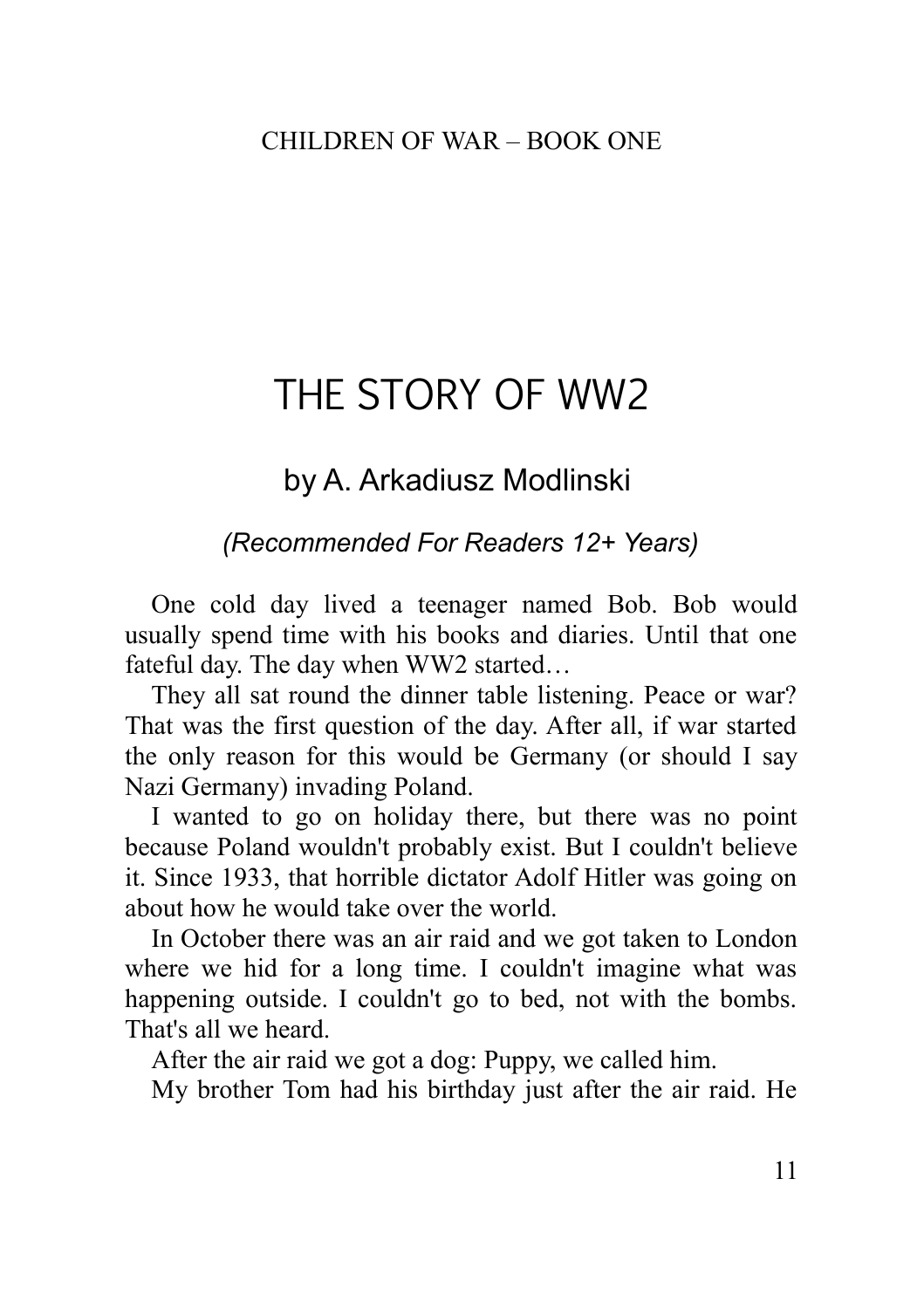was 18 and because of that he joined up to fight. We were afraid. With a concentration camp open in Poland, we were afraid of him getting sent to it.

Things didn't go too well, not by any means.

That fateful day, we got a telegraph that Tom had died. In Warsaw. We kept our emotions to ourselves. Even Puppy, the loudest dog in the world, didn't bark. I would just join up. But I couldn't. I was just too young.

That Christmas was silent. Nobody spoke, nobody laughed.

Soon afterwards was my 18th birthday and I could join up. I went for medical training. For Tom. We got sent to Warsaw. I didn't think we would go to Warsaw. I also couldn't believe what was happening. Bombs, injured, killed, wounded and everywhere just flags. Not Polish flags. Nazi flags.

My heart froze. We helped in Kraków. which meant we got a glimpse of Auschwitz. It was a horrible thing to see. How could Hitler do such a hideous thing?

In Kraków it got the worse. The Germans took us. Auschwitz was the closest place they could dump us so that's how it happened. From the point that I tried to do something good for the world, I ended up in a horrific place. My mind was racing. A year later in 1944 we heard that stuff was going down in Warsaw. Something called The Uprising or Upstanding.

The Allies had lost. Warsaw was burned to the ground. The camp was liberated and we went back home but I knew it. The war wasn't over but I managed to get home.

<span id="page-11-0"></span>My mum was the only person there. Puppy died. Next month was the month we had wanted for so long. War was over.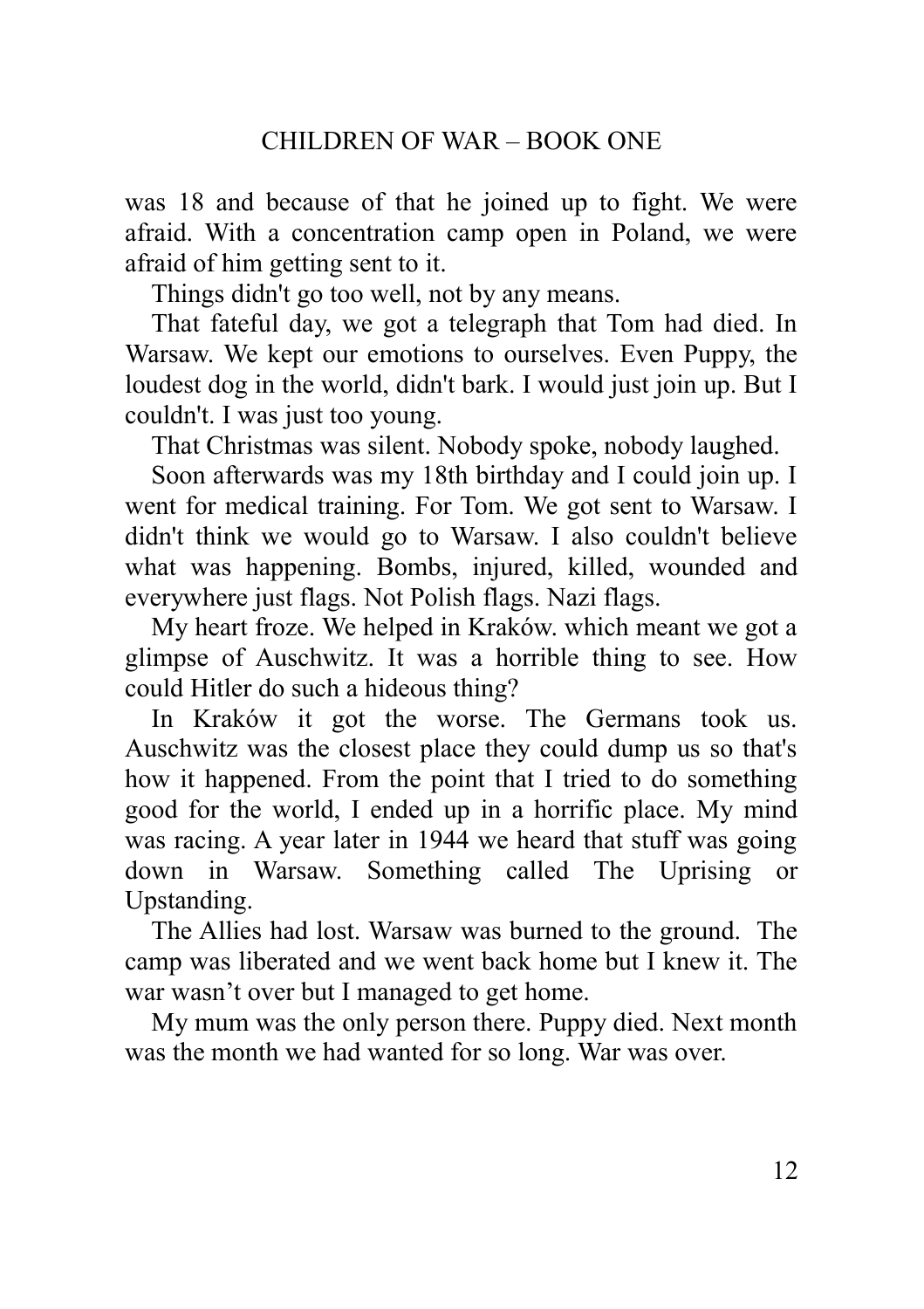# THE MONSTERS OF THE WAR

# by Bradley Patefield

It was the  $1<sup>st</sup>$  September 1939. It was a very scary day for a lot of people, apart from two extraordinary people- two superheroes. The war had been declared and the superheroes were ready. Who would win?

It was the  $2<sup>nd</sup>$  September when the bomb got dropped, Germany thought it was going to stop the war forever. Instead, it unleashed something different from the original plan which was something mutant….

The two superheroes didn't really hear anything about it for the first few days, until the  $5<sup>th</sup>$ . That was the day they leapt into action. Even though they knew they would have had a loss…

They flew through the air looking down at the broken houses.

"Look at this chaos," the two superheroes mumbled.

There was nothing left! BANG! The monster broke the floor into two halves, Everyone was afraid. The majestic heroes swept in to help, but it was too strong. It was as if it was indestructible.

They hit it from the left, they hit it from the right, but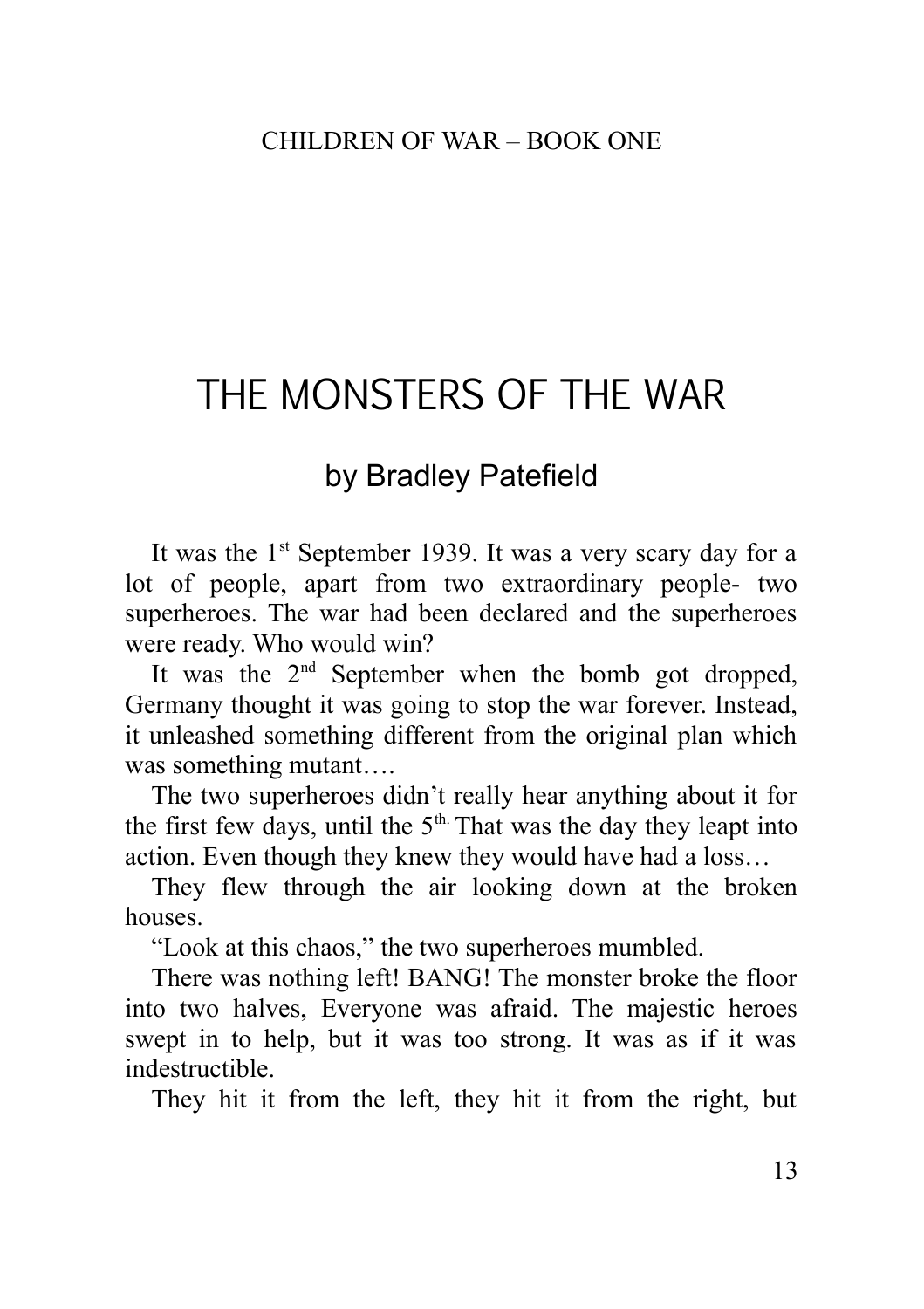nothing or no one could kill it. It was no use - they had to do something. They trained and trained to take the thing down. They didn't even think they could, but they had resilience and never gave up.

Finally it was the day, the day to take that thing down. It was the  $8<sup>th</sup>$  May 1945 when they set off on an adventure. An adventure to kill!

The heroes were trying to find him, but he wasn't there. He was in a different country. They flew around the world trying to find him and finally they found him in NYC terrorising the city, killing innocent people. They had to kill it!

SLASH! BANG! BOOM! ROAR! It was dead.

It tossed both heroes up in the air, crashing into 12 buildings. That was it. Both superheroes tossed both of their swords into its left and then its right eye.

<span id="page-13-0"></span>And this time it was dead for real!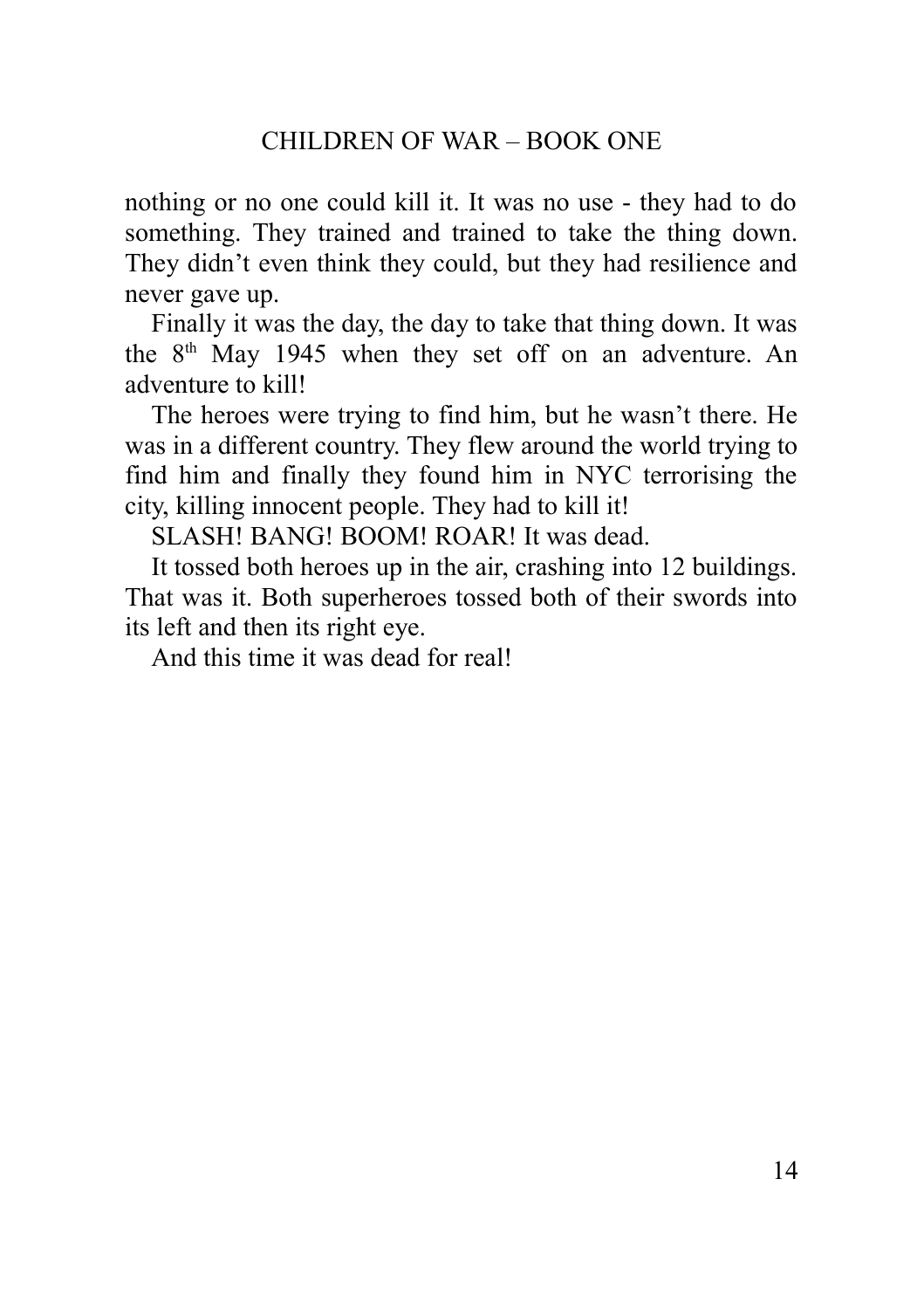# COLD BLOOD

## by Callum Asquith

People were shouting, "attack".

I heard the axes scream. I ran up to a wooden box and took cover from the guns aiming at me. As I slowly aimed at a German soldier, one side of me said to kill him but the other side said I shouldn't.

I stupidly decided to pull the trigger. BANG. He was dead.

At that moment, I realised that there was blood on my chest. I was slowly bleeding to death. Suddenly, a young soldier picked me up and dragged me to a first aid kit.

"You will be ok," he said to me kindly.

All of a sudden, a big line of axes appeared in the distance and all of the British soldiers were sent back on their boats.

"Retreat," the captain said and all the soldiers climbed on the boats.

As we sailed on the English Channel back to England, I said to myself, "Now I'm home".

When I came round, I was on a stretcher into hospital. I was in so much pain, I was so close to passing out. But all of a sudden, I had a nightmare about the war. I woke up in a panic.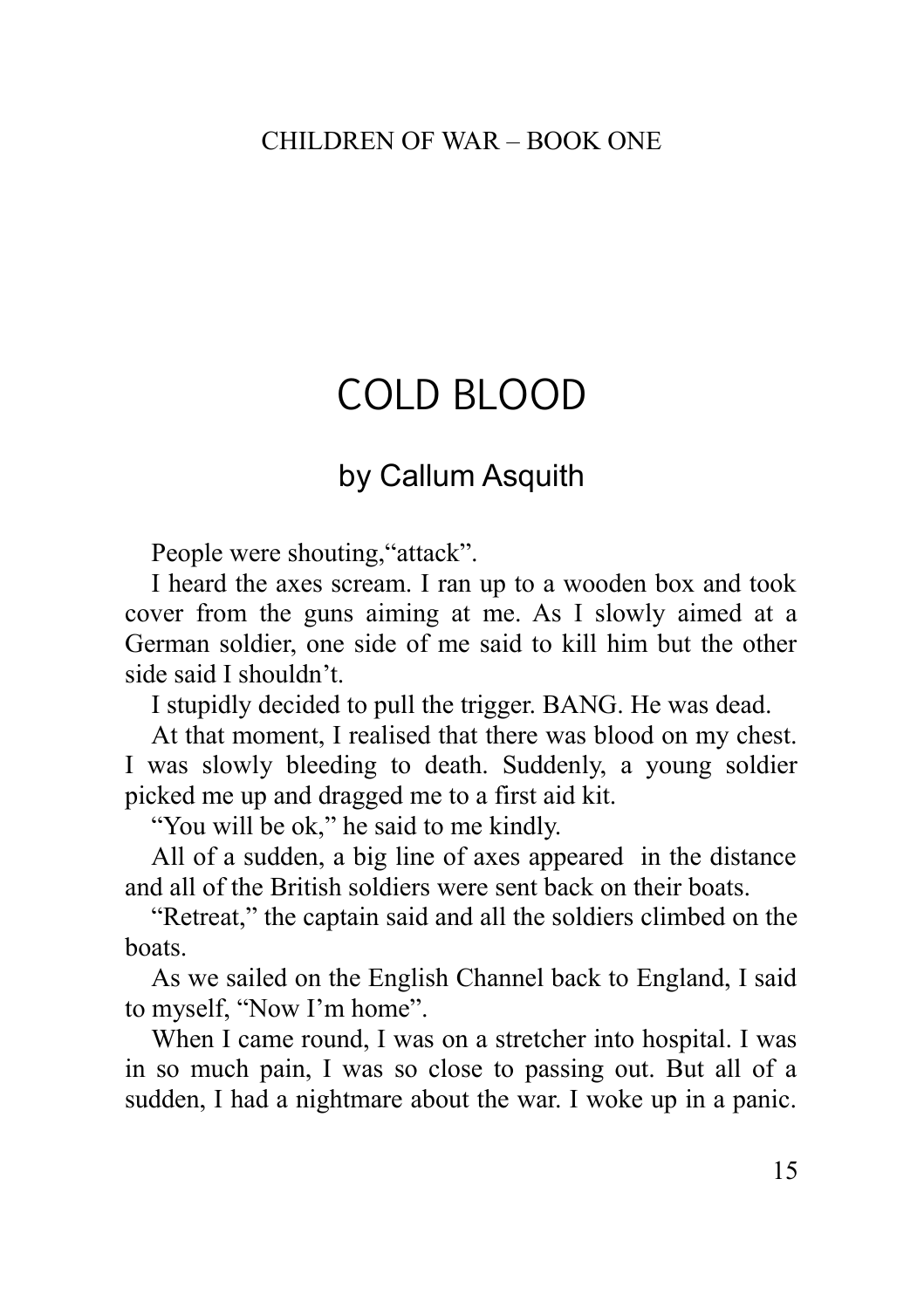<span id="page-15-0"></span>In my head, it felt like the war was starting all over again. As I stepped onto the battlefield, I heard bombs dropping and people shouting. It was all happening again!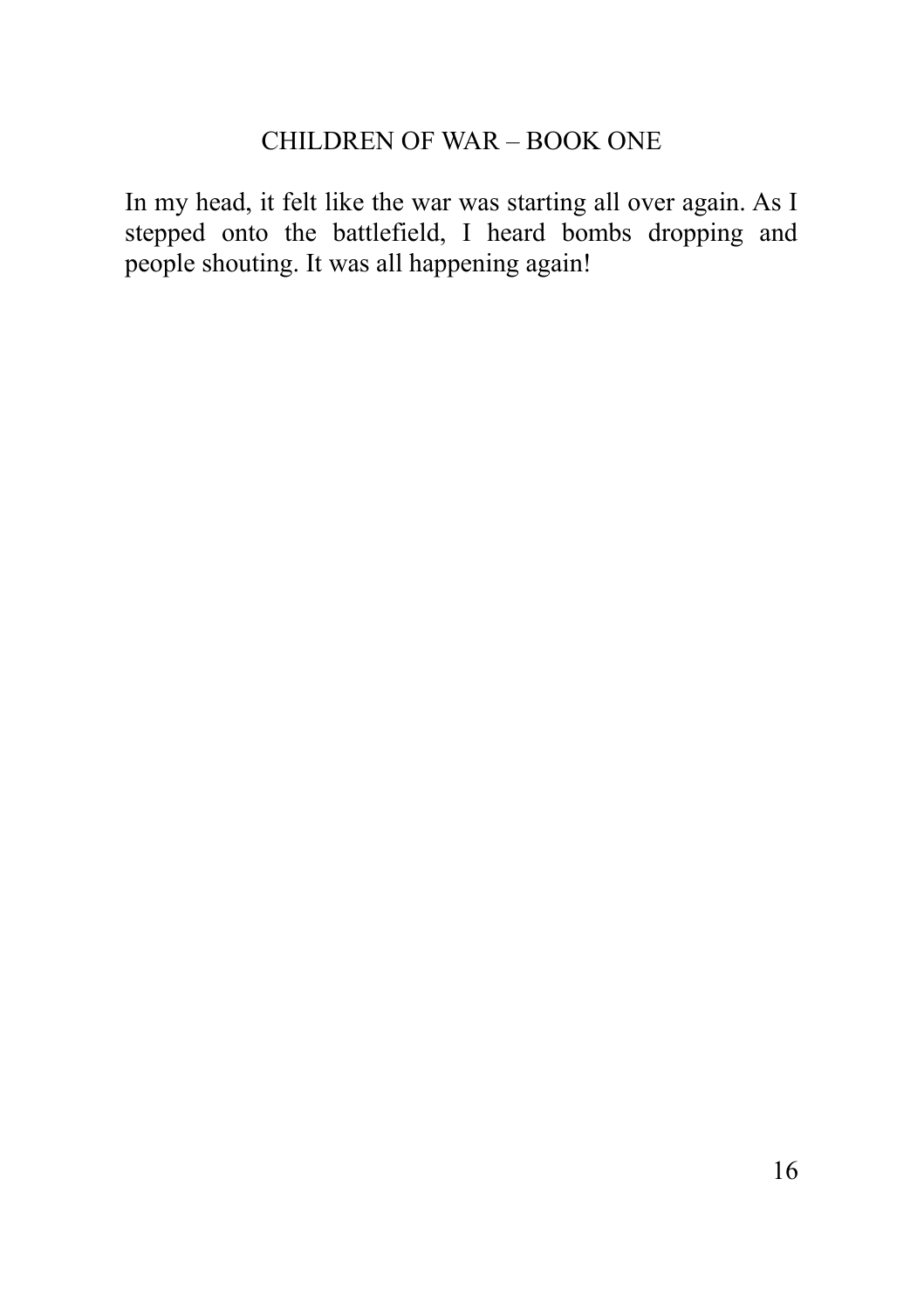# NIGHT OF THE GOBLIN

# by Charlie Emery

Although it was almost summer, it was an ice-cold Halloween night, Happy Trick or Treaters were being snatched and eaten alive...

"Come on!" said a happy little Trick or Treater.

He went down an ally. There was a scream, then suddenly there was silence. There was a goblin with teeth like knives and claws like a rhino's horn. It stole children from the streets and ate them in one whole bite.

Later in the night, the parents noticed their children were missing.

"Where are my children?" shouted and screamed every parent in the village.

A few minutes later, there was a long queue at the police station, full of worried parents all asking for their children then a large, hooded figure at the door. There was a knock, then another, then a great big knock that shattered the window. The hooded figure entered and took off his hood. It was the goblin. It killed half of the police force before one man stuck a knife straight to the back of its skull.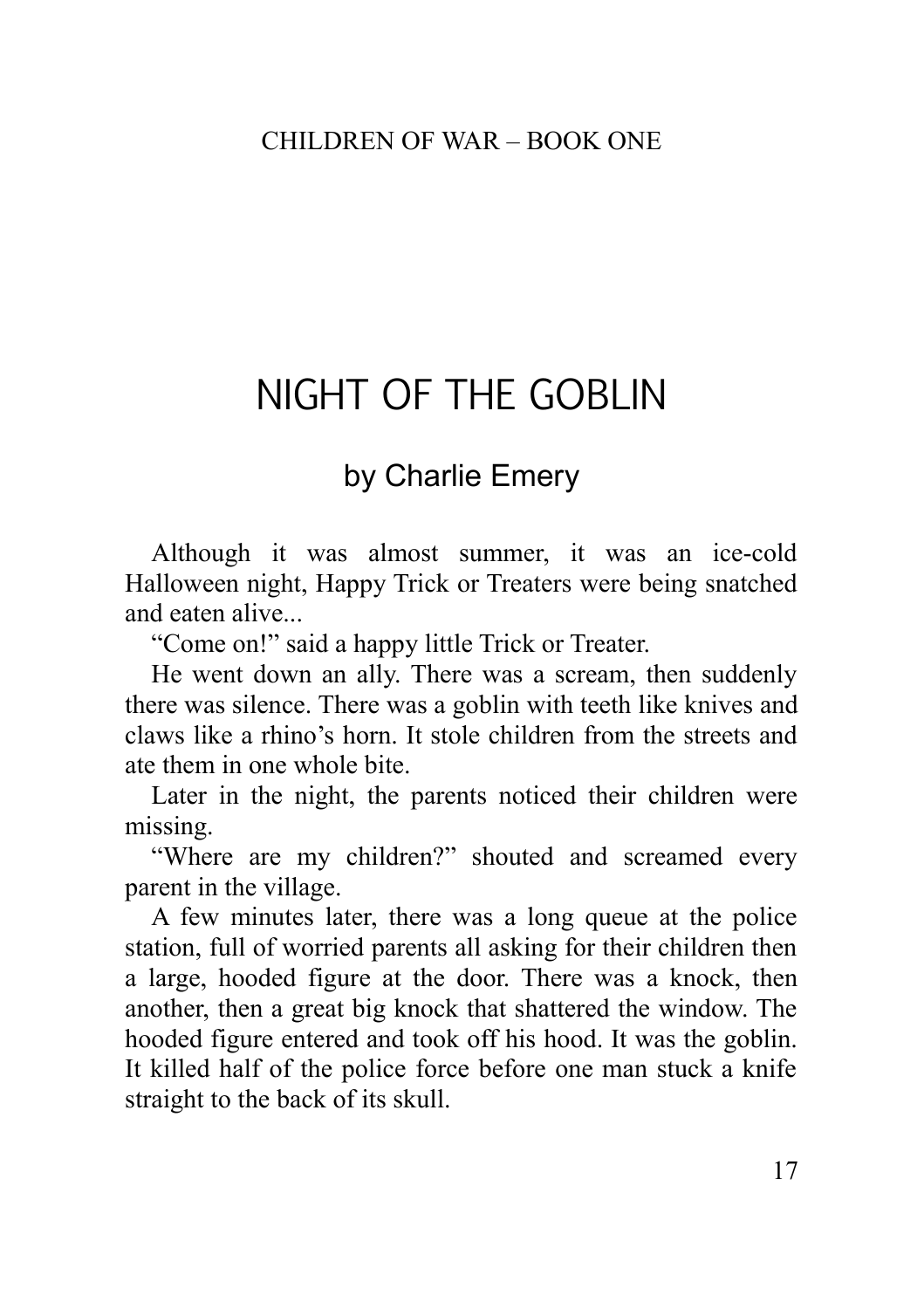<span id="page-17-0"></span>The man had a look of relief but then the goblin stuck his claws straight through the man's chest…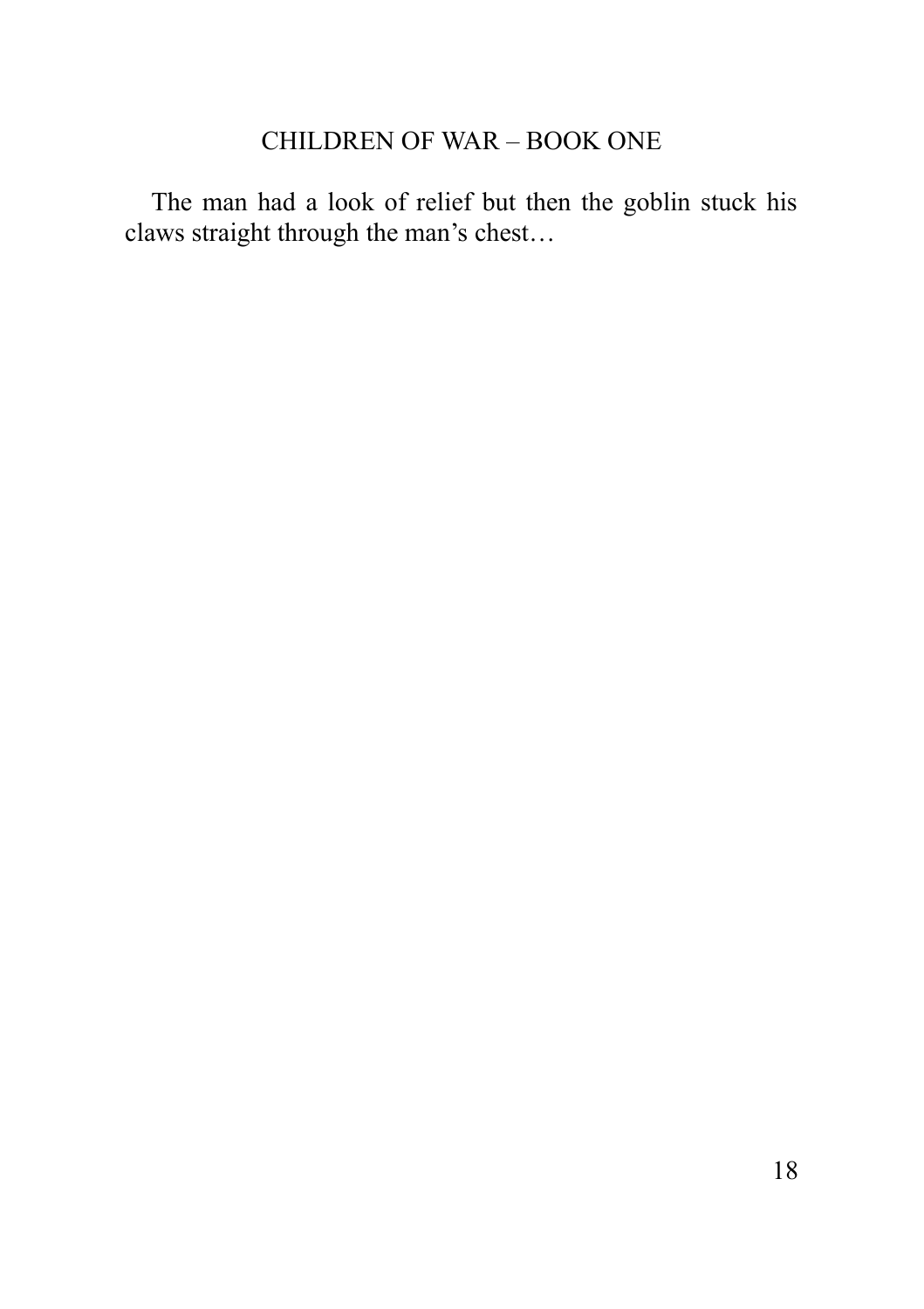# THE DAY THE WAR BROKE OUT

# by Melissa Barraclough and Crystal Boyce

Dear Diary,

My name is Jim. I have lots of cool hobbies, my favourite colour is red and I am 10 years old.

My hobbies are football especially and running. I have blue eyes, blondie brown hair, my skin colour is creamy white and I am usually a little bit tanned.

My habitat is a small corner house on Brigand's Road. My favourite animal is a ww2 dog which I have two of which is because I think they're so fluffy.

My favourite meal is pizza with lots of cheese on top. My two dogs are called Rags and Ben. They are my life and I don't know how I could survive without them.

My parents died in a fire last year so I am living with my older brother, Luke, and my sister, Emma. My siblings are 18 years old and they are identical twins.

It was the day the war broke out the day that everybody hated, where all the children under 14 were evacuated, including me. So my brother and sister (Emma and Luke) took me to the train station where thousands of children were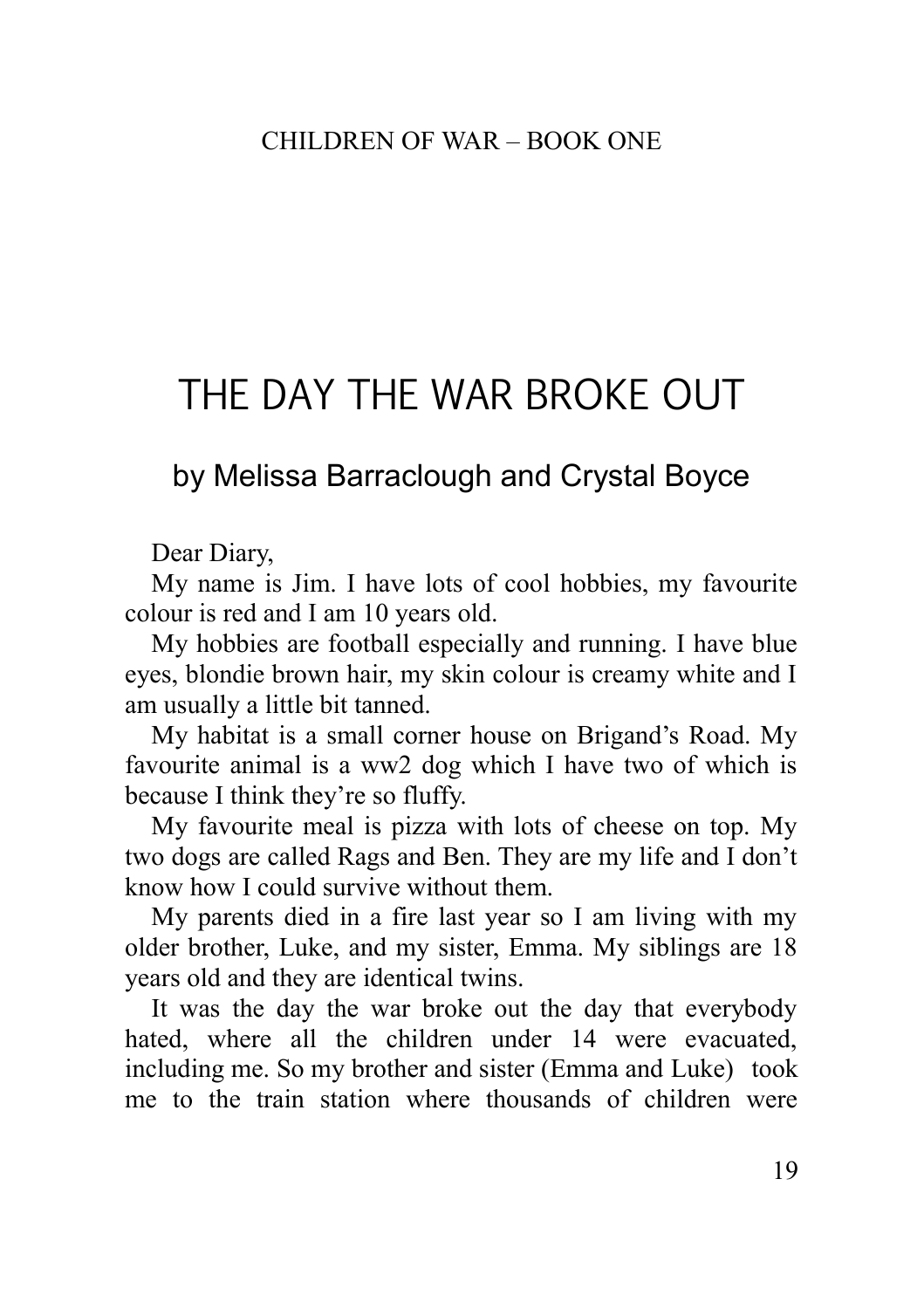standing. They left me and the last thing they told me was that they loved me and would never forget me…

The bell rang but I dropped my stamp which I had to give to the Leader of the Evacuation Process. We only had ten seconds to get on the train before it left town. So I snatched my stamp off the floor and ran for my life with my two dogs, but my dogs didn't make it. There was nothing I could do about them, so I walked around and as I was doing, that someone caught my eye.

It was the prettiest girl that I had ever seen and it was love at first sight. I went red in the face, even redder than a tomato. I walked towards her, then stopped to think about what I was going to say to get her to like me, but as soon as I got to her, the train stopped. The wheels were screeching almost making me deaf. What was I supposed to do now that my chance had been blown?

So I leapt off the train and followed the map to my new home. Then I saw the girl again. She had the same map as me.

"Here is my chance," I said to myself.

So I walked up to her and asked her, "Can you help me find the way to my new home?"

All of a sudden we were there, at my new home. The fear of heights was my biggest fright - it was a tree house…

I stepped on the first step of the ladder and told myself not to give up. Suddenly, out of nowhere I saw a tiny glowing door that only the smallest of mice could get through. Straight away I saw the girl, the girl of my dreams. She touched the door and then in a puff of smoke, she began to shrink. I was amazed!

Before the door closed, I touched the tiny handle in order to shrink myself then ran inside. As soon as I walked in, I saw a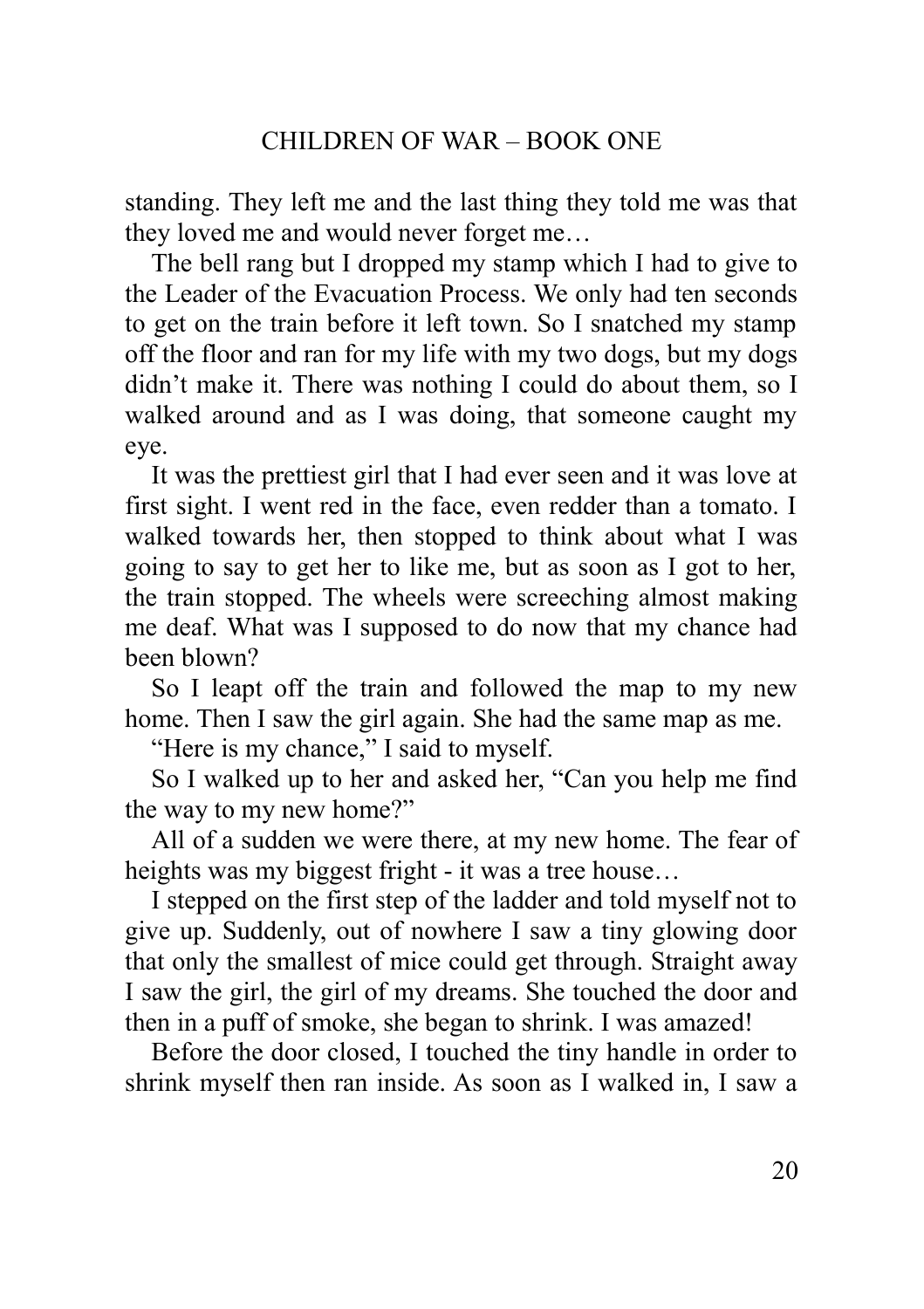lift and I grew back to my normal size. The girl disappeared and I was left all alone, but then I remembered my new family was in the room above me, so I hopped into the lift and travelled to the top. My family was sitting there with the girl of my dreams.

"Is she my sister?" I shouted out loud.

My new parents spoke in a different accent to mine!

They said, "Oh hello, my dear, do come and join us. We are watching a family film and yes, she is your sister".

The next morning my new mum told me to go and get some treats from the shop but I didn't have any money. So I ran to the shops and grabbed some sweets, hid them in my trousers and ran, but I got caught.

"Thief!" the shopkeeper shouted.

I ran as fast as my little legs could go and hid in a small bomb shelter in someone's garden and that is where my story ends. Where I'm writing to you now is the same bomb shelter that I have been in for a year or two. I am still hiding.

<span id="page-20-0"></span>Goodnight diary!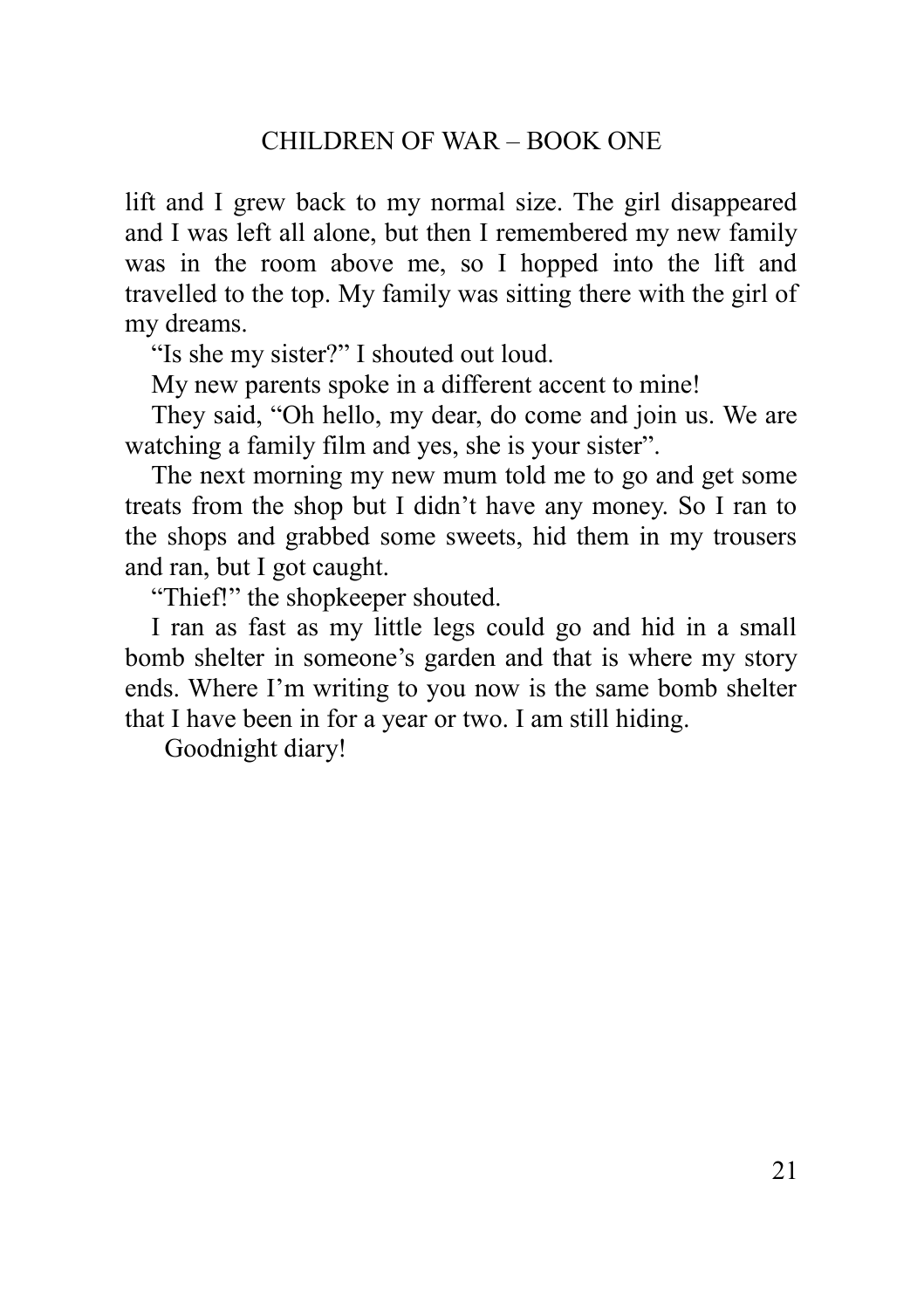# RALOF'S STORY

## by Dominic Baldwin

Ralof was an unordinary boy, for a ten year old. He loathed the fact that he was evacuated and cried all night about it, like you would expect. But there was a tragic thing which haunted Ralof even more than evacuation. His father was dead. He died from cancer, and the doctors couldn't do anything to stop it.

And there was also another thing which made him even more dissimilar from plenty of other children. Vampires…

He believed in them, he wanted to join them. Imagine joining the ranks of the undead. He wouldn't get an infection like his father – vampires didn't get infections. Daytime didn't matter; his eyes were used to the dark bomb shelters. Little Ralof read plenty of books about vampires, and had even seen a black and white picture of one – Ralof had looked and looked for that man he saw for 2 years. But what he didn't know was that becoming and living like a vampire had terrible consequences, consequences which not even Charles Dickens' imagination could withstand…

The blood curdling sound of bombs dropping halted, and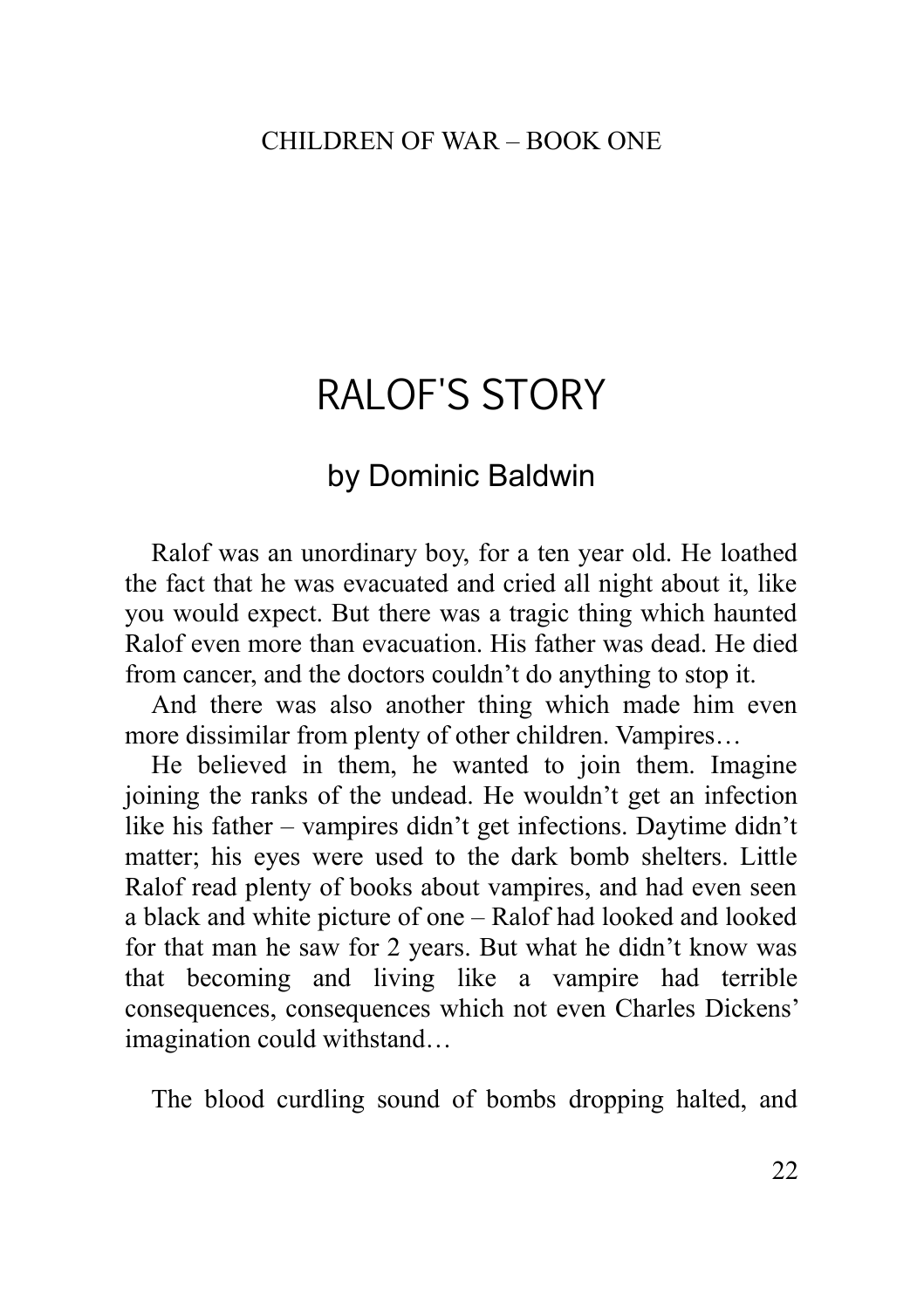children had stopped crying. Yet the terror still ran through the hearts of those who feared death, and that feeling was like ice, growing stronger even though it should be melting. Ralof was immersed in thought, about Hitler, about Winston Churchill and just plainly the war. He looked up at the door to holy freedom, fresh air and a nice, fresh breeze.

Standing up, he shook off all his cramps, which felt like they were actually pins and needles stuck into his body. His view on the door was suddenly blocked by many men and women eager, like him, to come outside. An old A.R.P. warden reached towards the door and opened it. Ralof saw the man gasp with horror, like someone who has seen death.

"Hurry up," Ralof thought, not at all troubled about the old man's horror. "We have been in this godforsaken shelter for too long, and people have been moaning for too long, but now you refuse to come outside?"

He barged past the dreadful person who looked after Ralof. She wanted him to call her 'Mother' but he just called her annoying or 'the torturer'. She whipped him for almost everything he did, right or wrong. Nobody cared for him like his real mother – sweet and thoughtful. Some of the boys there offered to play with him, but he knew that it would not heal his wounds (emotionally or physically). The annoying person who he refused to call 'Mother' would punish him because of it too, even if he told them that she was a nice woman.

He felt happier when he saw the woman gasp in pain but still longed to go outside the bomb shelter. In the end, Ralof wished that he stayed with his 'Mother' instead of going outside, where all the trouble happened.

He walked up to the door, still barging people out of the way.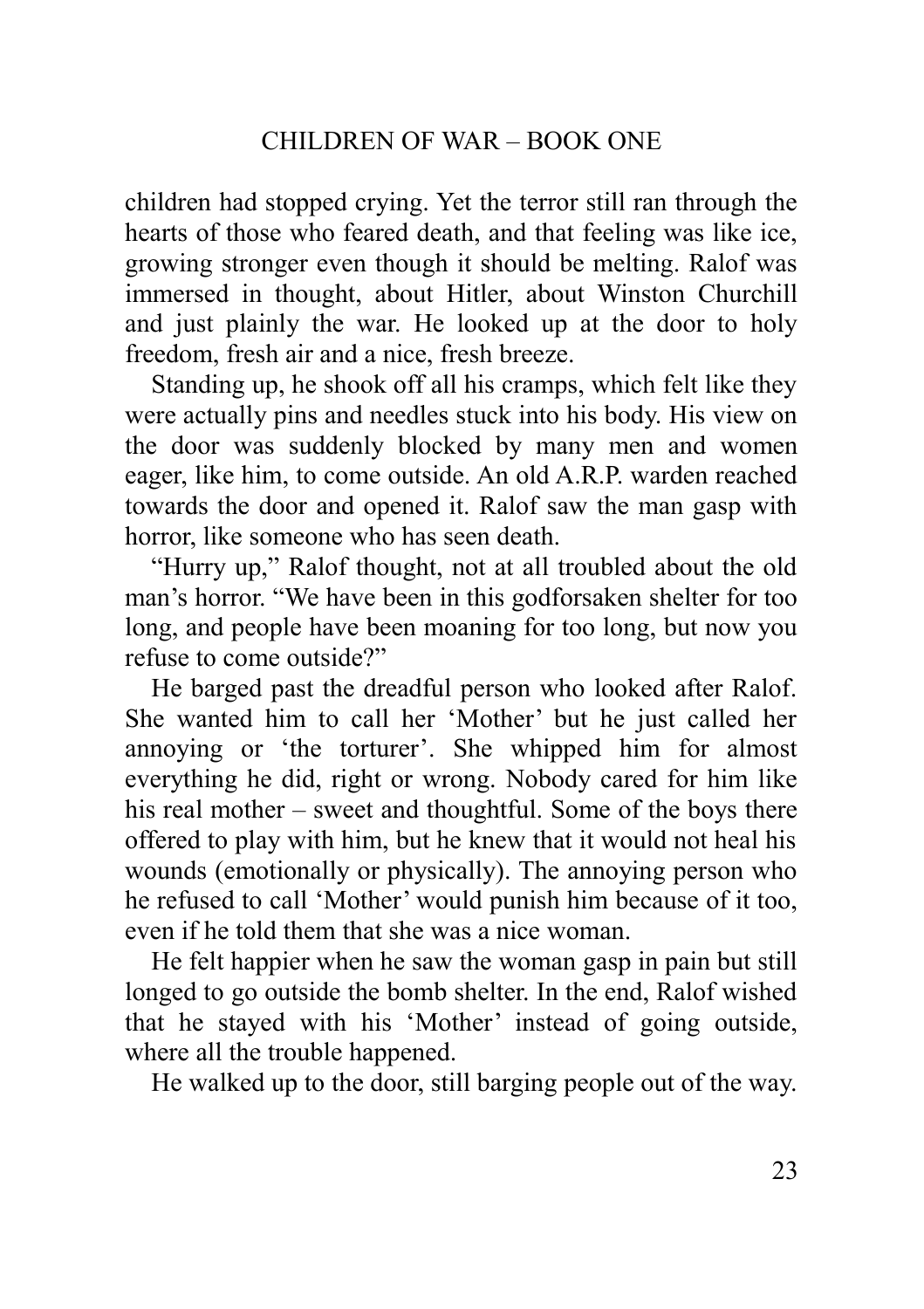Yes, he was a ten year old, but strong for his age – the war had made him cut out for it. He looked enviously at the people who were already outside and went outside himself. But (again) he wished he had stayed put. Instead of a small village, perhaps a few smouldering ruins (but beautiful all the same), there stood nothing. Nothing but flat terrain – no trees or mountains were in sight.

The crying started again, and many started shouting. An outsider might have guessed that either people were very drunk or that something bad had happened. Houses were lost, possessions had vanished, and the village didn't have any money. Suddenly, Ralof saw out of the corner of his eye, a thick trail of dust – as though someone had been running swiftly. He blinked and it was gone, but where the trail had ended there was an old lady with a big, bushy beard stood on her walking stick – which looked like it was made out of stone. She was wearing an old, cotton jumper but had no hair. It was a terrifying sight, like one of those where if you describe it in your head it doesn't look scary, but when you're face to face with it, you realise the trouble you are in.

#### *Click!*

Ralof turned around and realised that everyone else was in the shelter and the door was locked – even an archaic would have been able to tell that he was the only one in danger. He spun around quickly, and started to tremble with fear. Acting like a much braver boy than what he felt like inside, he asked in his most demanding voice.

"W-ww what do y-you want?"

"*You..."* She cackled, and Ralof's insides felt like they were being clenched by strong, metal fists.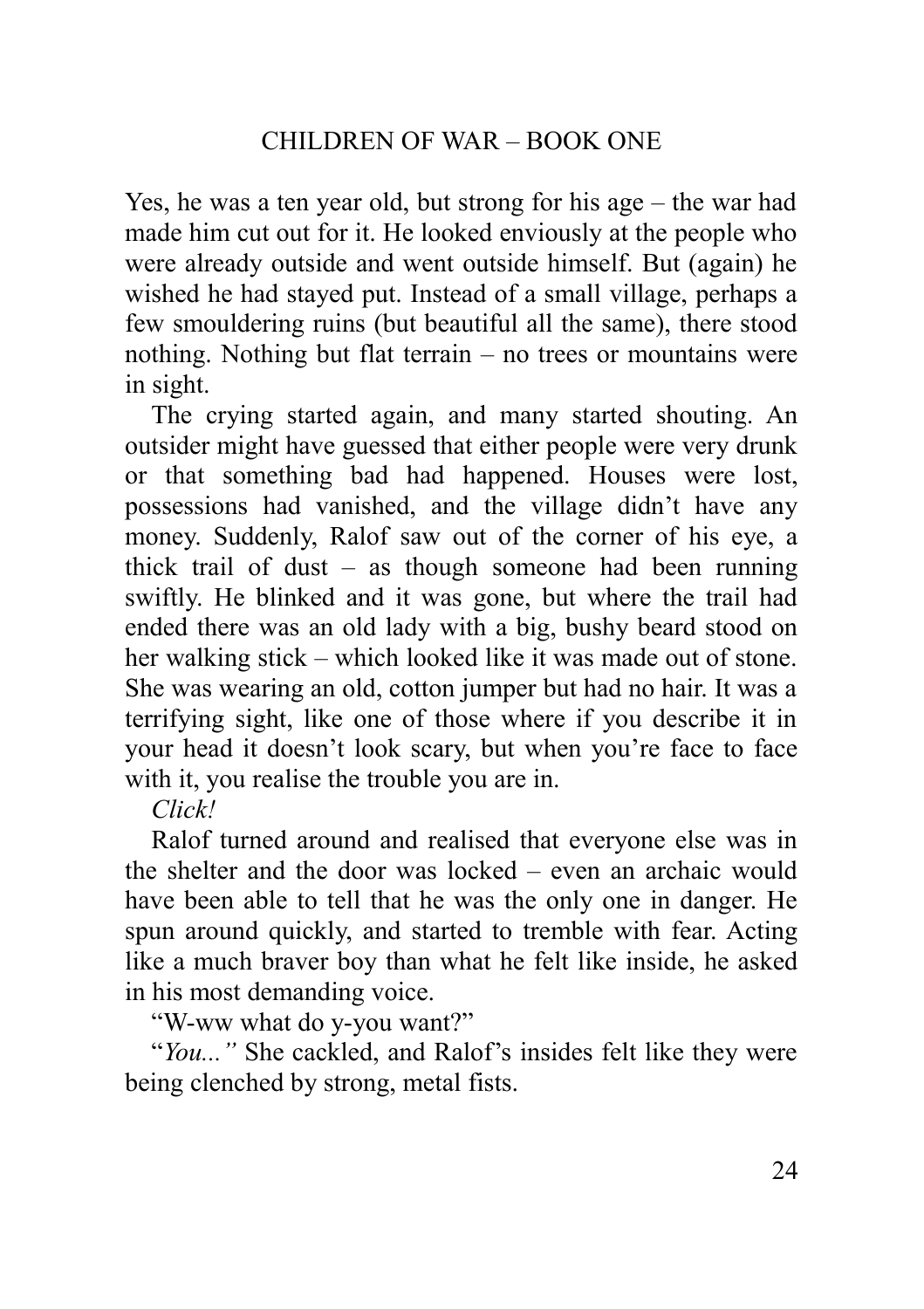#### *Whoosh!*

First Ralof was standing next to the bomb shelter, and then the next thing he knew was that he was in a small, short-roofed cave. But what surprised him the most was what the 'lady' now looked like. The normal big, bushy beard, but now 'she' looked like a man. No longer leaning on the stone walking stick and wasn't wearing the old, cotton jumper like before, but was wearing a blood-red jacket. He was still bald, but his eyes looked remarkably different. Like his jacket, they were blood red. But there was something oddly familiar about this man.

Ralof smiled. This was the man he was looking for!

"I know you!" he cried in excitement! "You're a vampire from one of my books!"

"Aha, yes I am." The Vampire grunted as a response. "That's why I have been looking for you. I could feel you searching for me, so in return I have been searching for you."

Ralof was too stunned to speak.

The Vampire walked unhurriedly up to a chest in the cave and opened it. Ralof saw many items in there and grew curious: foul-looking poisons; red potions which looked massively like blood in a wine bottle; and two long daggers with a red liquid on them (blood?). To Ralof's amazement, the vampire picked up the chest and moved it as though it weighed the same as a tiny ball of fluff and revealed a gap in the floor.

"Follow me," he commanded, and Ralof hastened to proceed.

The ladder down was very short– barely 3 meters– and there was a room which looked mightily like a basement.

"You want to join us, yes?" the Vampire asked and Ralof nodded his head. "Stand still then!" and the next thing Ralof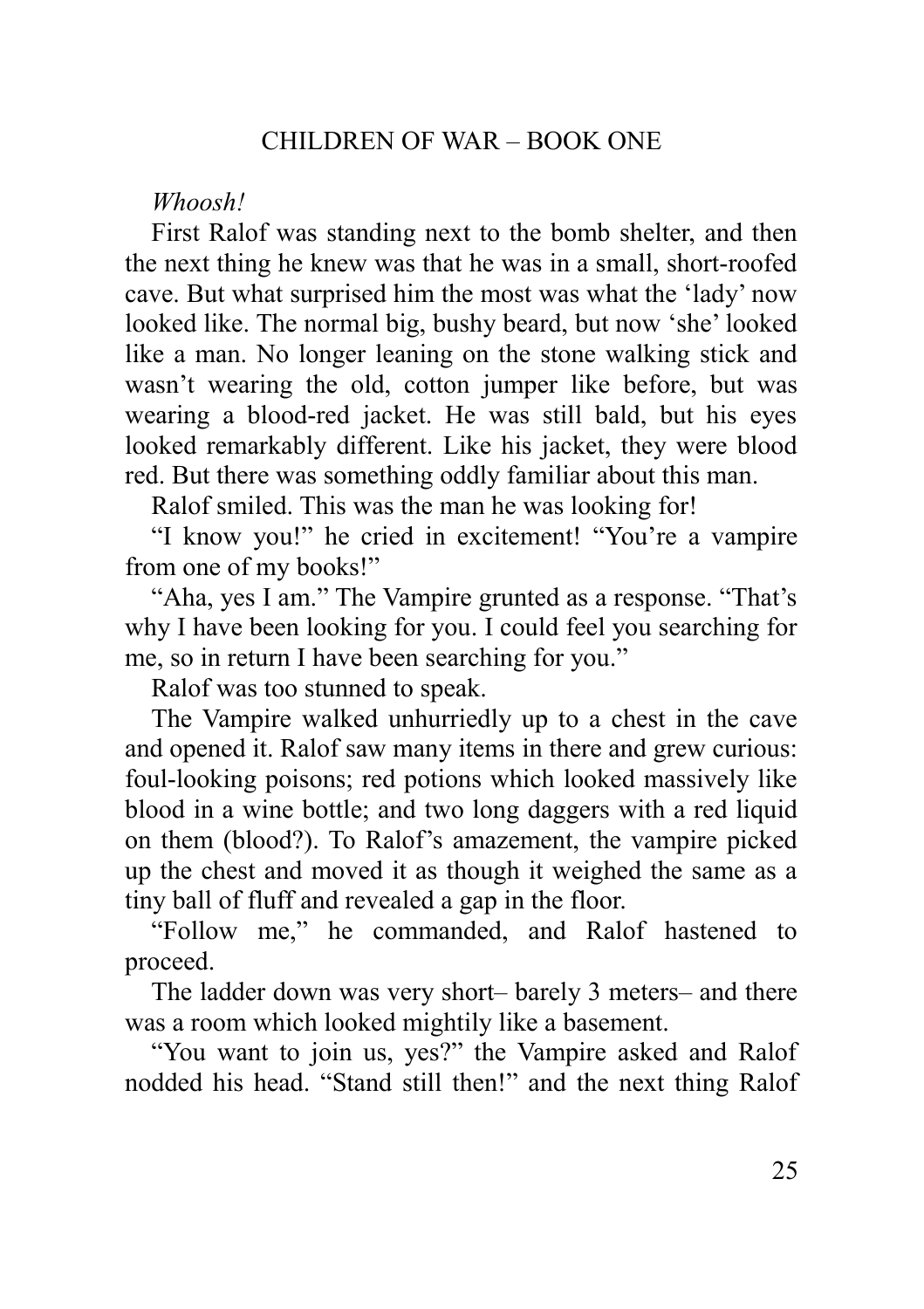knew, he had been punched directly in the nose (the precise aiming was something which no amateurish human could have managed) and was unconscious.

"Wake up!" someone yelled, and Ralof sighed in frustration.

It had all been a dream. No vampires, he was perfectly normal and the torturer was now yelling for him to wake up. But Ralof's eyes were open, and he still saw the Vampire in his face, with something which looked like blood all around his mouth.

"It isn't a dream!" Ralof shouted, and the Vampire looked oddly surprised.

"Of course it isn't!" he said, and chucked a bottle of blood at Ralof. "Drink up, or you will pass out again, and I really don't want to listen to your stupid ideas of this being a dream..."

Ralof started to drink but started retching.

"That's horrible! I can't believe you drink this!" and the Vampire grinned.

As though Ralof hadn't said that, he asked a question: "What's your name? I can't sense it"... Mine's Dalen, Dalen Blood<sup>"</sup>

"Ralof, and I don't know my surname. When I was… was evacuated I was too young to know."

Dalen looked sorry and pointed at Ralof's bottle of blood, to symbolise that he needed to drink it. Reluctantly, Ralof drunk. It tasted as though it was sour milk but was thick and hard to swallow, like something dry.

"Right then, down to business. We have a job to do." Dalen said, rubbing his hands together.

"Job?" Ralof asked.

He thought all of the undead could do anything they wanted.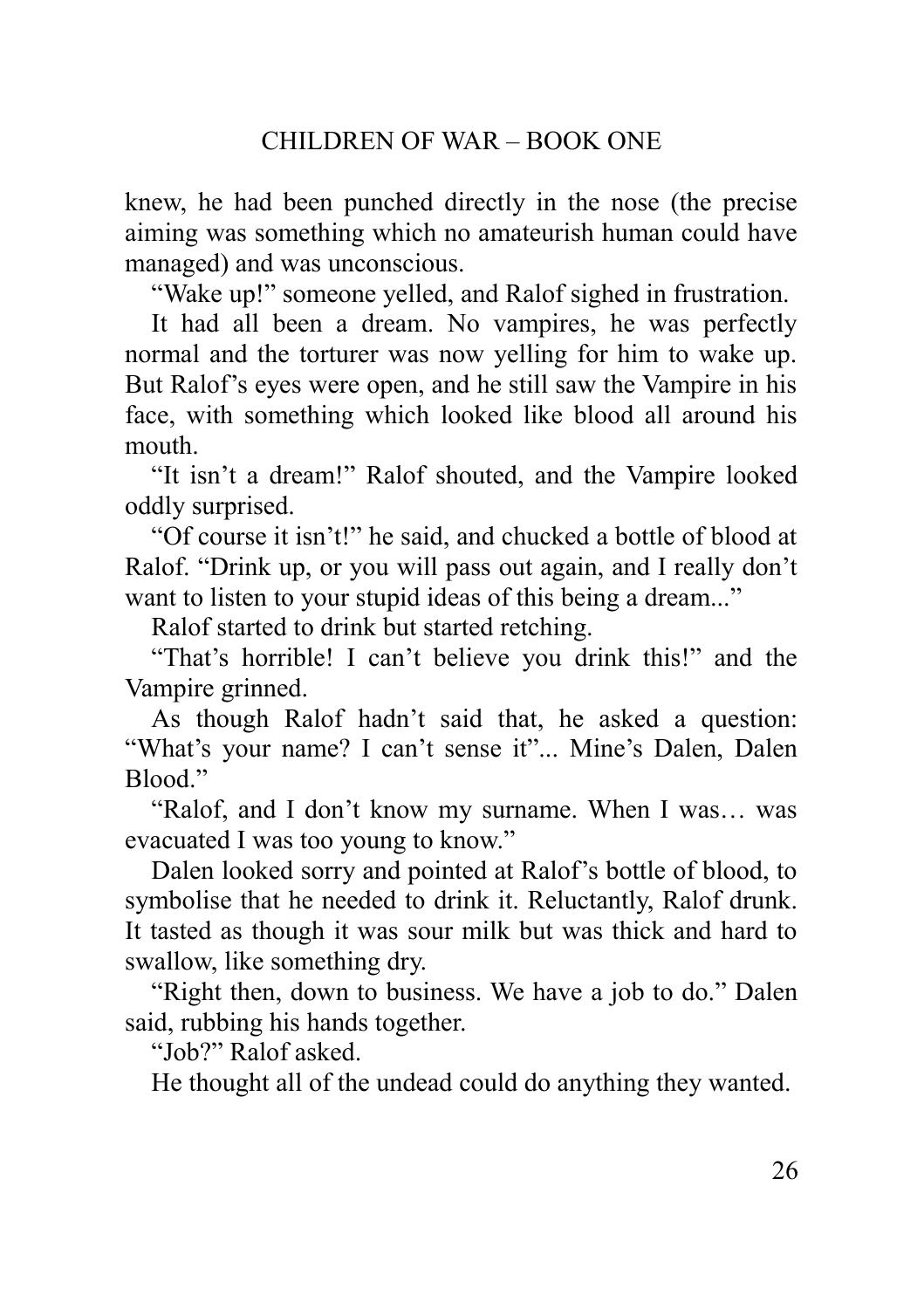"Yes, job you moron!" Dalen exclaimed. "You think vampires can do anything they want? Course not! We have assigned duties to kill monsters, before the blood runs out because people are slaughtered!"

Dalen started to grin mischievously, but quickly stopped when he saw Ralof looking.

"But first, I need to talk about your powers. It will take a day to come to full power, but you still need to know these things: your fingernails will grow really long. They are your best weapon. You will grow sharp fangs, which you can retract whenever you want. These two things are your best sense of survival – they can cut metal."

Ralof sighed with relief – he was glad he wasn't relying on something which as a human can barely mark wood.

"You can see in the dark. Not when it is fully dark, but you will be able to see more than ten times better than your old human vision. That is it. Grab some rest; I shall inform you when it is time for our job."

Ralof thought slowly about these powers: sharp fingernails; retractable teeth; and being able to see in the dark. They sounded remarkable!

Despite not being comfy at his old home either, Ralof complained that he had to sleep on the floor – most vampires didn't believe in beds and the legend that vampires sleep in coffins was just a myth. Dalen snapped back at him and said that he had to get used to it, and there were things which were even worse than sleeping on the floor ahead. Rumbling with anger, they both started sleeping until midnight.

"Morning," Dalen said, when he saw Ralof, who had finally decided to sleep, stirring. "Our job today is to kill a werewolf."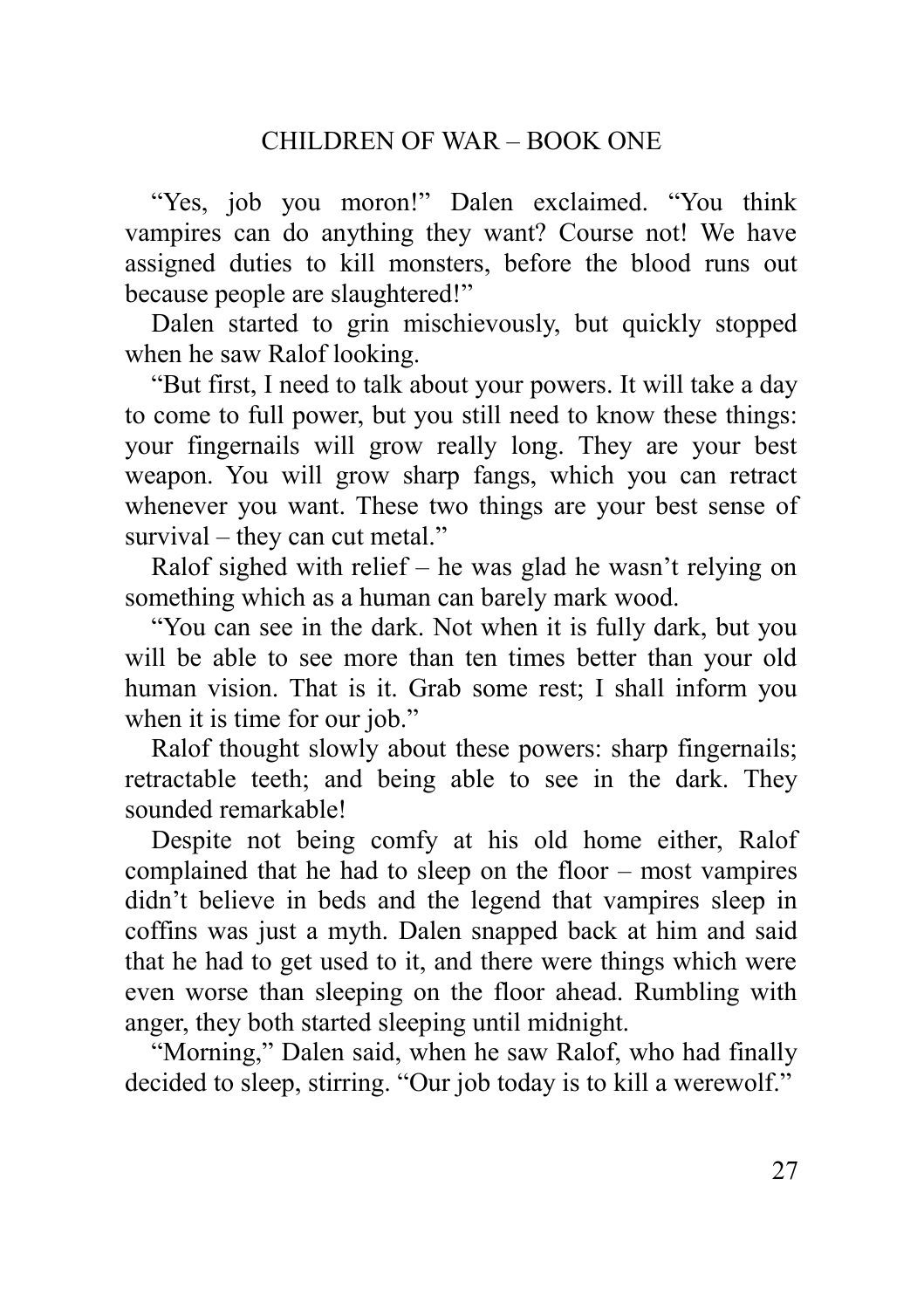#### *Whoosh!*

They were outside another cavern, where a dead cow covered in blood was laid out.

"W-werewolf?" Ralof asked.

He believed in vampires, but werewolves were a different question – nobody really wrote books about them and they were just a minor legend. Dalen only nodded his head slowly and drew a dagger. Ralof bared his fangs and lifted his hands, hoping that his fingernails will pull him through. The eerie silence showed that they had entered the lair – the cavern of *death*.

A deafening howl came from the centre of the cave and Ralof saw Dalen charge in to kill. Ignoring Dalen, it charged straight at Ralof as though he was the tastiest. Bringing out his fangs, he bit into the werewolf's throat, hoping to kill. If only it had worked. The werewolf then scratched Ralof on the back with its stronger-than-razor sharp claws, leaving a wound.

Ralof screamed in pain and started scratching the werewolf savagely for revenge. Dalen returned like a hero and hit the werewolf with his dagger. The beast cried out in pain too and, despite Dalen hitting him, made again to bite Ralof. He dodged most of the hit but scratched his arm, now making the bleeding unstoppable. One last hit by Dalen and the werewolf was dead. But Ralof couldn't grin because the pain was absorbing his life. He was losing too much blood and he was about to die. Dalen smiled.

"That's another assistant down. Of course we don't have jobs; this was merely a test to see if you would survive. I see you can't survive anything hard. *So I'm going to leave you!*"

Those words continued in Ralof's ears until Dalen left.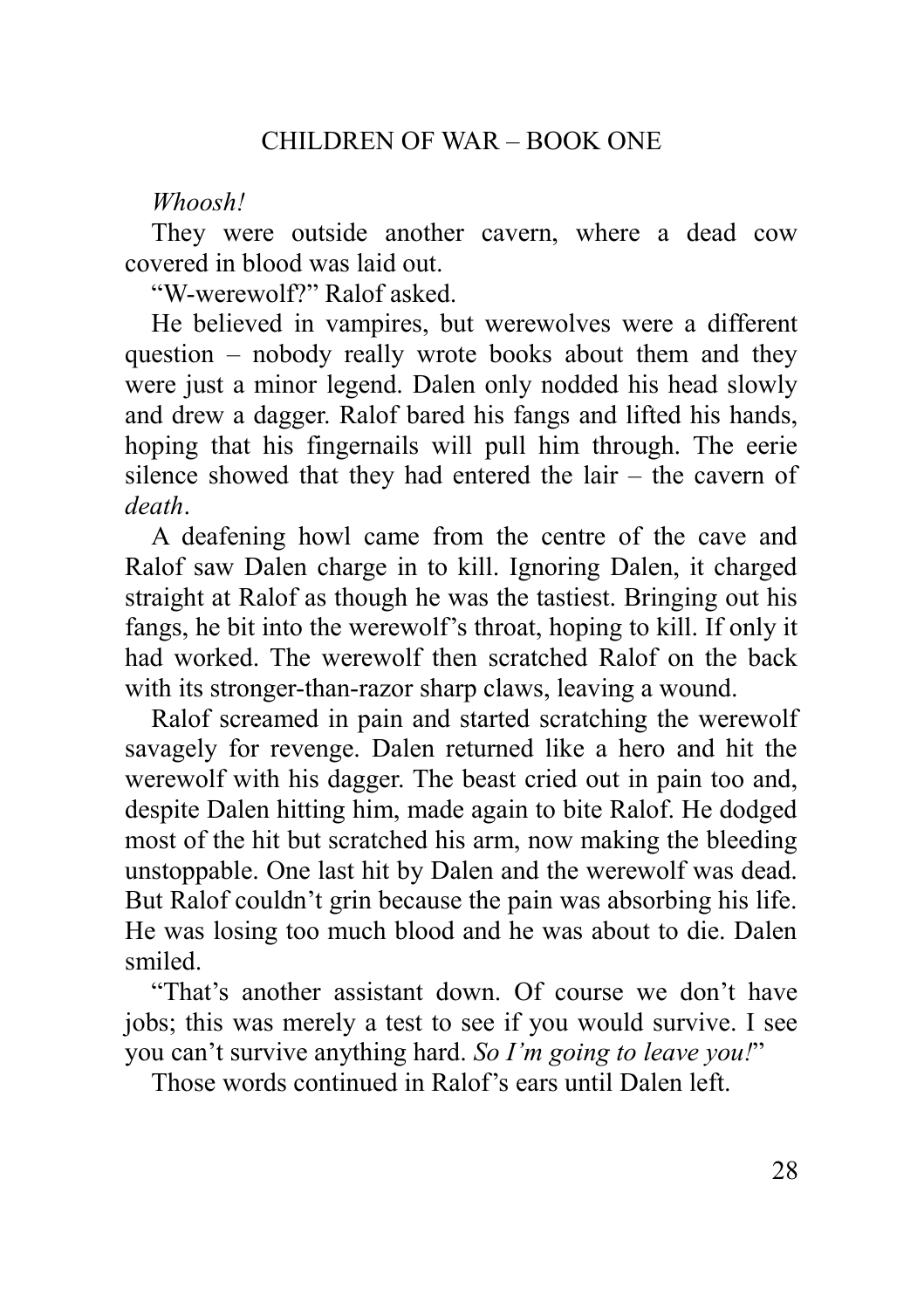"Goodbye..." He muttered, and the presence of the dead stayed in that cavern forever.

<span id="page-28-0"></span>Ralof ascended to a better place, hoping to one day meet Dalen again in the place where the dead go.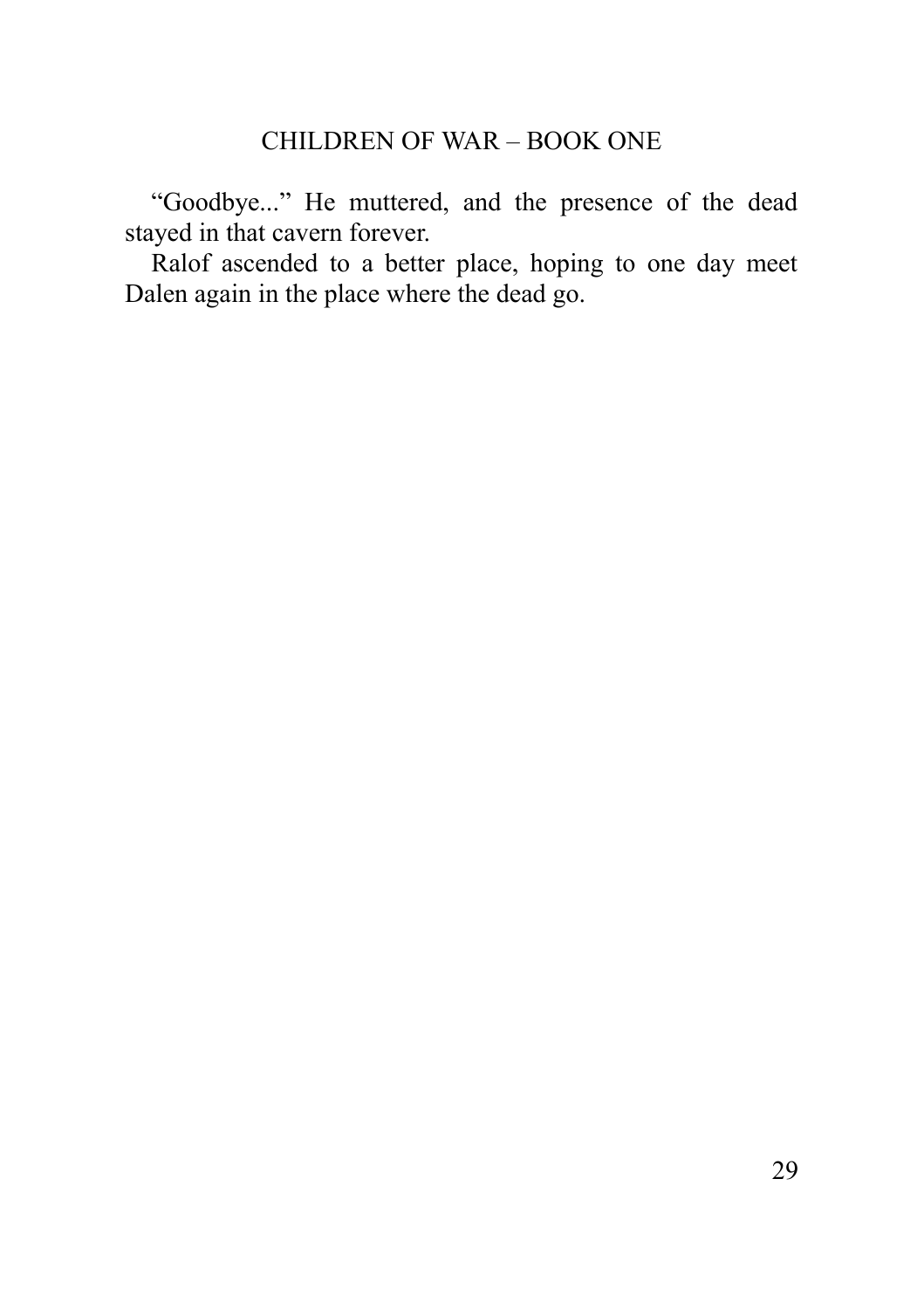# TEN DAYS OR TEN YEARS?

# By Ella Mayes-Goodall

On Thursday 3rd November 2001 a girl called Izzy, who was eleven years old, was starting her first day at Immanuel College, which was an amazing high school. As she stepped into Immanuel, she saw her true love at first light, Lucius. However, her worst enemy, Lizzy, took her true love because she always steals her dreams. As days and months went by, all of a random sudden, a boy, who she didn't even know, asked her out. She didn't want to say yes, but she didn't want to hurt his feelings so she said yes .The end of the day had come. And finally the end of tomorrow had come.

Izzy didn't appear at school for a fortnight. Everyone was worried…

One day, Izzy was lying on her bed. Knock, knock. Someone was at her door. She didn't expect any one, so she wondered, who was at her door. A wizard, she thought. She thought she was having an illusion, but she just had a check-up at the doctor's, so it couldn't be that.

He said grumpily, "Izzy, you beautiful young girl, aged 11, you are in big trouble."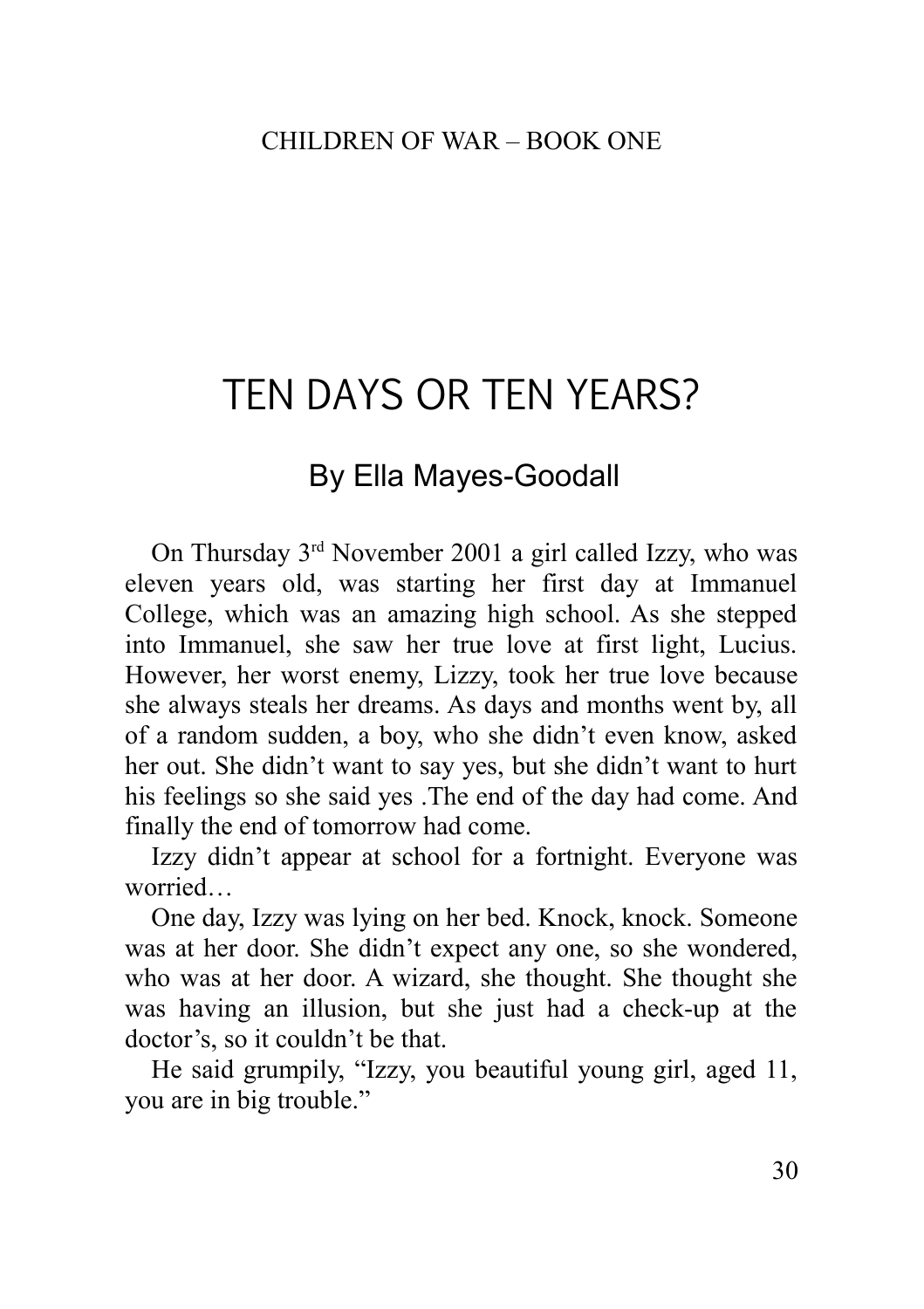"Why?" she replied.

''You won't have an idea what I am about say, but in the underworld there is an evil ruler called Lizzy Wormwood well, she is evil to us and I know for sure she is relatively mean to you. Well, anyway, she sent me to give you a warning (a 10 day warning) to sort out the solution to the problem that you have apparently caused between your true love and your enemy although I am not saying her name.

## *10 days later…*

 The wizard knocked again. Izzy answered again. The wizard spoke again.

"I am sorry to say this, but you haven't sorted out the solution, so you cannot show your face or yourself to the outside world for 10 years.

## *9 years and 364 days…*

One night before 1zzy was allowed to show herself again, at 11:45 at night, Izzy's eyes shot open with a light in them. Not any kind of light, a lighthouse light, more like it was real. Floating up from her bed, spinning round and round, her eyes lit up, fangs pushing through her gum skin turning it white.

Morning soon arrived. Izzy woke up not knowing what happened to her, not knowing whether her skin would burn or being aware that she was now a Vampire. Staring at her mirror, smiling.

## "AAAAAAAARRRRRRGGGGGGHHHHHHH!"

That was her screaming with anger, yet sadness. She thought she couldn't go to her family or friends unless it was midnight, but everyone would be asleep. That was not a good plan, so she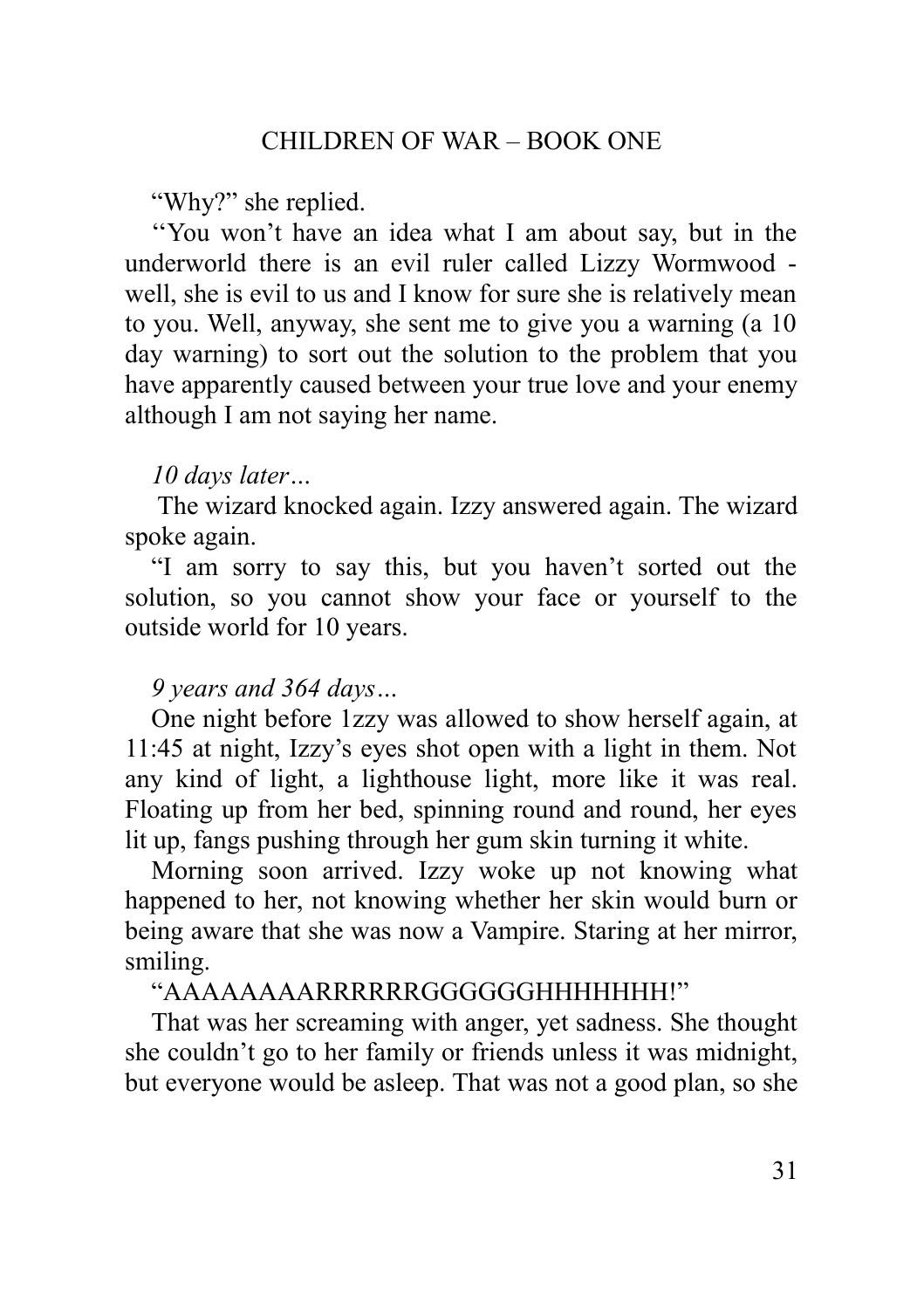decided to stay in her room, as if she was hibernating, like a bear.

She shot back in time to think through what the wizard said.

Oh no. She realised that he said on the ninth year and on the three hundred and sixty fourth night she will have a nightmare of her being a vampire. But little will you know that your nightmare will come true. She was going to be imprisoned in her own bad dream.

## *Rushing back in time…*

Her spine shivered in terror as she didn't know what to do. She didn't dare to even peek at the mirror again. She was happy, terrified, but confused at the same time. Her sorrow filled with sadness whilst tears run down her cheek. She wondered what she could do. Thoughts running through her body. Rushing to her mind.

"Ha," she said with enjoyment.

Every word and letter what the wizards said filled her mined with excitement and happiness. She exactly knew what to say as she memorised the wizard's words. She to change her hobbies and her life.

So she read a book instead of watching television. Also she did her homework before hanging out with her friends and she lastly tided her room more often.

There it was her new and improved life and the more she did her new hobbies the more her fangs went smaller and her skin burned a lot less. One morning she looked in her mirror, smiled her fangs were not there and her skin was normal. She was over the moon and she smiled with happiness whilst she is over whelmed. Before she even decided to back to school she had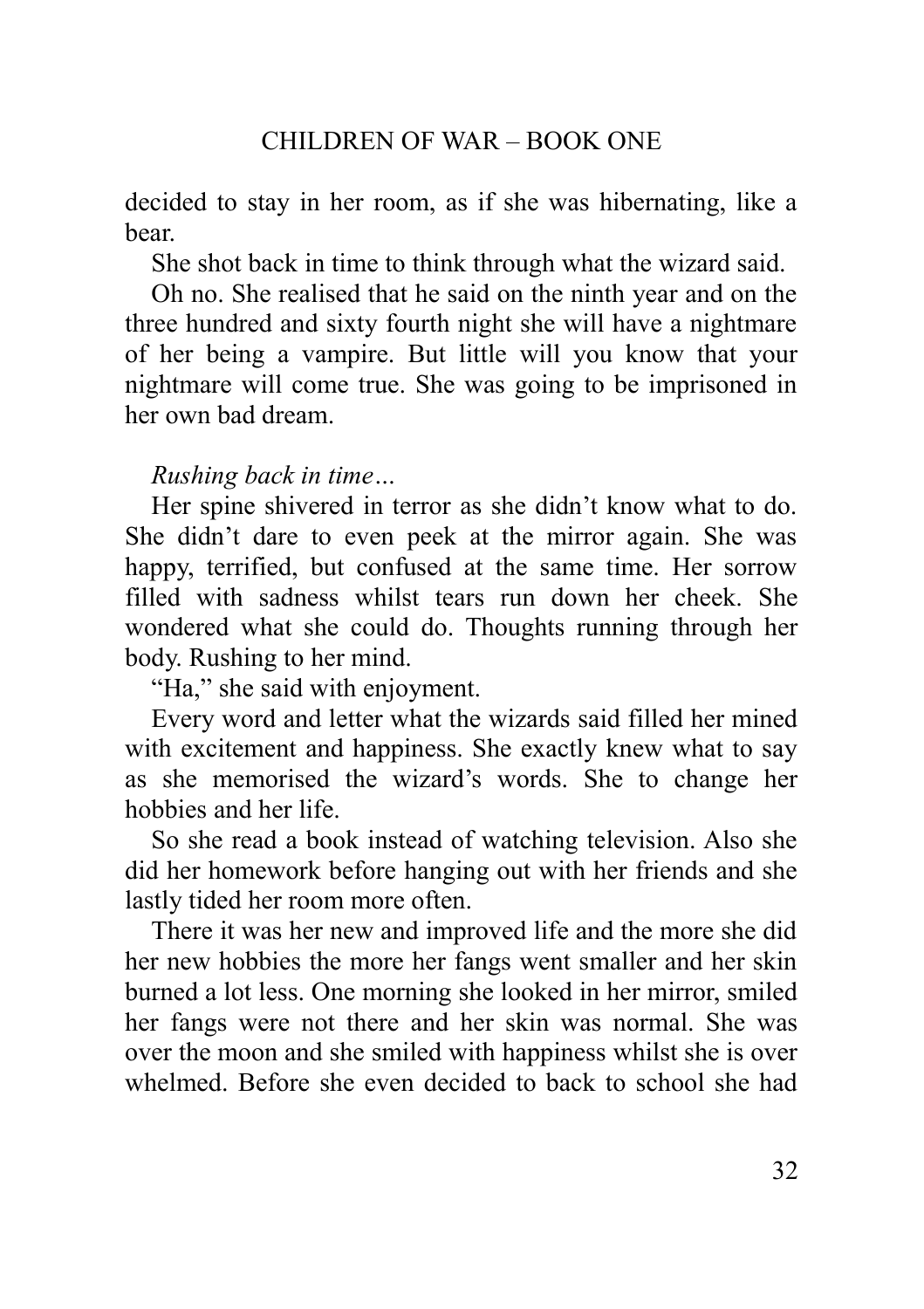the biggest sleepover ever she had before.

She invited all best friends; Lauren, Lily, Lara, Brooke, Hermana, Alina, Isabella, Louisa, Ella, Matilda, and Alyssa. It is the best sleepover.

<span id="page-32-0"></span>After tea they all asked me were have I been for all these years and days …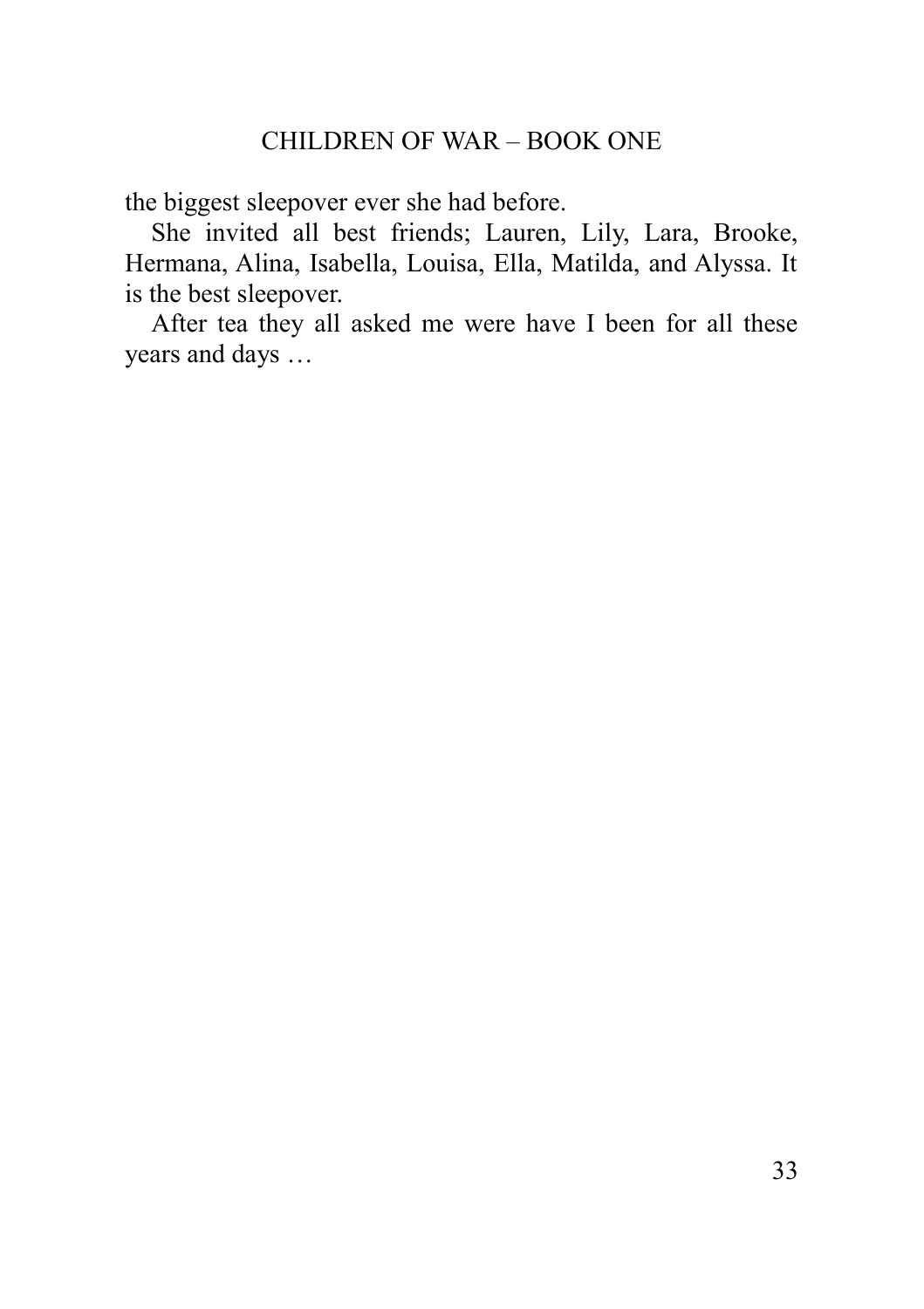# ME AND MY UNI-MAID

# by E. Francesca Walker

Up above where the fluffy clouds hover lay a beautiful pond full of bright pink flowers on bright green lily pads. There lived a beautiful uni-maid with some unusual qualities: a shimmering aqua tail; a pretty pink horn; and glittery wings covered in clean, white feathers with her pet seahorse pearl.

She had always dreamed of going to live with the other mermaids but she was different and she never understood why until one day she actually had to fight for her home!

A week later, which is actually only a day in fantasy years, the Devil being his evil self was up to no good and wanted to burn the whole sky and to transform the beautiful clouds into ferocious fire.

Sparkle, the uni-maid, had by now realised how much her home meant to her and she knew that he had to stop him one way or another. She used her initiative and remembered that the Devil's fear was to see ugliness (his own reflection) so Sparkle now had a plan!

A few hours later, she arrived at the Devil's dungeon to see him sitting happily on his throne.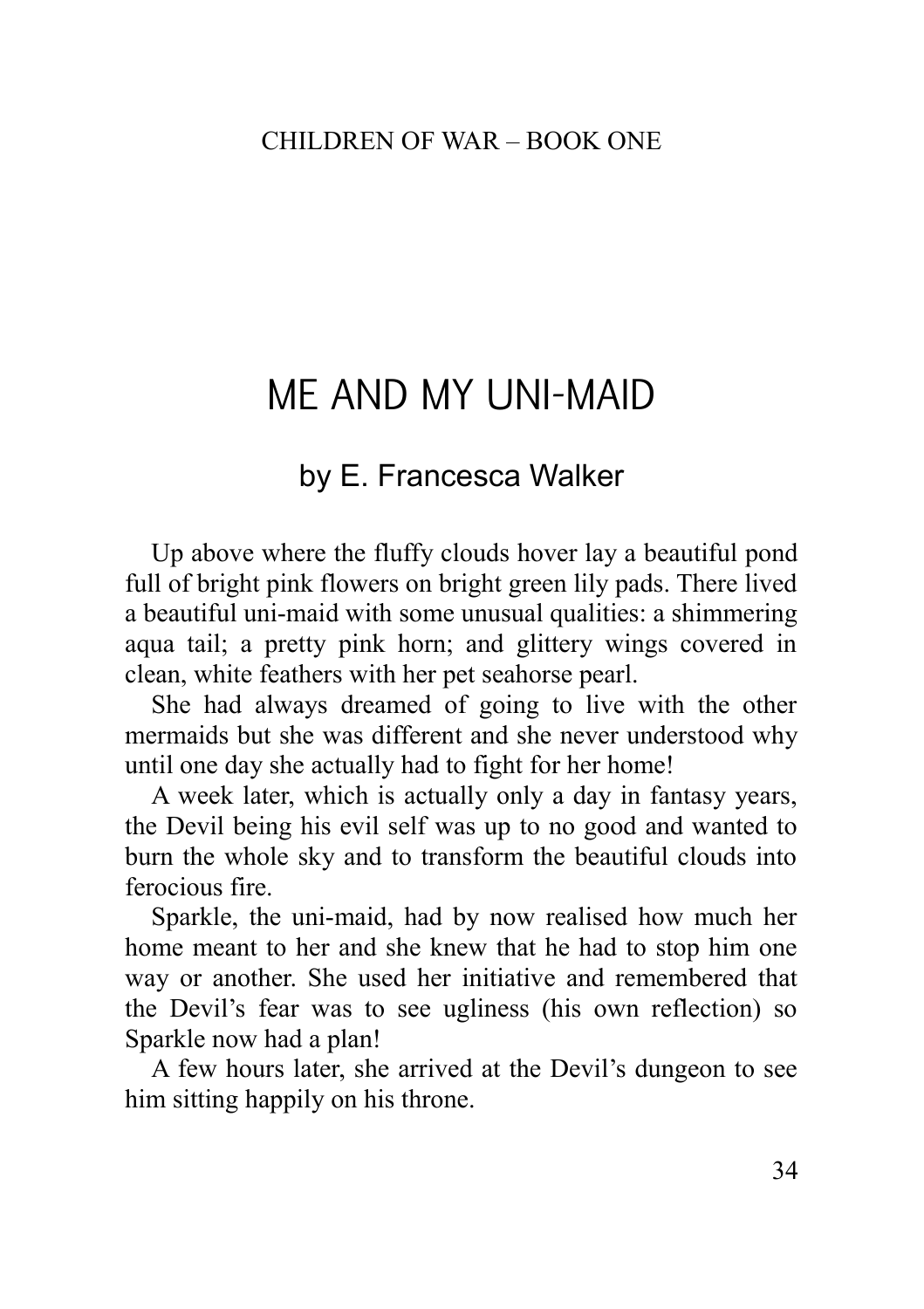She said to him, "There's one hundred million gold shillings stuck in my pond and I needed someone to help me to scoop them out."

Because the Devil was foolish, he couldn't help his greed for gold and so he followed her. She then told him to look into the pond! Again, being his greedy self he looked into her pond and there stood his reflection.

<span id="page-34-0"></span>In a split second, he was gone. Once a devil; now nothing but dust!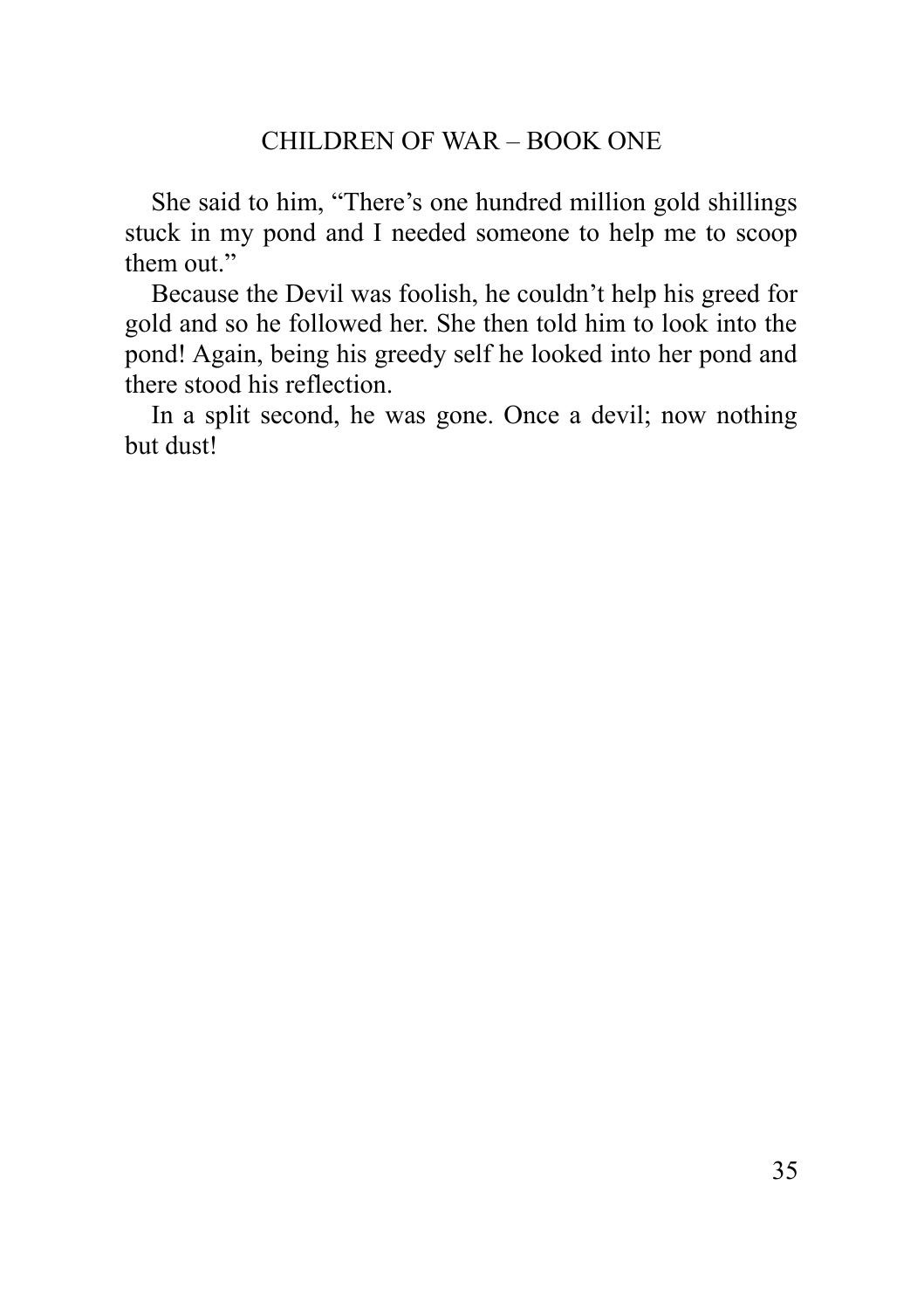# GLOWLIGHT

# by Emily Holmes

This was her first day of college when Bella began her new life in Britain. A better life! Her mum and her dad had wanted Bella to have a good education which she wouldn't have in America.

As she walked through the gates of college, lots of feelings went in her head. She was always a quiet tomboy and hated girly things. As she held her book with her sweaty hands, she headed for her new class.

On the way, she saw a man who had pale white skin and looked at her weirdly.

Bella said to him, "Can you tell me where class A14 is?"

He ignored her. She said to him again, this time much more loudly, "why are you so ignorant!?"

He turned round and said, "I am not!"

She thought nothing more of it until a year later, when all of a sudden she came across the strange man being run over! Then silence. Bella screamed, but the man got up and ran faster than a speed of light. Bella followed him, but he climbed up the tall tree and asked Bella to go away. She started to walk off, but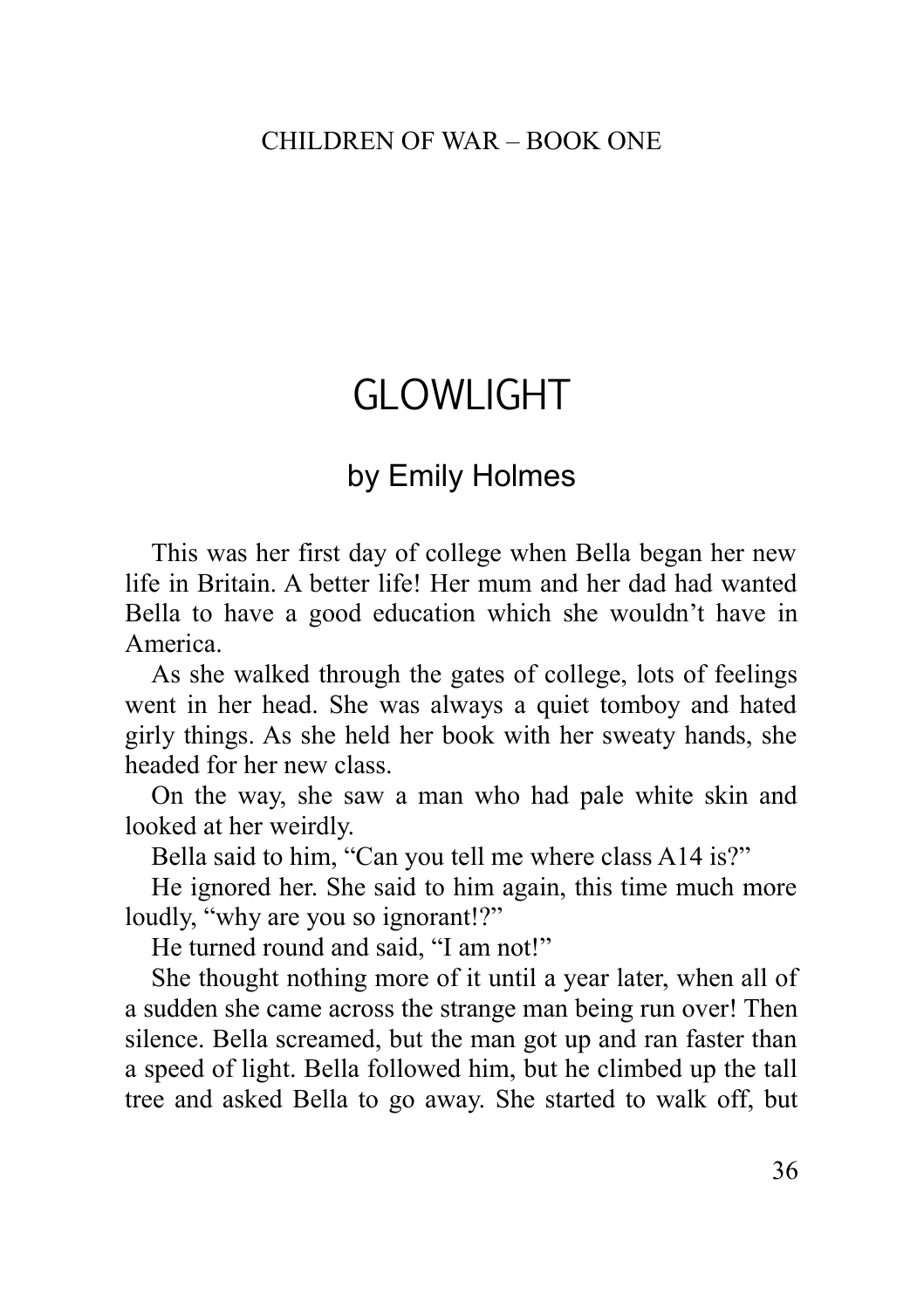after five seconds she stopped and turned round.

Then she said, "How come you are pale white and can run faster than anyone? What are you hiding?"

As the day turned darker the man glowed and at that point, Bella realised that he was a vampire…

"So you are a vampire," Bella shouted with fear, "so answer me!"

"Yes, I am," the guy said as he jumped down from the tree. He then added, "I bet you are scared now, aren't you?"

Bella replied, "I don't sleep at night *and* I have 2 sharp teeth." She added, "I am not scared of you. I am not scared like a girl would be."

 Edward then told her that she shouldn't be there and to leave quickly.

"Pretend you don't know me," he said to her.

She said that she would keep it a secret for ever.

As night fell, Bella thought about Edward. A hundred times that night, Bella woke up screaming from a nightmare. But she soon realised that she loved Edward.

Morning came and Bella saw Edward.

"I love you," she said to Edward. "Please make me a vampire too. My life is boring. Please!"

<span id="page-36-0"></span>He looked back at her briefly before he nodded…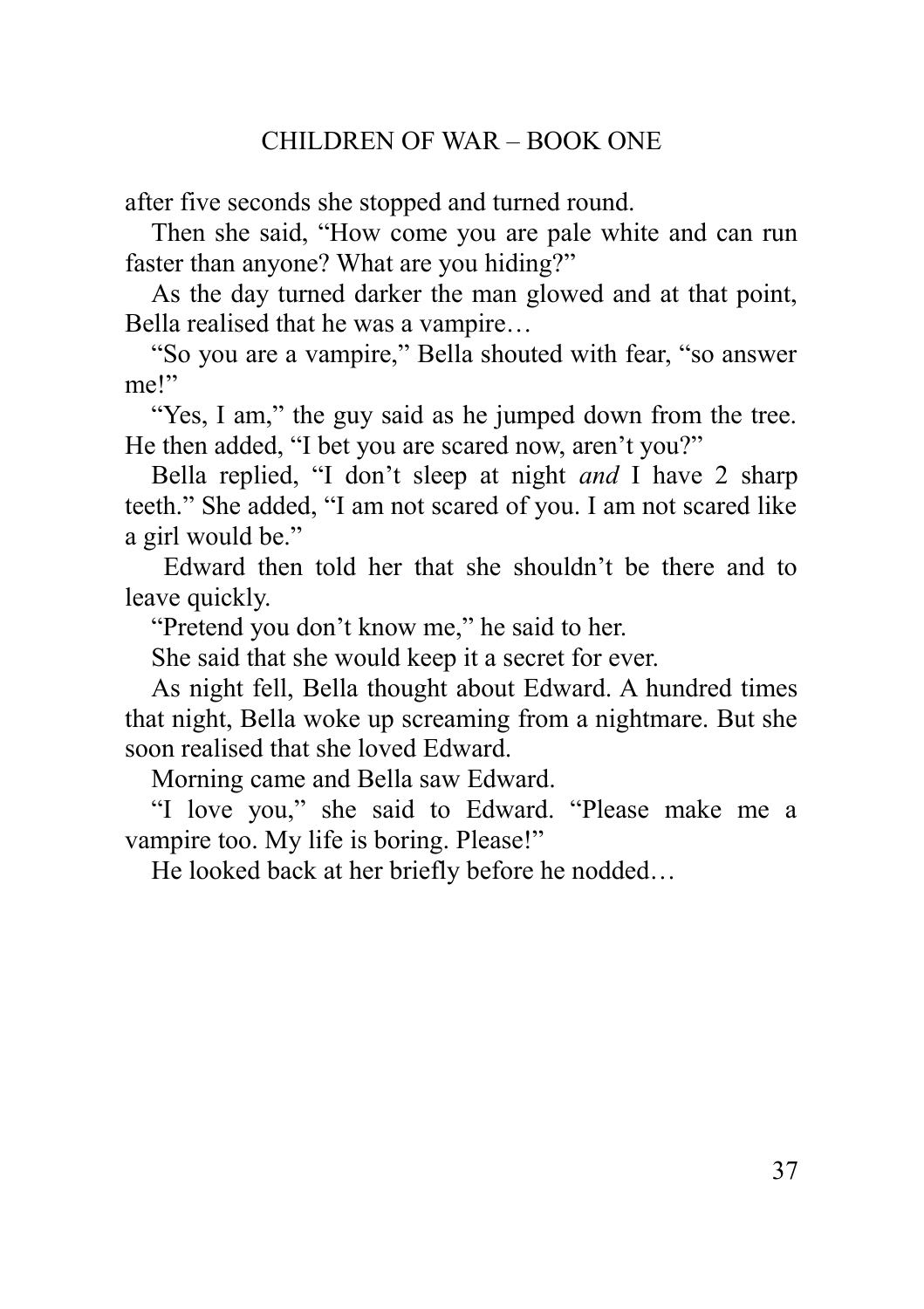# IT'S MY BROTHER

# by George Barnes and Seth Towriss

"This is about my brother," said Arron when my brother met a girl called Jenny. .

He said he met her at work. They went out a lot. Then Jenny was very worried because John (who was Arron's brother) joined the army and four weeks later he went to war. John had known that the day would come.

Shortly afterwards, Jenny was kidnapped by Germans then she was gassed. For the next couple of days, John stayed inside the trench. Then he and some other English soldiers were taken as prisoners of war by the Germans and sent to a concentration camp. He never came out of his cell there because every morning he would be woken up by his fellow inmates being beaten by the German guards.

One morning he sat on his bed and when a German guard walked passed his cell, John kicked the guard in the leg. He nearly broke it, so ten guards took John outside. Next, they wrapped his hands around a metal pole and then started to whip him on the back. By the end of the day, the guards put him back in his cell. John looked at his back and he was bleeding, with whip marks all over him. He then saw some other cell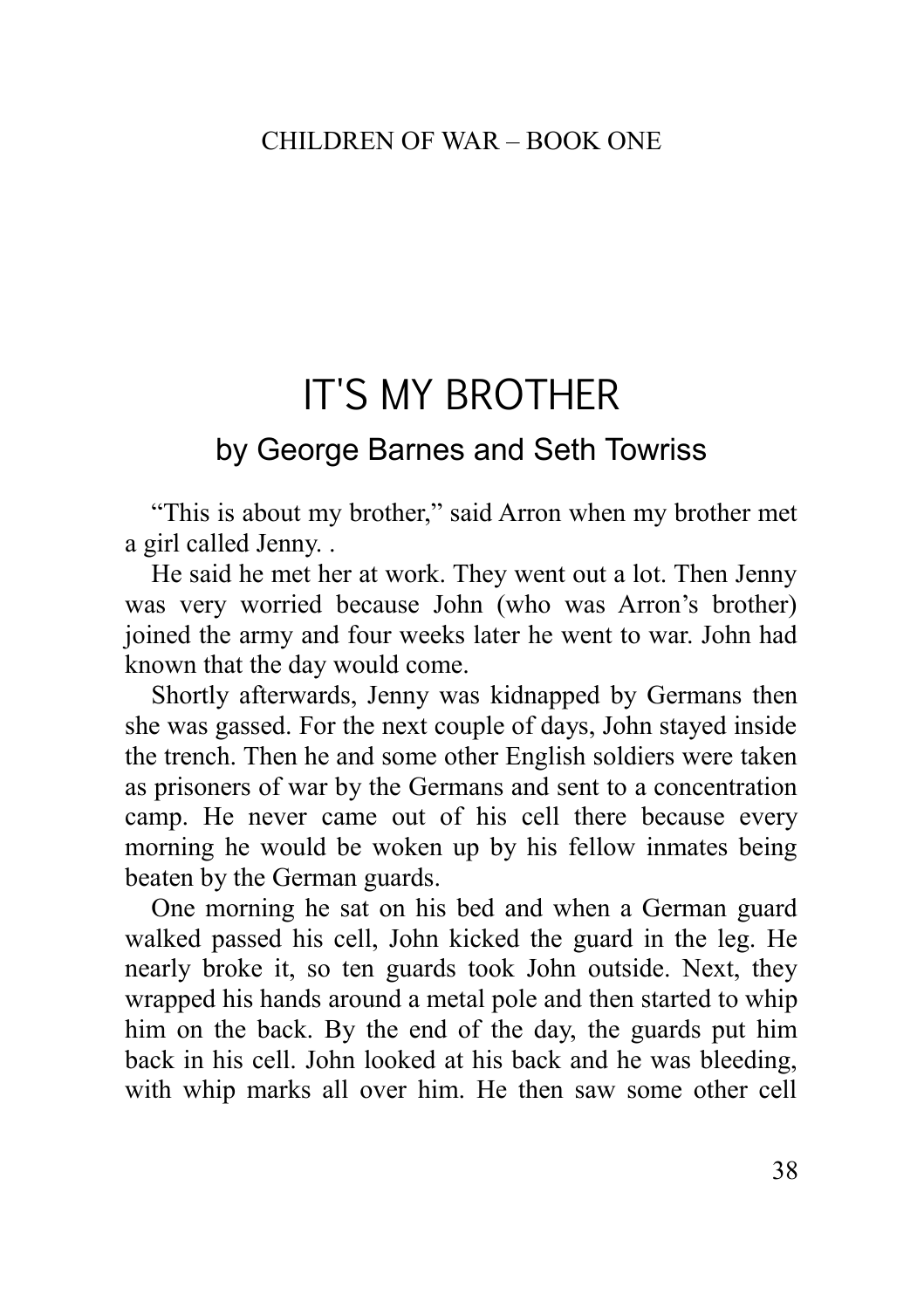mates who had also been beaten like him.

A few days later, an old man got whipped and everybody heard him scream. They all looked out of their cells. The old man threw a bag into John's cell as he was pushed into a nearby cell. John didn't dare to open it because he thought it was a trap.

In the morning people saw that the old man had died and the guards threw him into a dirt pit. John opened the bag that the man threw him. Inside, he found a baby dragon. The baby dragon had a tag on saying that its name was Chameleon. John had never seen anything like it. It was a kind little monster, so it gave John a hug. One of the guards heard a roar coming from John's cell, so John hid Chameleon from the guard for when the guard searched his cell. When the guard finished searching, Chameleon was shivering in fear. John took good care of him. John never let Chameleon down.

<span id="page-38-0"></span>One day he turned into a chameleon himself which lasted for two months. Seven months later, Chameleon himself was found and John was whipped again. This made him mad, so then Chameleon turned into a charzard and tore through everyone's cell and between them, they beat up all the Germans and scared them so much that all of them ran away.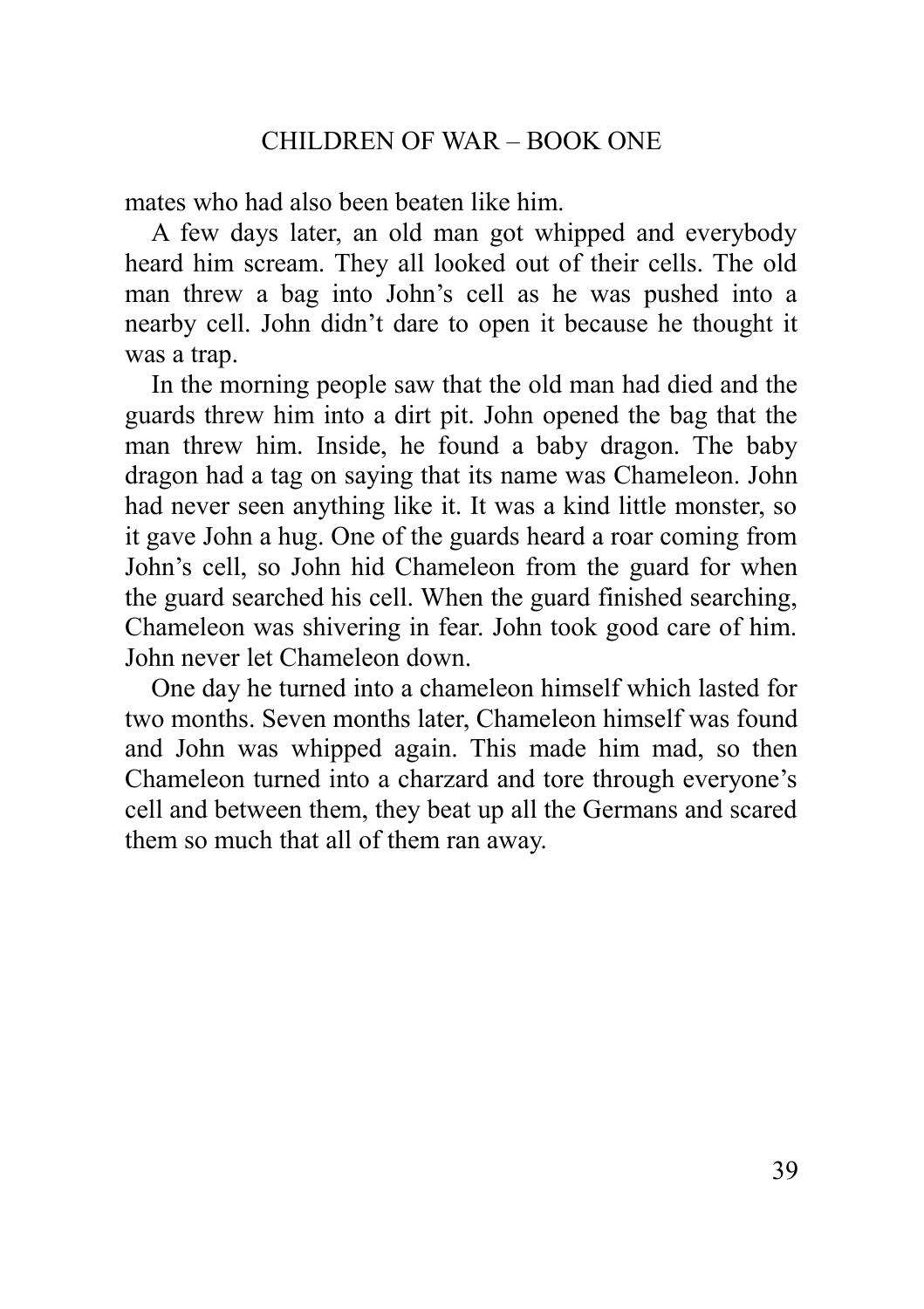# WW2 WITH PENGUINS

# by Harrison O'Donnell

#### *Chapter 1 - In school*

Wadell went to school and got bullied by a person called Brad. Two of Wadell's friends stick up for Wadell. He didn't get bullied any more. They play together. But Brad felt sorry about his mistake. He apologised to Wadell and they played together.

#### *Chapter 2 - A few years later*

 When it was 1939, Wadell's dad died. They went to the funeral. Wadell went home then the radio came on.

"There is going to be a war."

"This is going to be bad," shouted Wadell. "It's a war!"

#### *Chapter 3 - Argument*

Wadell and Joe had an argument about who's going to war. "I'm going to war," argued Joe.

"It's too dangerous. You could get killed," warned Wadell.

*Chapter 4 - The war starts*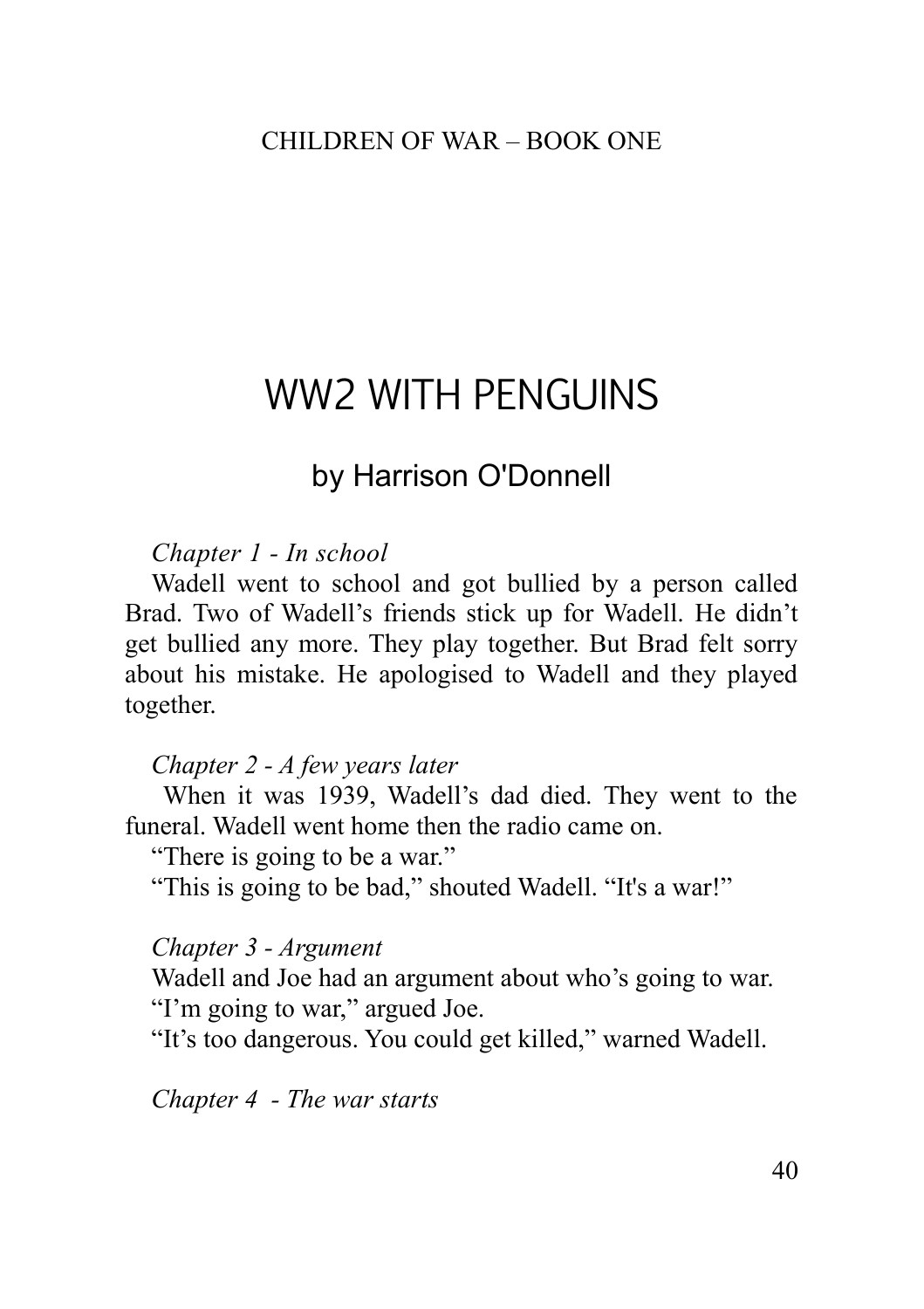Wadell and Joe go to war. The war starts, they all have to survive. Suddenly Joe gets killed, Wadell gets arrested.

*Chapter 5 - Waddell gets arrested* Waddell has been arrested. Is it the end? "We have got a plan."

*Chapter 6 - The new plan*

<span id="page-40-0"></span>Wadell has escaped from prison and he's going to finish the war. The war is over and he's going home to celebrate the end of the war.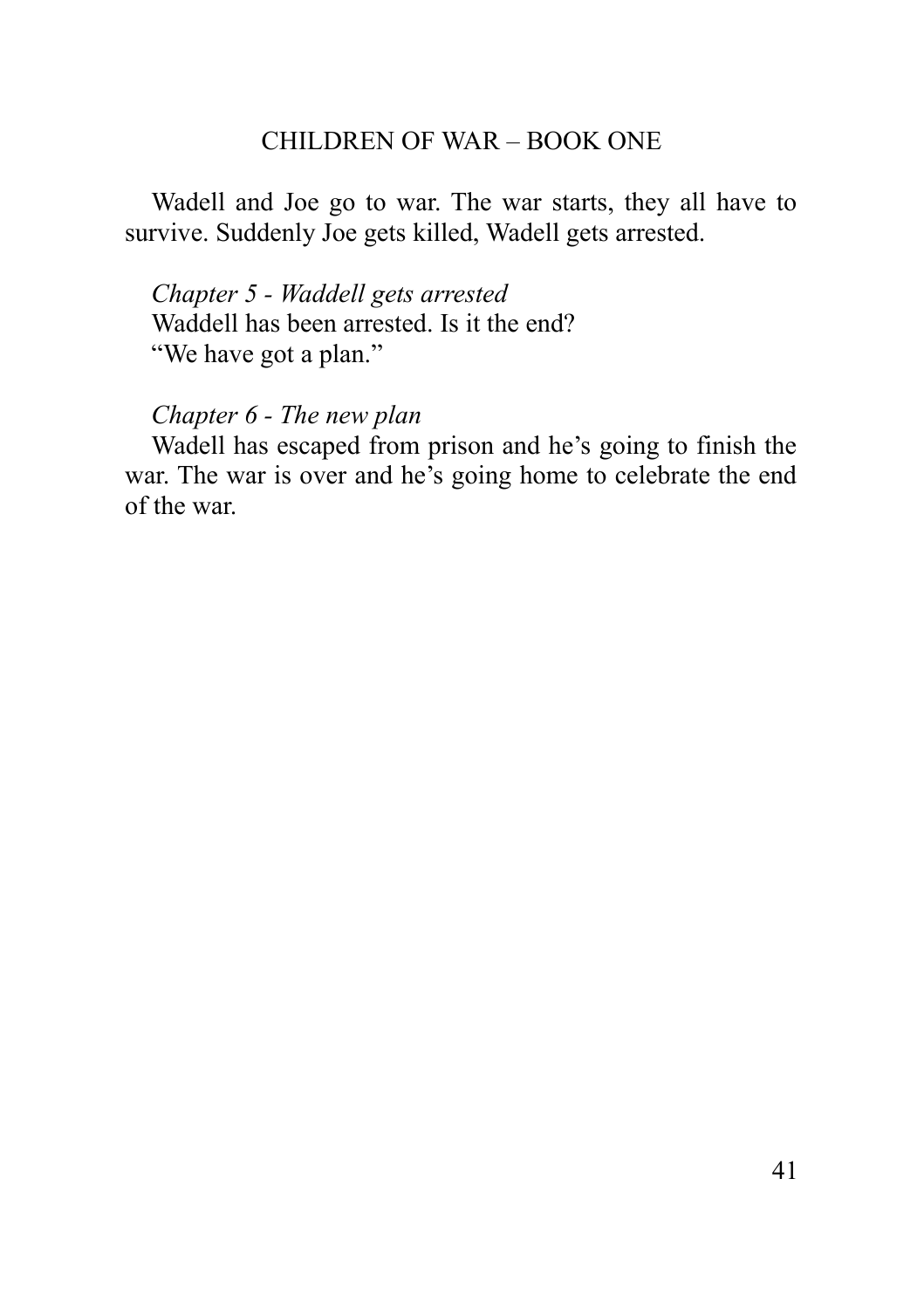# THE COLD YEAR

## by Harry Firth

It was a cold day in a cold winter. Will, who was a 26 yearold youth, was cooking diner for his wife and son before he got evacuated. Suddenly the radio started telling them to send all the children to the countryside.

It was a busy time at the train station because everyone was taking their children to the countryside. After an hour or two, Will and his wife Gill were at home very upset that they had to send their son Billy to the countryside to a random stranger. They sat up all night upset.

A few weeks later, the siren went off again. Every one rushed to the tube lines. Gill picked up some essentials: a big coat; a pair of old shoes; and a lot of food.

She shouted, "Hurry up, you'll miss it!" and ran for her life.

She opened the hatch and got in. On the other hand, Will grabbed what he considered to be essentials: a cool hat; a pair of trousers; and some spare clothes and ran to the hatch. Suddenly, a bullet was shot. Will got in the hatch just before the bullet hit. A few hours later, Gill and Will finally found each other.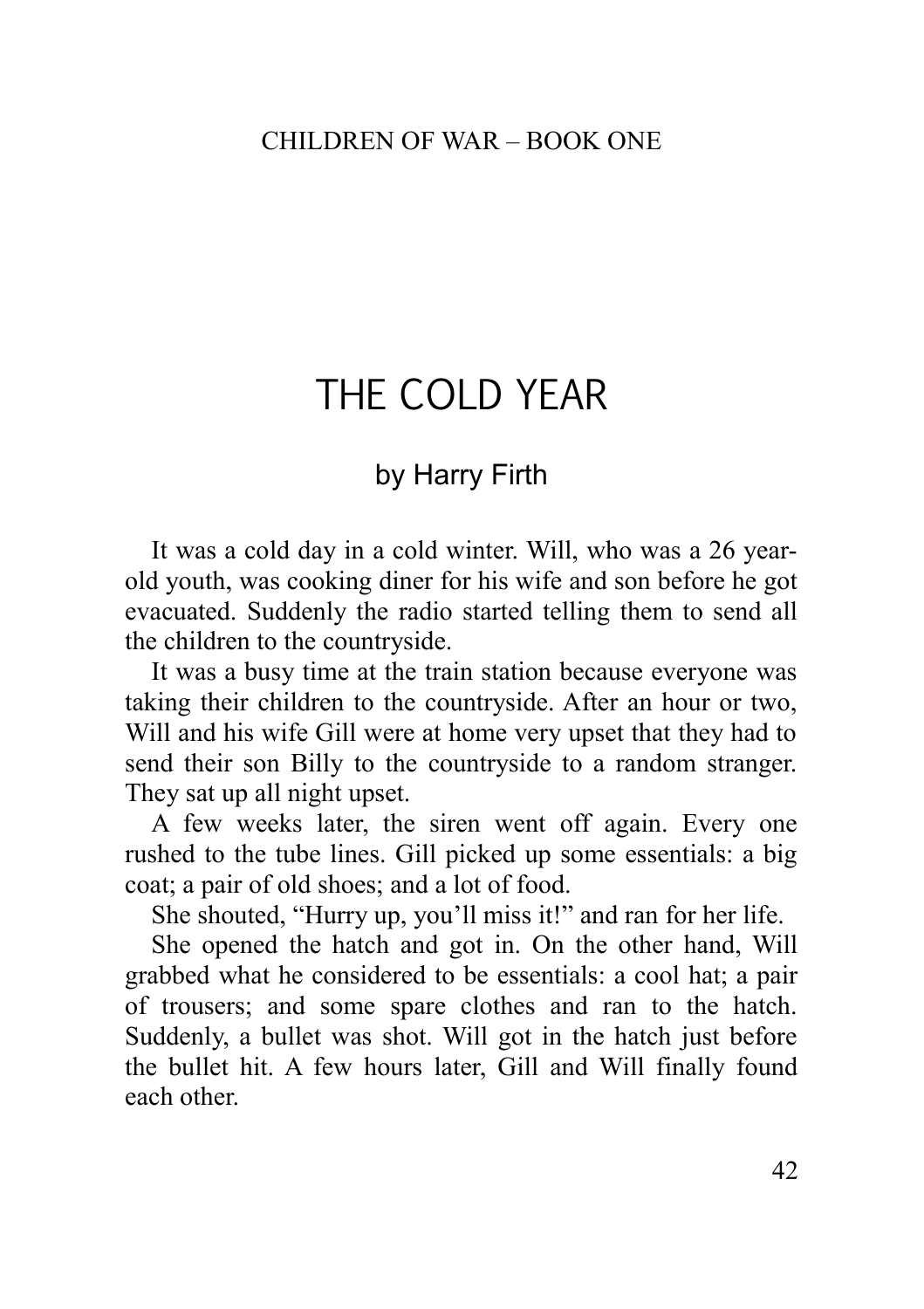It was time to go to sleep. Will had a scary dream that he was killed. He got up. He was scared. Everyone got up. They walked down the track like in his dream. He was scared he would die. He tried to take everyone another way. When they got to the place in his dream where he died, he hid someone to die instead of him. He and his wife hid and ran so that they did not die.

<span id="page-42-0"></span>Six long years later, war was over. They found their children and went home.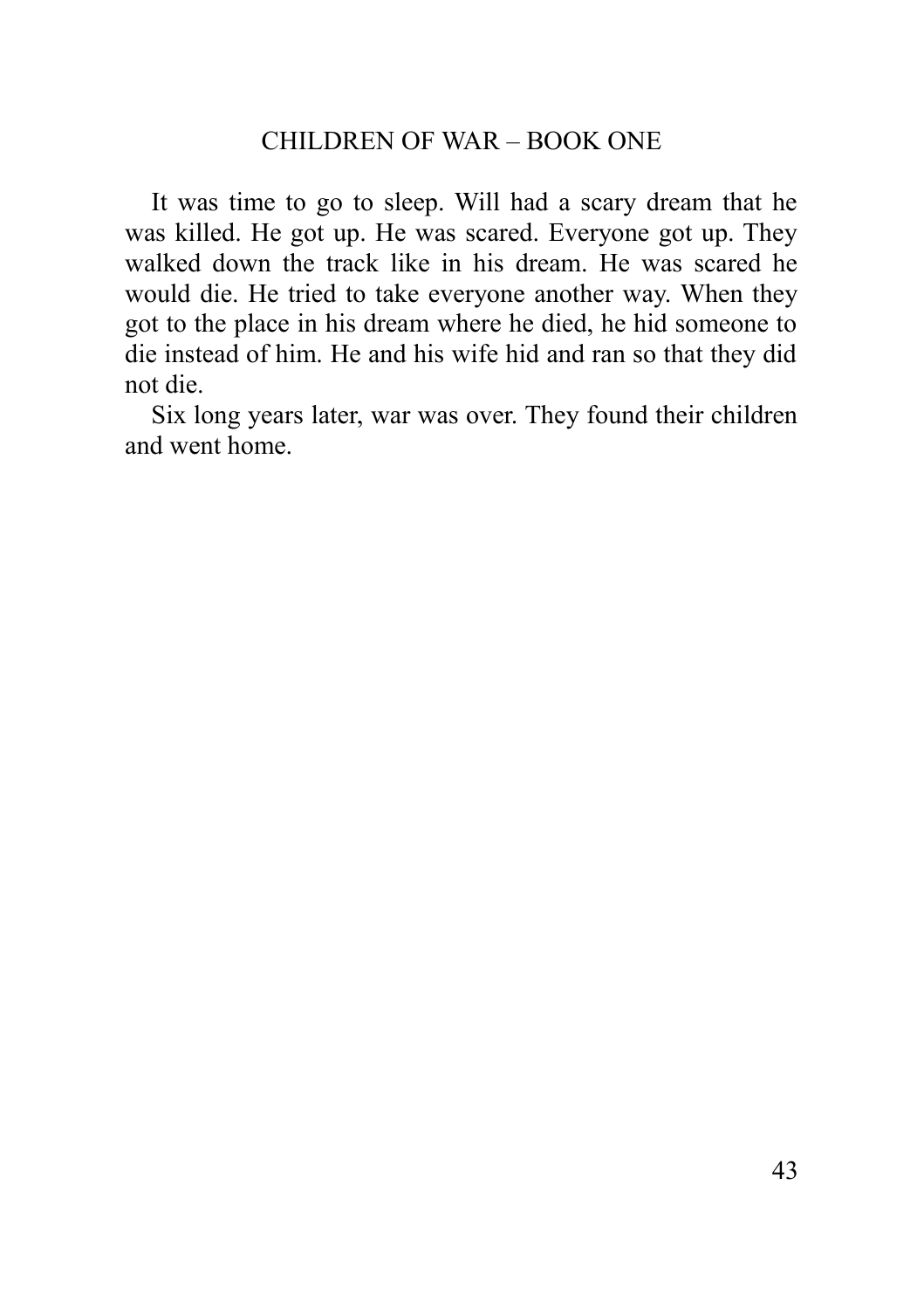# THE FEAR OF WAR

## by Hollie Barker

One morning I woke up and my mum told me, "This might be the last time I see you in a long time."

I said, "Where am I going?"

She said, "I don't know."

I just sighed and sat down. At 9am, my mum walked me down to the train station. My sisters, who were called Erica, Molly and Francesca, didn't come as they were triplets and all 18. They were all in the land army. My name is Meredith. I was 12 years old and did live in Glasgow.

Anyway back to the story. In my bag I brought a range of items that I thought I might need: a cute cuddly toy; three changes of clothes and a toothbrush with toothpaste. When we reached the train station, I jumped on the train and kissed my mum good bye.

Where was I going? Was I going on a holiday? Was it to move house? So many questions.

When we stopped, we were at the countryside. I wondered why we were there. When we got off, there were rows and rows of adults. Suddenly, adults started picking children. I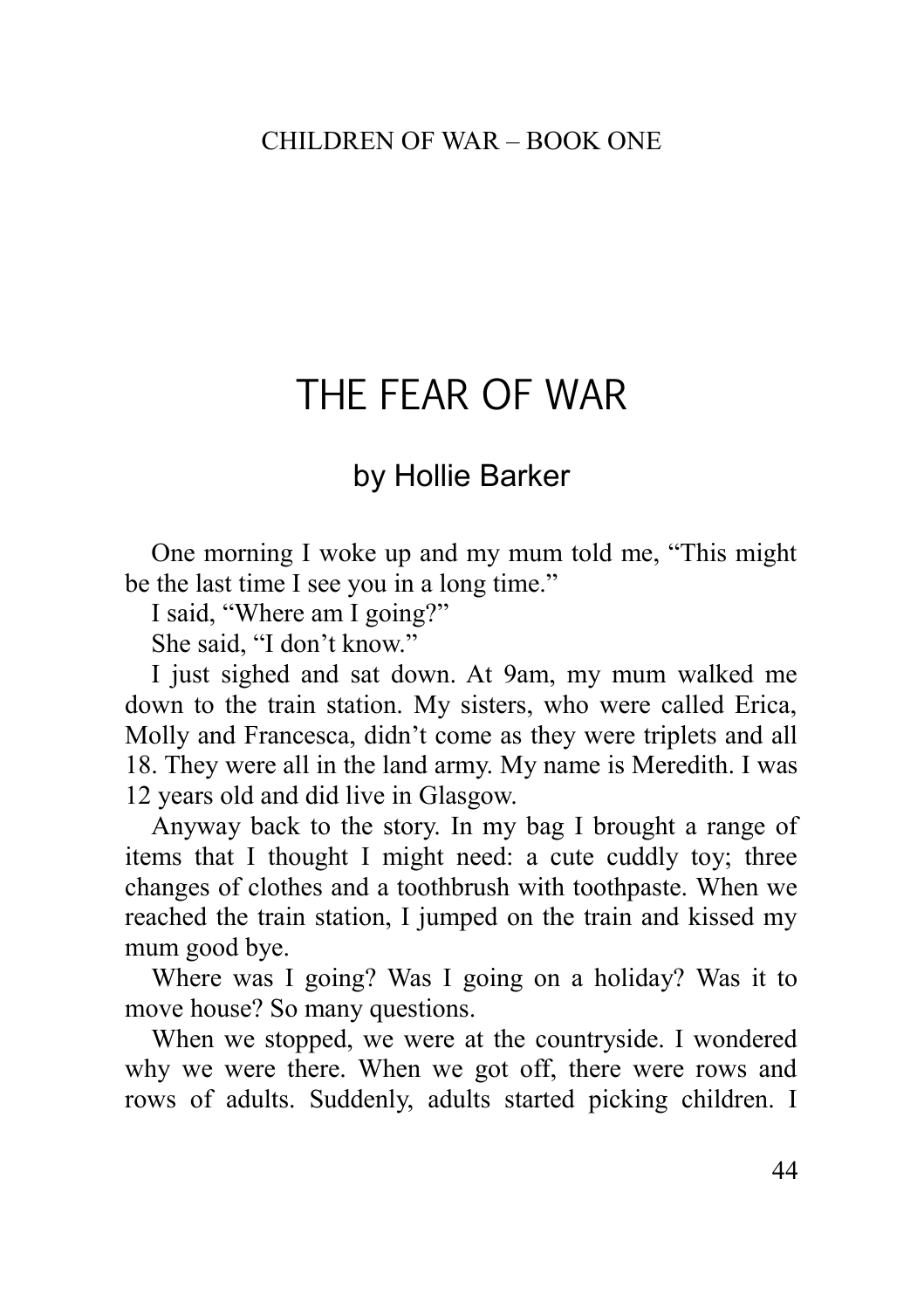realised then that I was being evacuated. Somebody chose me and they sounded great. The family, which only had a mum and dad, took me to their home and gave me some tea. I had jam and bread with water. After that at 9pm I went to bed.

It was the next day and we had to hide in a bomb shelter. Hide in a bomb shelter because a deafening bomb siren went off at 6am in the morning. It was so squishy and we had already been there for 2 hours! It made me jump when some metal hit the bomb shelter. We had been in the bomb shelter for 4 hours by then (luckily I brought a book.)

We got out and I was safely in my new home. My family is so nice and caring. I love them so much (but I still love my mum and dad more!).

<span id="page-44-0"></span>I never want to leave the countryside it is so much better than the city. Maybe my mum and dad could live in the countryside after the war has ended?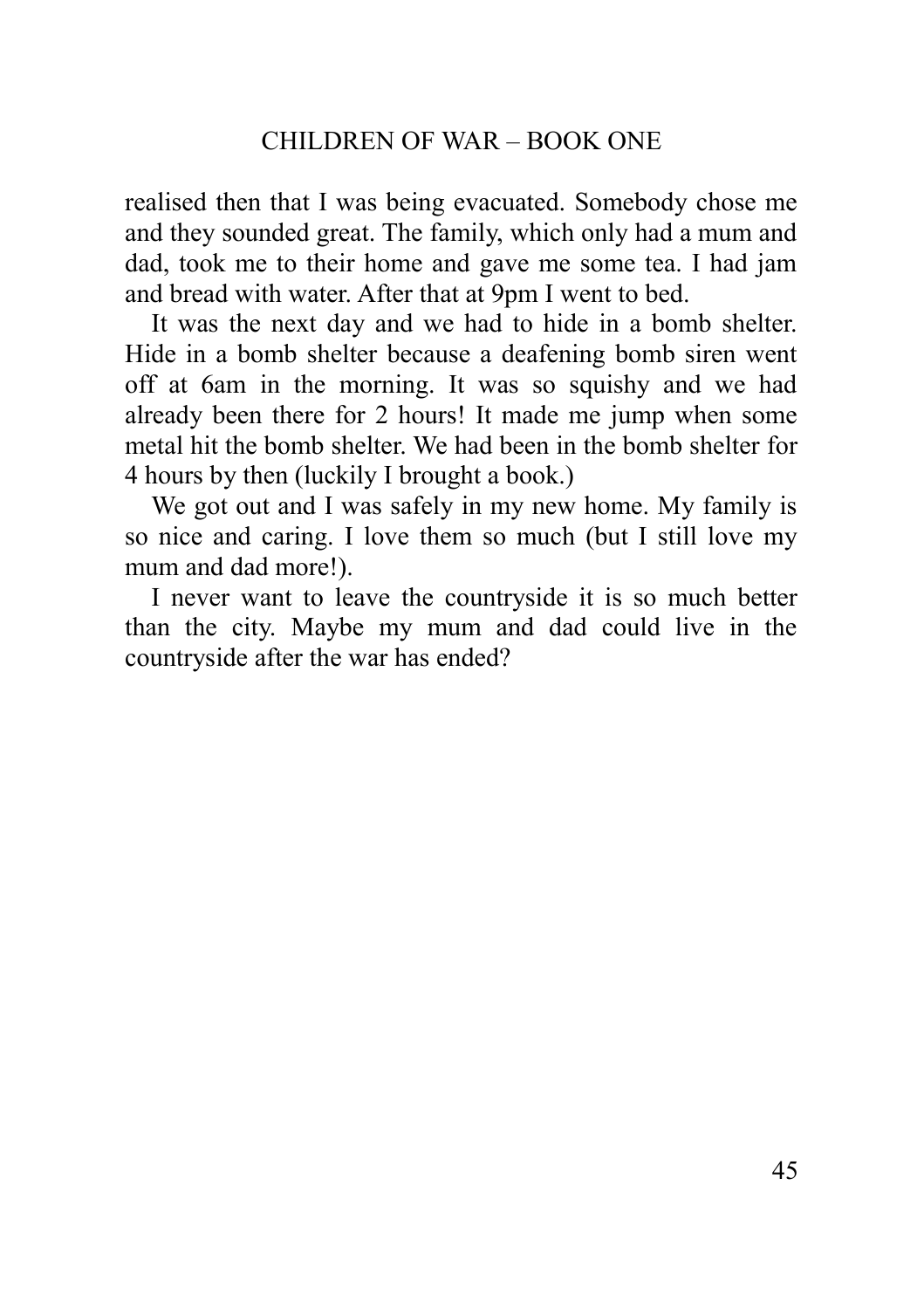# BATTLE OF THE STONE AGE IN THE SECOND WORLD WAR

# by Jack McNicholas

Jason Dolphinsmeller was on a jog and had one last lap of his local football pitch to go when suddenly the sirens went off. He rushed home and told his mum and his little brother and sister that they had to go. They charged to the air raid shelter. He could not go in the same shelter as his mummy, as he was only 17. People under 18 were in the junior shelter. Over 18's were in the Adult Shelter.

Jason, his younger siblings and his friends started telling stories.

"Listen up everybody!" he yelled. "I have a good story, so nobody speak."

It went like this…

Once upon a time there was a Dwarf named Bilbo. He liked to explore old places, and find new discoveries. One day he went on a quest, but no one knew what for, except that it was to find something new. Whilst he was on his quest, He found a massive block of ice. There was a strange outline in the ice. It looked like a giant, fierce lizard. Slowly, the ice started to chip.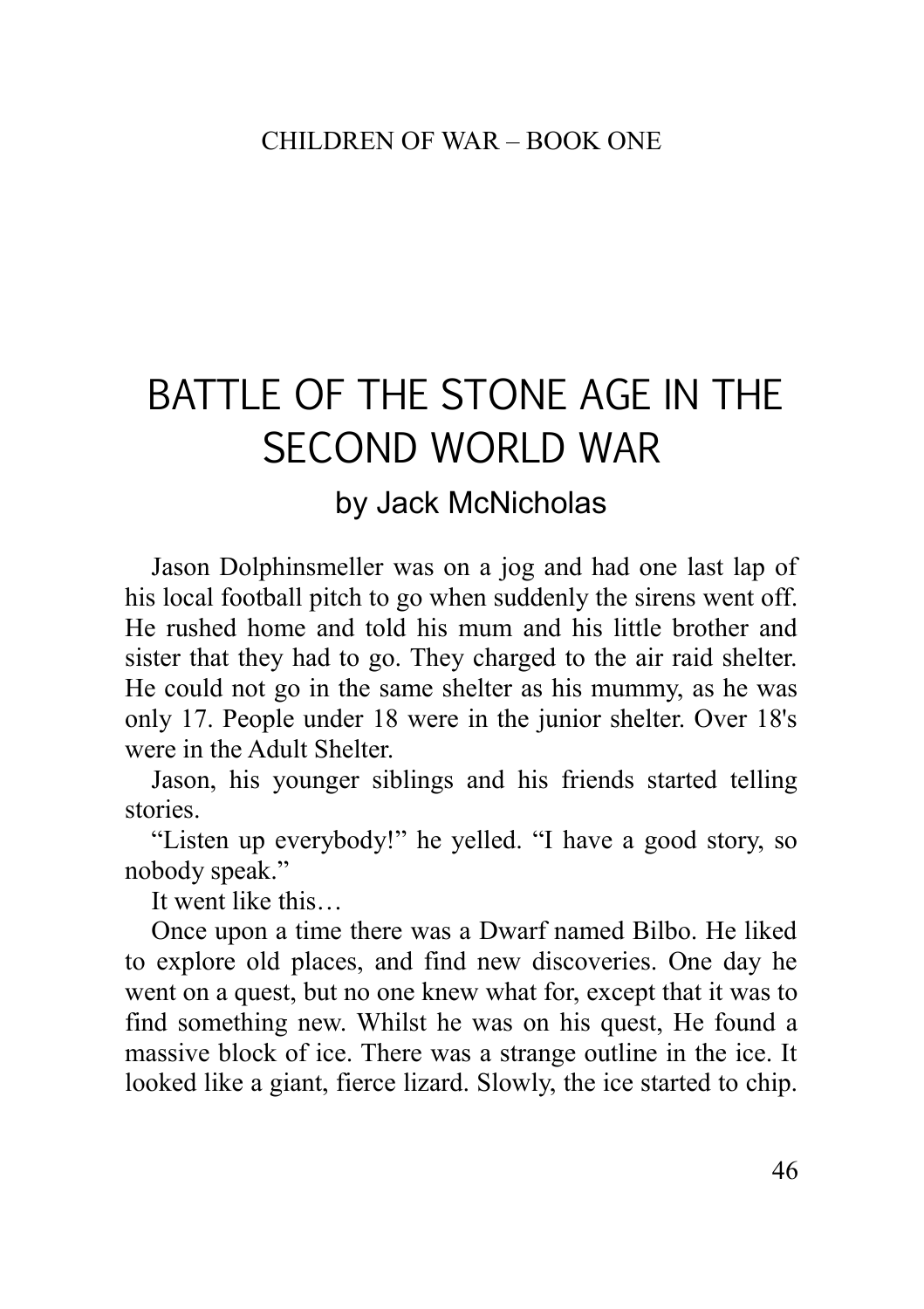Before he knew it, the animal was practically out! Finally, it was out of the ice, but it wasn't happy. It started charging at Bilbo, it may have had strength, but Bilbo had the brains.

Quickly Bilbo ran to the cave. Another strange creature rose from the abyss. This time it was loud, brown and hairy. Bilbo named it the 'mammoth', and noticed something on its back. It looked like a basket. Suddenly, the two creatures were charging at each other and the mammoth's large tusks were making scratches on the dinosaur's face. Bilbo climbed onto the mammoth's back, and grabbed the basket. He rushed home and opened the basket.

There was an egg inside...

Slowly it started to hatch. This again was loud, brown and hairy. Quickly, Bilbo sprinted down to the place the two were fighting. But little did he know there were not animals, but bones…

<span id="page-46-0"></span>"Benson Bear-Grizzler, your turn!"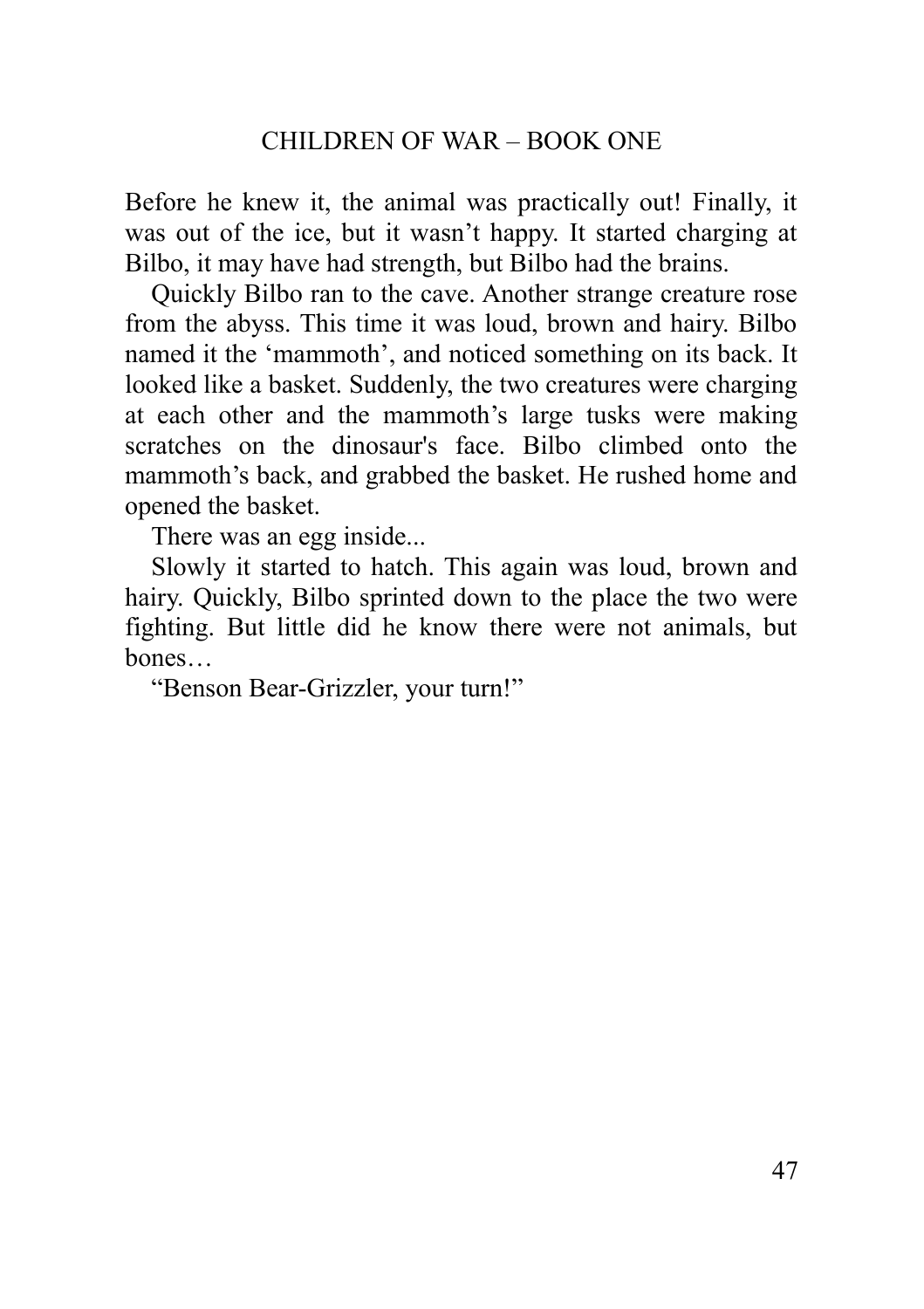# THE RAT THAT BLEW LIP

# by J. Thomas Johnson

One ordinary day on the streets of London, lived a kind, generous man named Marcus Mouse-Tickler, who was 21 and a bit of a prankster. He liked playing extraordinary pranks on his friends.

So one day he thought to himself, "what could I do to trick Donald Pump?", his best friend.

He thought and thought all day, but the best idea came to his mind!

"I am going to put a bomb inside a dead rat and blow it up in Donald's horse and carriage. Ha!" he thought to himself.

Later on that day, Donald Pump, his best friend, (who wouldn't be any more) jumped in to his horse and carriage, but realised that there was a dead rat in his back seat. He picked it up but then 3, 2, 1 BANG!!!!!

There it was. He was killed.

Marcus felt so guilty and heartbroken for the death of Donald Pump. He and his dog had sat in that very corner where Donald died. All his happy times had gone, pulling funny pranks on others; going to watch the footy- especially Bradford City- on a Saturday, and playing his favourite game, monopoly.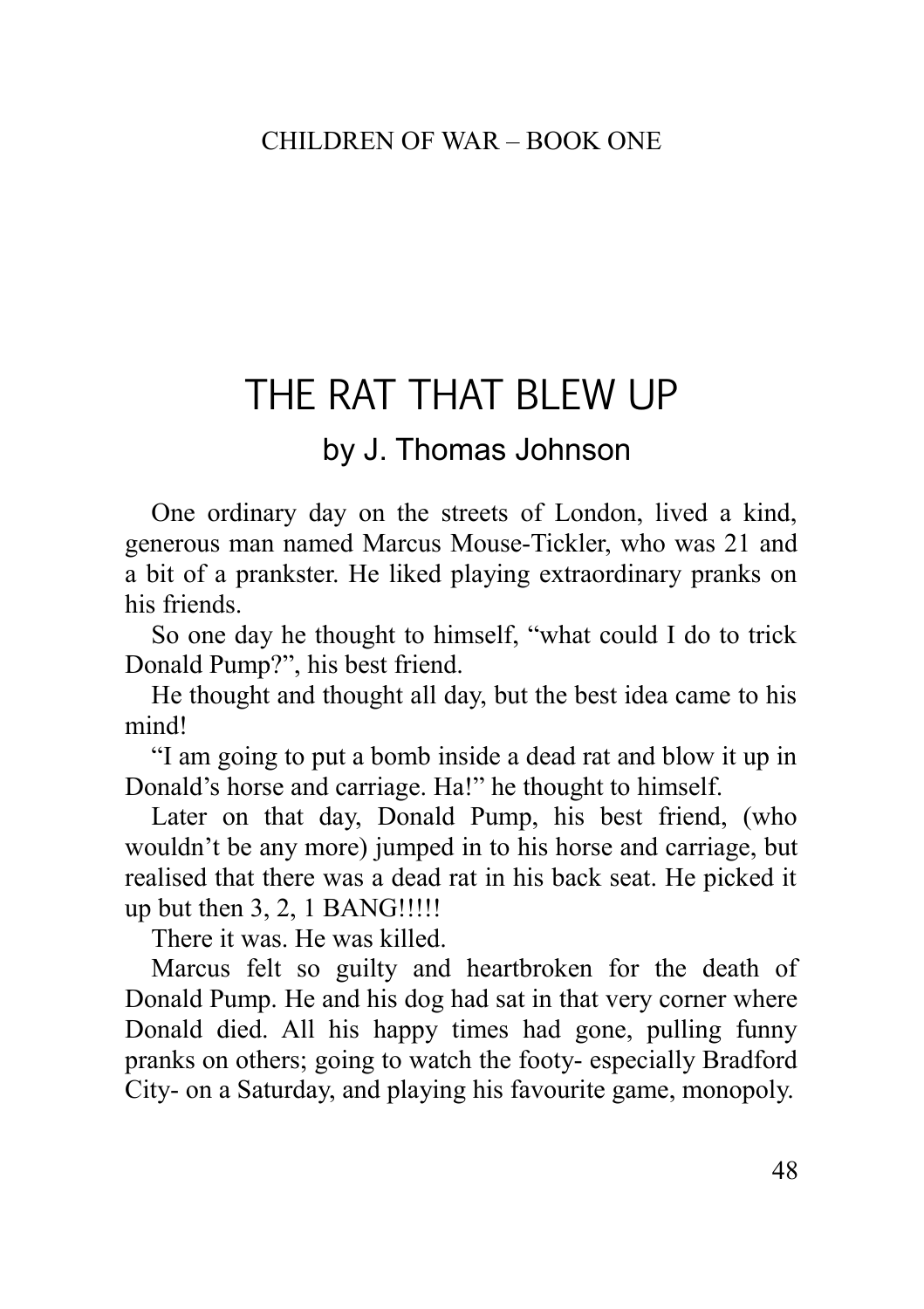Now he was crying and crying so hard. He rang his mum and explained what had happened to Donald.

She said, "My darling, what are you on about? He is sitting here with me having a nice cuppa!"

"What did you say?"

"I said, he is here at mine."

 He strolled down as slow as a slug wondering how this had happened to Donald. After 42 minutes of walking, he finally arrived at Mum's castle.

"Come in. I've put the stove on."

He sat down on the bench but all of a sudden Donald jumped out and gave him the biggest fright of his life.

<span id="page-48-0"></span>WOW! He didn't know what to say. It must have been a dream!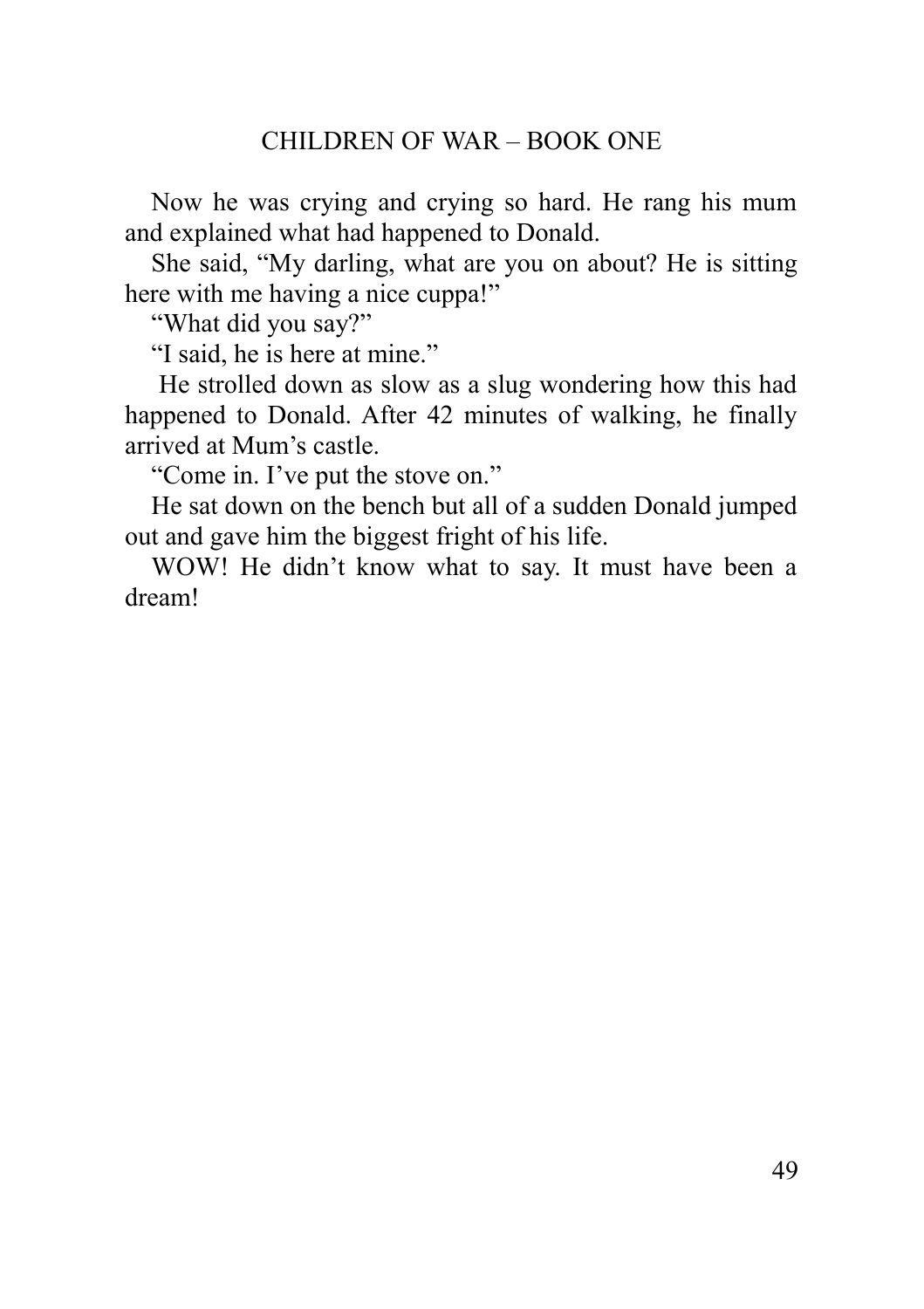# WAR

# by Jacob Sunter

We're going to be in here for a while, so I'll tell a story about someone 50 million years in the future and around 100 years in the past…

There is a 20 year old person named Hunter, who is a soldier, and is someone that you may meet one day. When Hunter was 10, he and his brother were taken from his family by evil people. They tested their experiments on them, but one day it all went wrong. Hunter's brother died although Hunter did not. His skin turned blue, but there was also a good thing: he got super strength. Sadly, his family died too.

10 years on, he became a soldier and was sent back in time to 1914 to stop the war, in fact to stop all wars. This turned out to be harder than he thought.

Who was that German soldier?

"He is looking at us," Hunter said, "so he is after one of us for sure."

The Germans were definitely after him. They killed everyone but him. He thought he was dead for sure, but an English officer killed the German soldier so he was safe for now.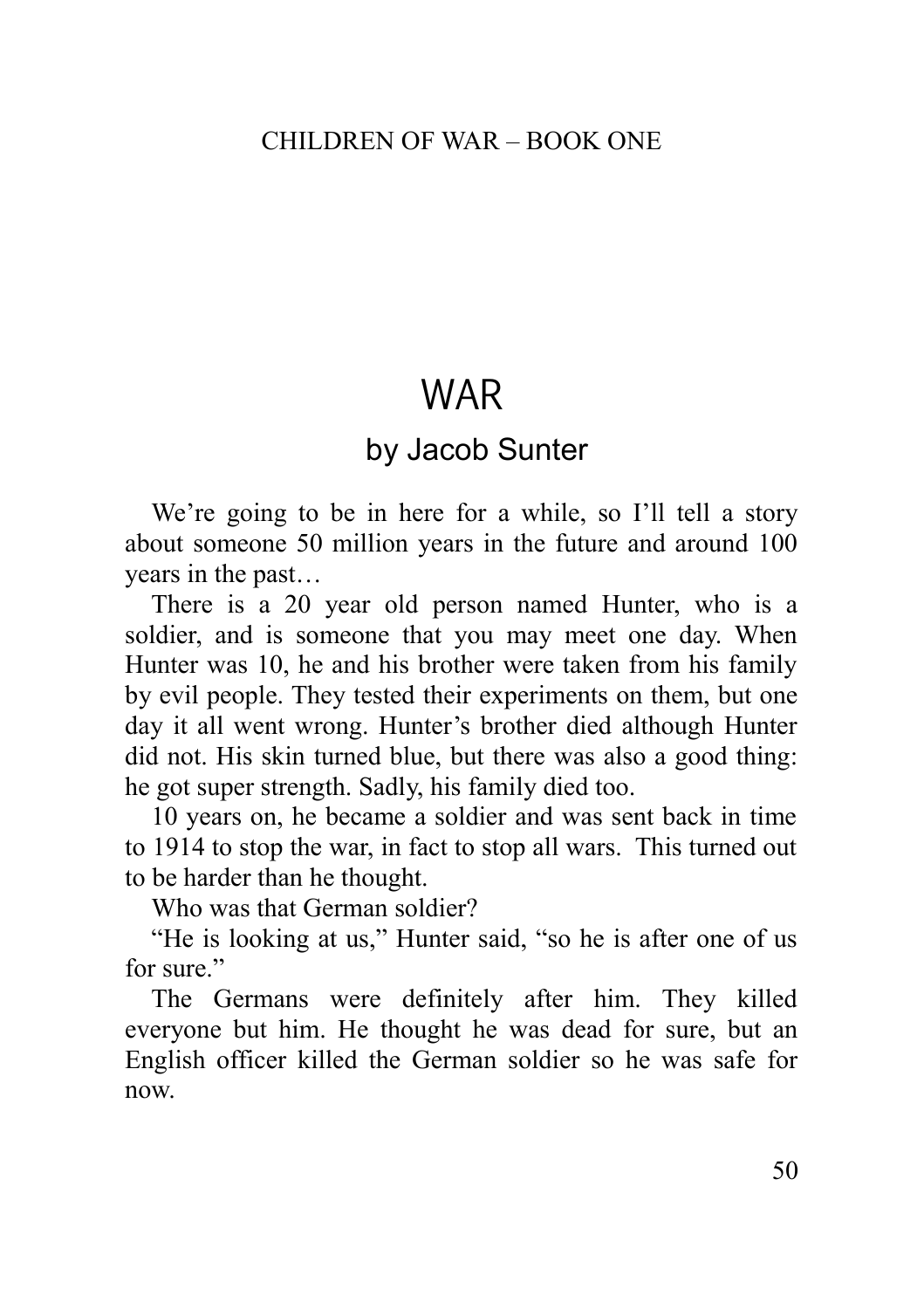<span id="page-50-0"></span>In 1915 he became a pilot and was the commander of the Sharks. He and his team were going to attack a German Uboat, so that the army could attack an enormous German camp at the same time. When they arrived, there was a trap and he lost half of his team. He bombed the bridge so that they could not call for backup and changed the entire future of the war...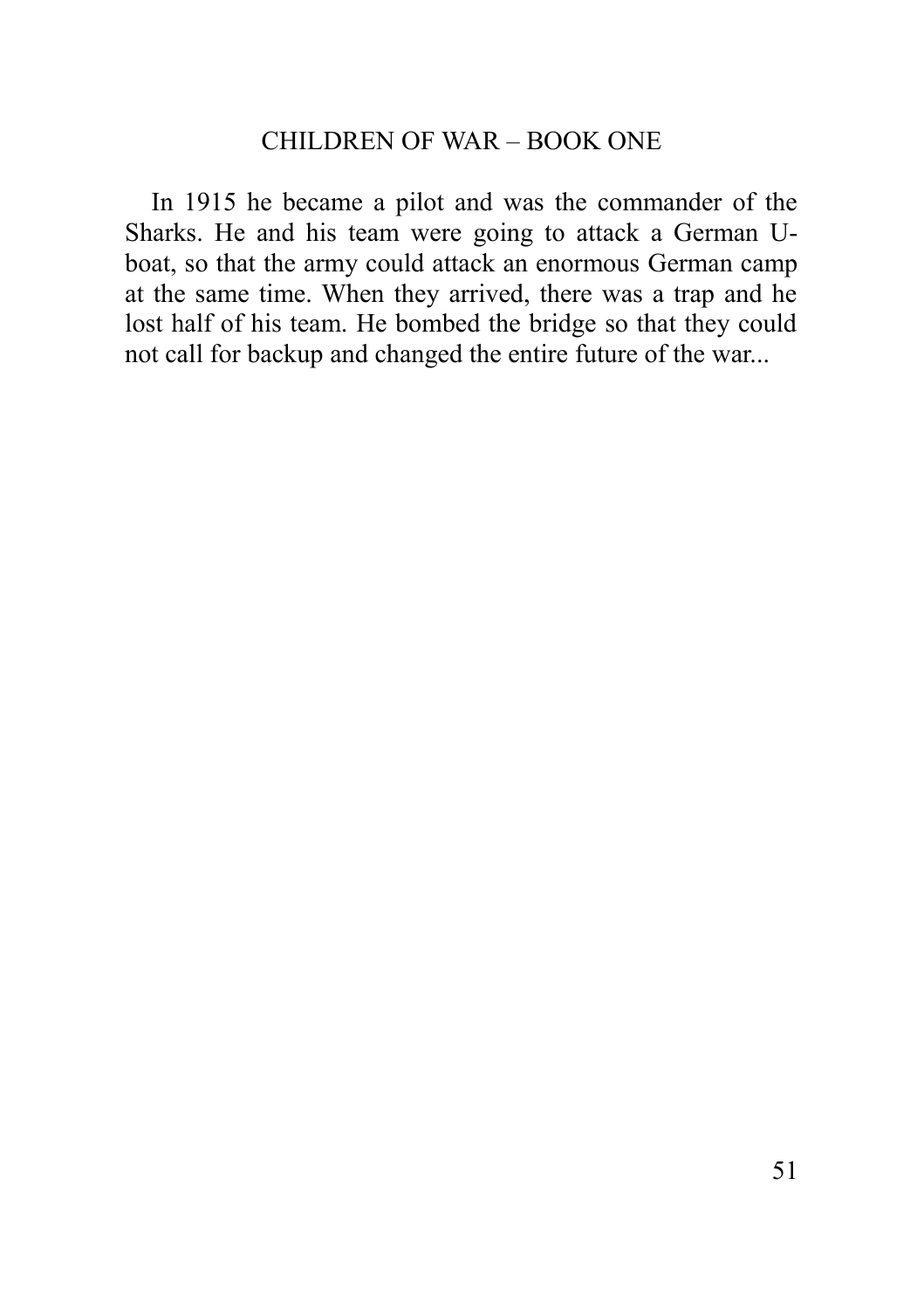# JAKE AND THE PIKACHU

# by Jake Drew

One day there was a boy called Jake and his pet Pikachu. But one day the alarm went off so Jake and Pikachu got in the bunker. They had to sleep in the bunker all night. When it was morning, they ran to the train station to be evacuated, but Pikachu said, 'No'. He wanted to join the army. Jake was worried.

When Jake got on the train, he said goodbye but Pikachu didn't say goodbye back. When the train was setting off, Jake saw him on a statue waving with his military helmet on. Jake was proud, worried and sad all at the same time.

Jake soon got to the country side. He got put with an old guy called Mr Barnes. His full name was Jacob Barnes. Three weeks later, he got a letter. It said:

## *Dear Jake,*

 *Sorry to tell you that Pikachu has been taken to a concentration camp by the Germans. He could possibly die*. *Winston Churchill* 

When he finished reading it, he was furious. So Jake joined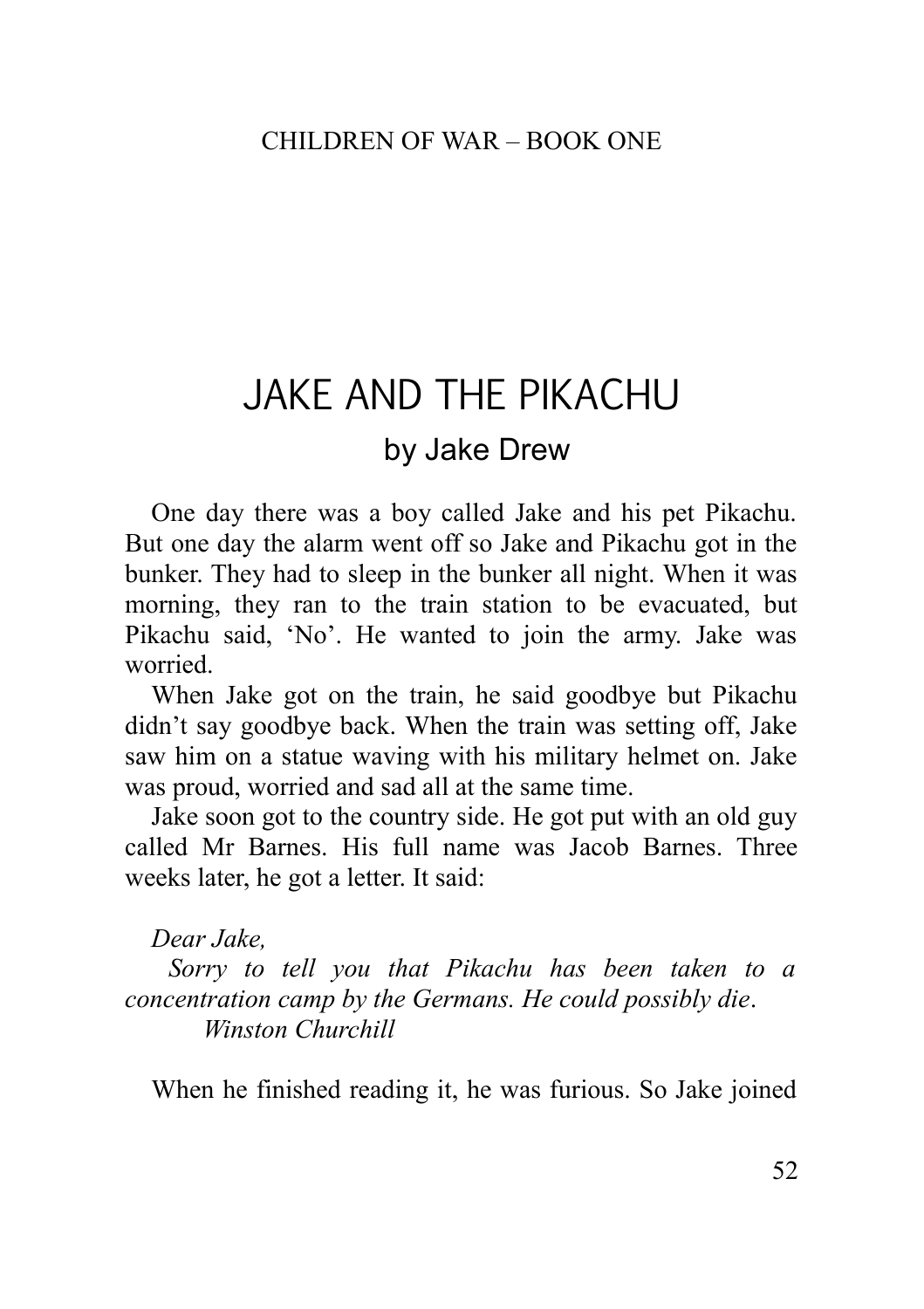the army. The boss gave him a flame-thrower, some grenades and a fake, German identity card. So he sneaked in.

He was watching Hitler, but soon he told Jake to follow him. Hitler showed him all of the people he had been beating. There were dead bodies everywhere including a guy he knew called John. He then took him into an interrogation room. They had Pikachu, who was hurt and beaten up. So Jake was angry and sad.

When Hitler went out, he left Jake and five others to beat Pikachu. But Jake pulled out his flame-thrower and burnt the five others. Then Hitler rushed in with loads of other men and threw him in a cell next to John.

Later that night, a German threw Pikachu in the cage with him. He looked hurt and tired. John then told Jake that there was a secret door in the cell made by Winston Churchill himself. So he went in. It led to the interrogation room. There was no-one in there, so they went in. But Jake was caught. They tied his hands together and his feet to a rock and tried to drown him. Then they whipped him, but he managed to get himself, John and Pikachu out of the concentration camp and took them to the boss.

Jake was so happy that Pikachu was out.

<span id="page-52-0"></span>Later, John, Pikachu and Jake sneaked into Hitler's base but by then he was already dead. He had committed suicide. They all celebrated that the war was over.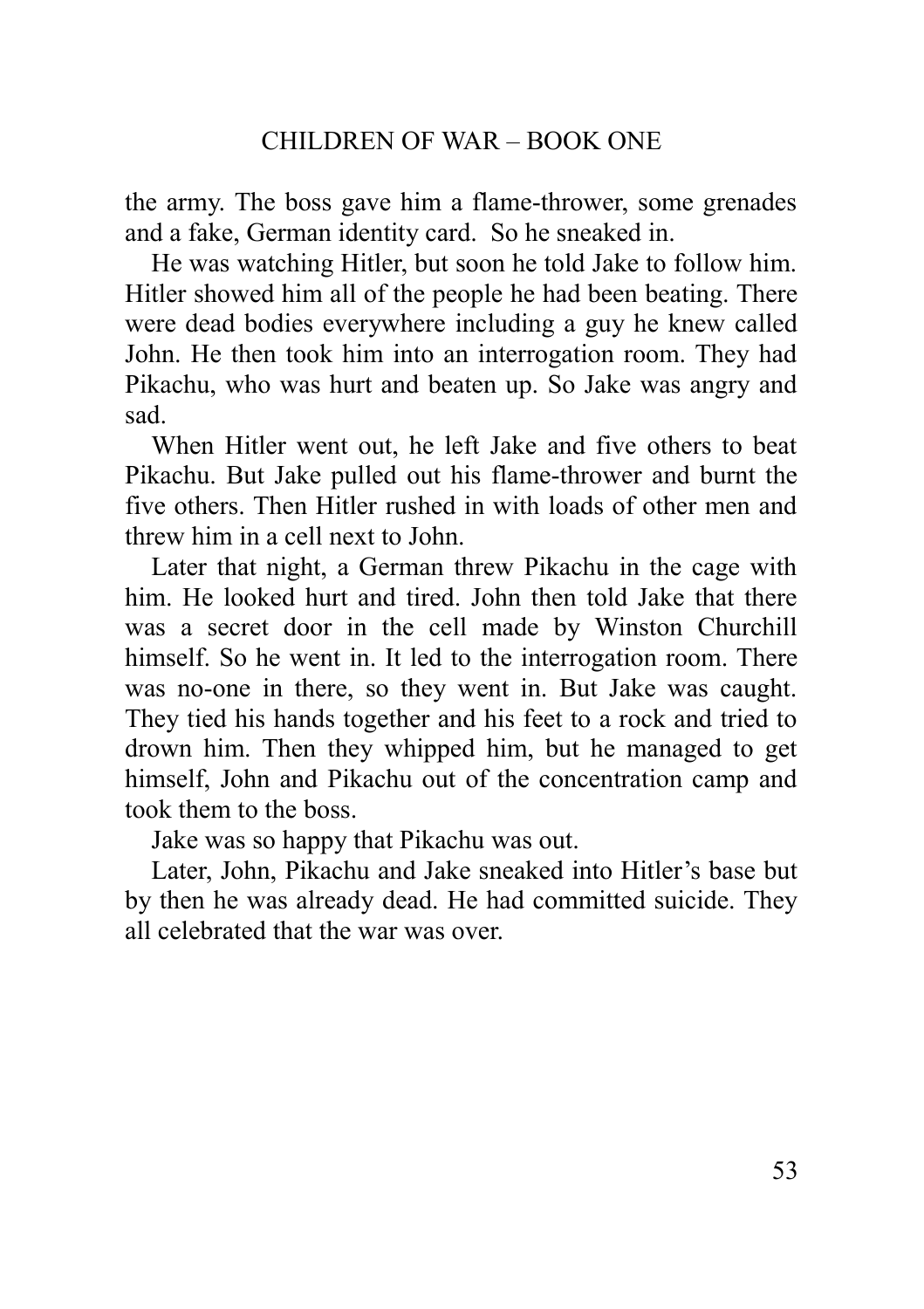# THE MAGIC CUBE

# by Kimberley Pearson

My story is about a girl called Kate Green who is aged eleven. Her hobbies are reading, writing and playing games. She is also imaginative and thinks as well. She has a thoughtful personality but she is a kind, quiet and worries because she farther is invading in the war so she is smart.

Even though she is quiet Kate is a strong and a kind person she has an appearance of long troll hair, wears glasses, also she has brown eyes and is smart for her age as well. She wears shoos and diverting sound.

<span id="page-53-0"></span>Suddenly a boy and his girlfriend went out on a boat and his girlfriend falls out of the boat but it turns out she can see and breathe under the water. When the boy and his girlfriend sees a magic box that helps them when you are in need for help sometimes the box will give them something that might or might not help them in the water or it could be some strange thing!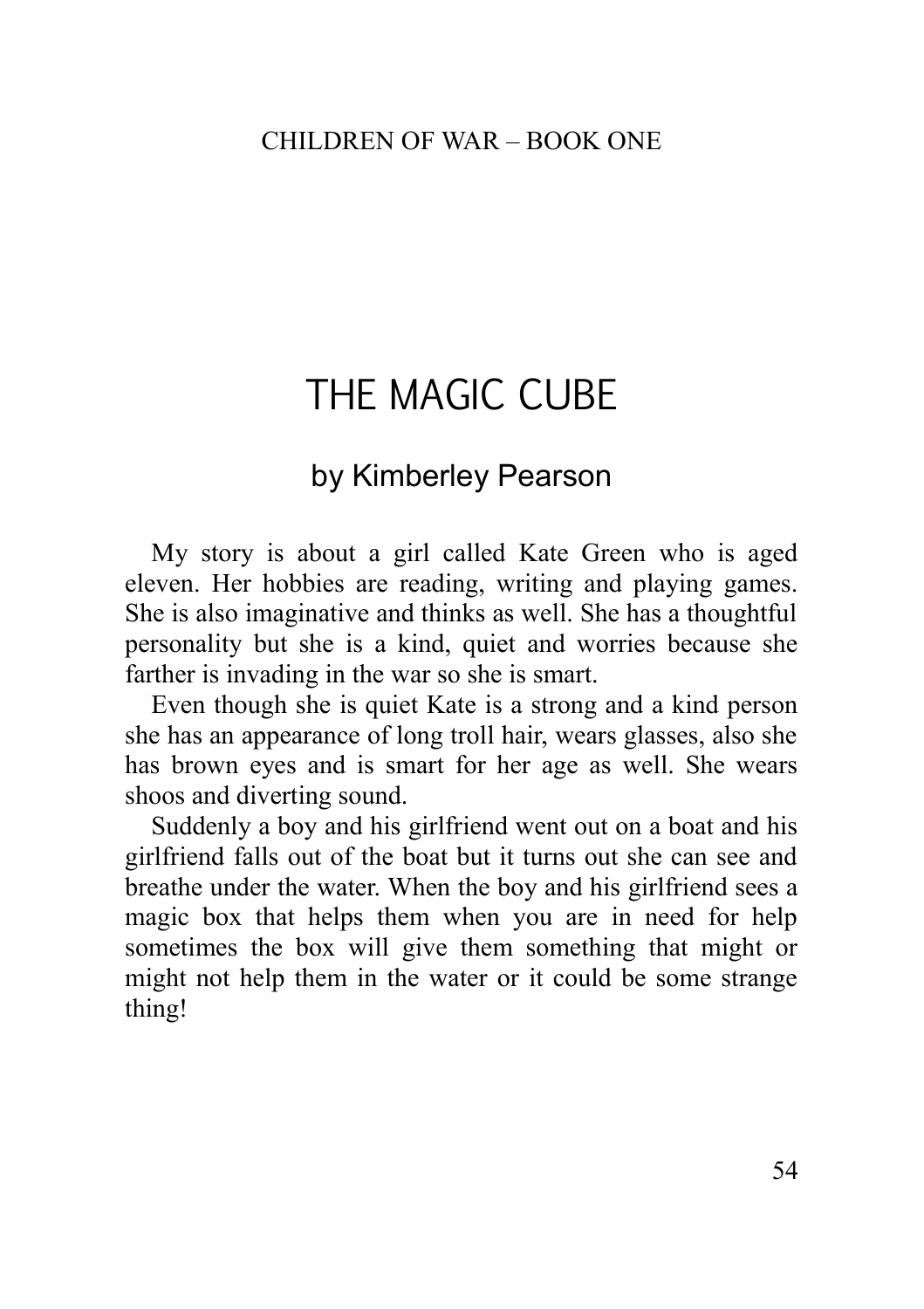# THE BOX

# by Lauren Stubbs

During the war in 1940 there lived a kind-hearted girl named Kate Green. Although she had been through many air raids, this one was the worst and the longest. The worst thing was that she was stuck in an air raid shelter with her arch enemy - Hollie King.

Usually when she was stuck in a bomb shelter, Kate would bring books and games to play but today she had to get out quick. Kate was evacuated two weeks before the war started. Now she lived with a nice family in Somerset but guess who she was paired with? Hollie King.

In the air raid shelter, Hollie was bored. Kate was bored.

"Let's tell stories to pass the time,'' said Kate hoping that Hollie would consider her request.

"Ok, but just one,'' mumbled Hollie.

Kate had prepared an amazing true story for them. A story that many people would want to hear in the future…

*On a hot summer's day not long ago, there was a boy aged 18 and his name was Thomas. He had a girlfriend called Ruby.*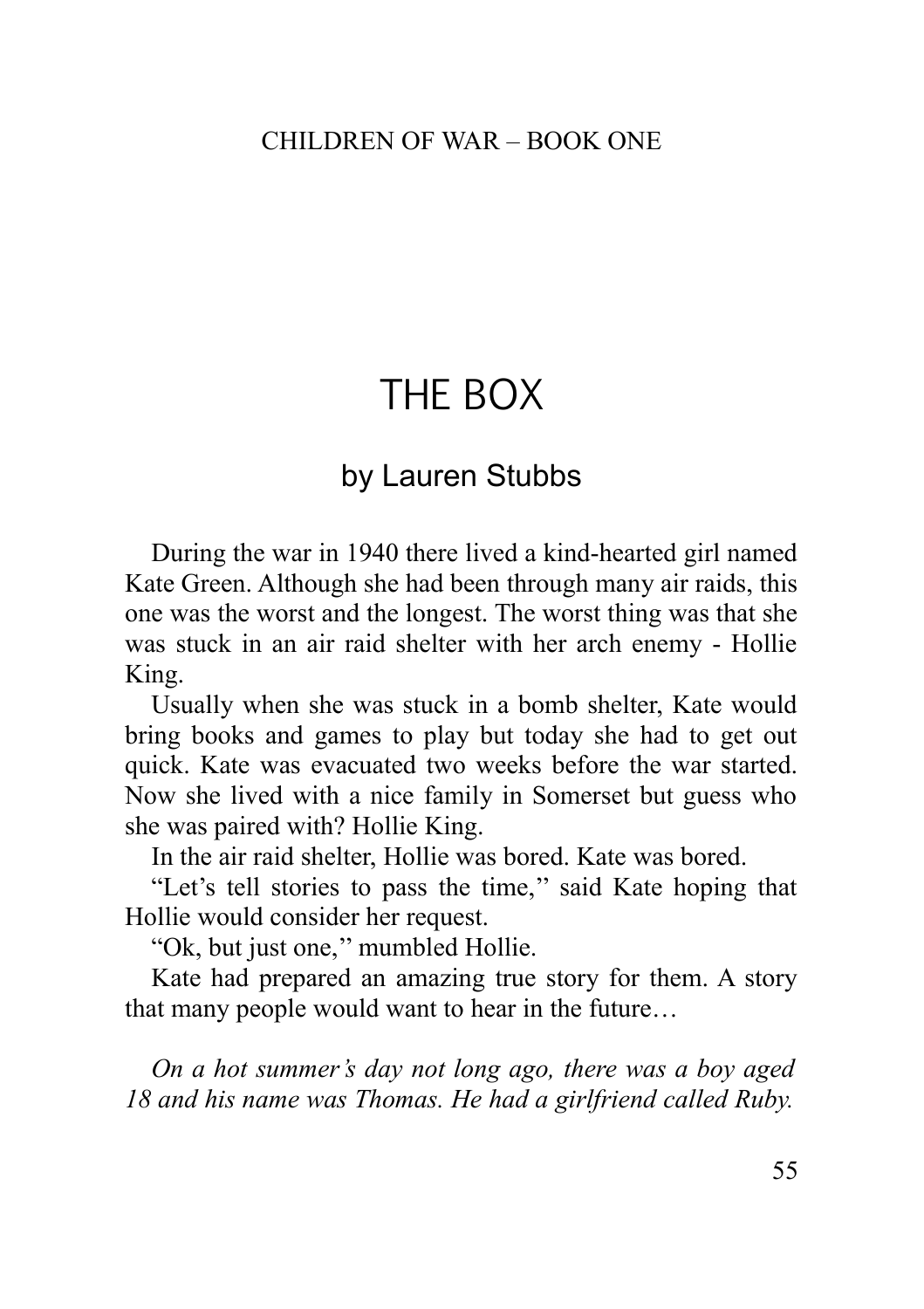*One day in the depths of summer Thomas took Ruby out on a boat trip along the river. This was all during World War One, so they had to be very careful. Suddenly it started to rain and rain and rain. A storm then grew and the boat was rocking like a wooden rocking horse. Ruby fell out of the boat and into the water below. Little did Thomas know that Ruby could not swim. The only thing that the extremely terrified Ruby could do was to put her arms out in front of her to reach the hard, sandy ground.*

*Just then, she felt a seaweed-covered box beneath her hands. Thomas pulled her up. The storm was getting worse.* 

*Were they going to die? Was this the end?* 

*If they didn't try to save themselves, then they would die. At that second, the box flew open and a sword as heavy as an anchor flew up and landed in the middle of the boat. Out with it came a number of strange items: a jagged rope; a bowling ball; and some weights.*

*They were as shocked as ever before.* 

*"Wow,'' stated Ruby. The boat was rocking lots and lots. "I just had the best idea. Let's make use of all our stuff,'' exclaimed Thomas. Let's tie that rope to the bowling ball, the weights and the sword and throw it in the water to stop the boat from rocking.''* 

*Then they took cover and waited for the storm to stop. That very special box is now still at that river waiting for Thomas and Ruby's return.*

*The end.*

"What an amazing story that was," exclaimed Hollie, "and maybe we should be friends.''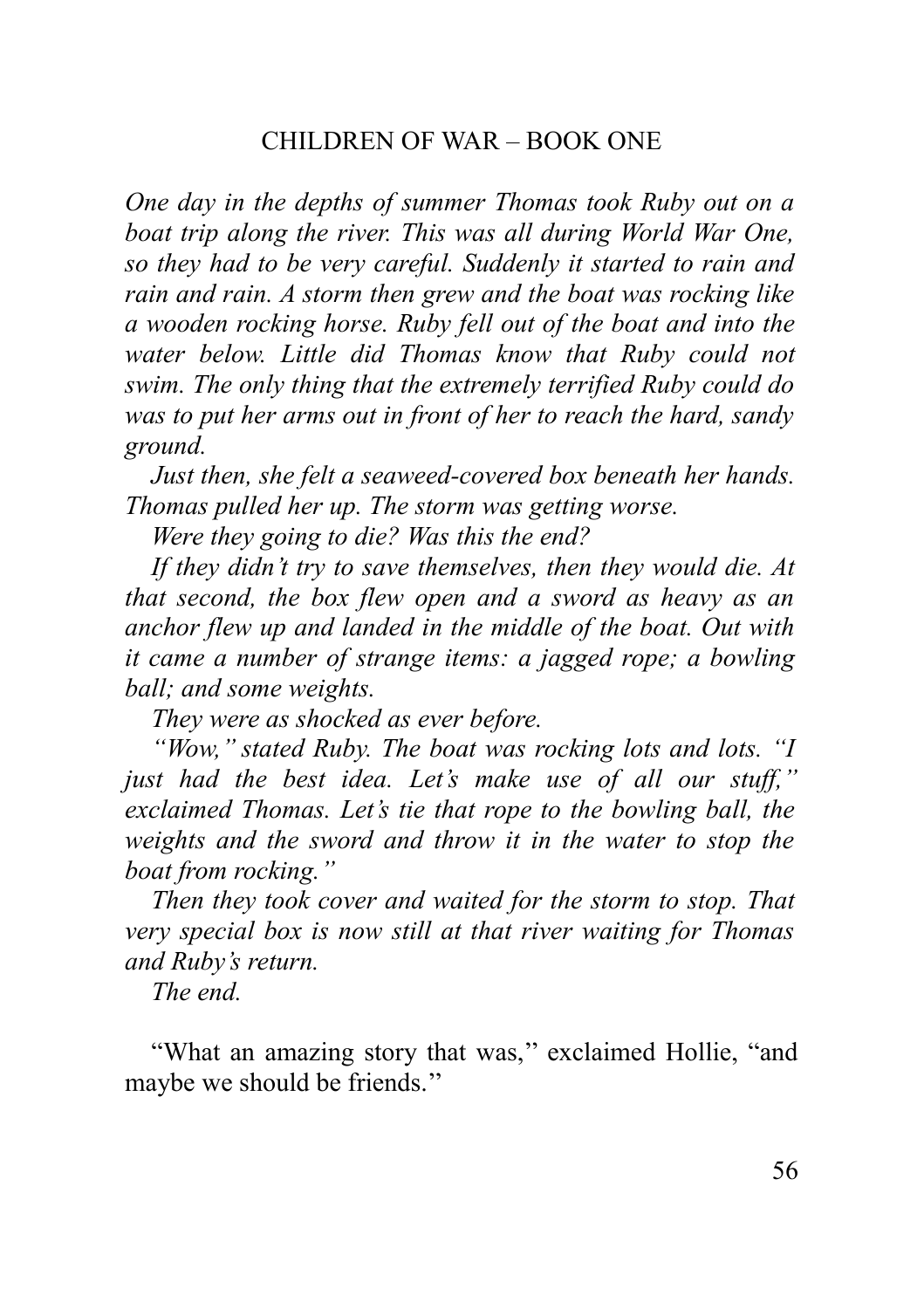<span id="page-56-0"></span>A few years later the war ended, but Hollie's and Kate's friendship is still as strong as ever.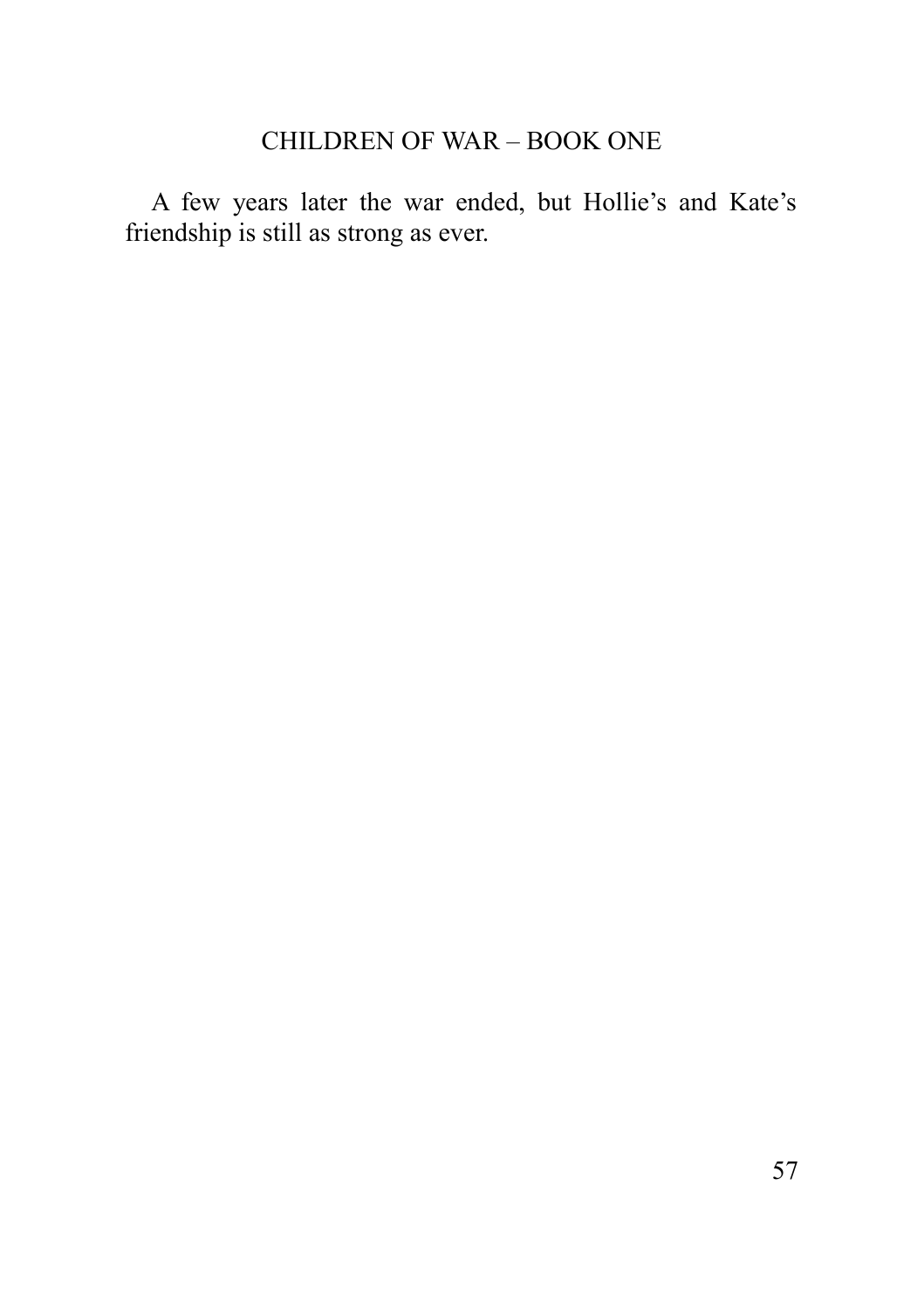# THE BLOWN UP HOUSE by Lily Nicklin

At a time round about now in 1940 teenagers were in a bomb shelter telling each other stories…

A German was in the war around the age 18 but he moved to be a member of the Allies because he didn't want to be part of the Axis powers. His name was Tom. A house a block away from his house was a target to be blown up by his best friend. His best friend, who was German as well, was on the Axis side so it was hard for them to be friends if they weren't on the same side in the war!

His friend, Robert, placed the bomb in the house ready to blow up in 2 hours. Tom was coming home in an hour, going to his favourite shop which he spent ages in. Then he was going to the shop for some food that was really hard to get so he was sent to get it quick by his mum who was at work. So he would be back from there in around ten minutes.

One hour and ten minutes later Tom came home (finally). The bomb would be going off in fifty minutes.

Oh, did I not tell you? Robert accidentally planted it in Tom's house! Tom found it in his plant pot outside his house. He found a note on it that Robert put on and forgot to take off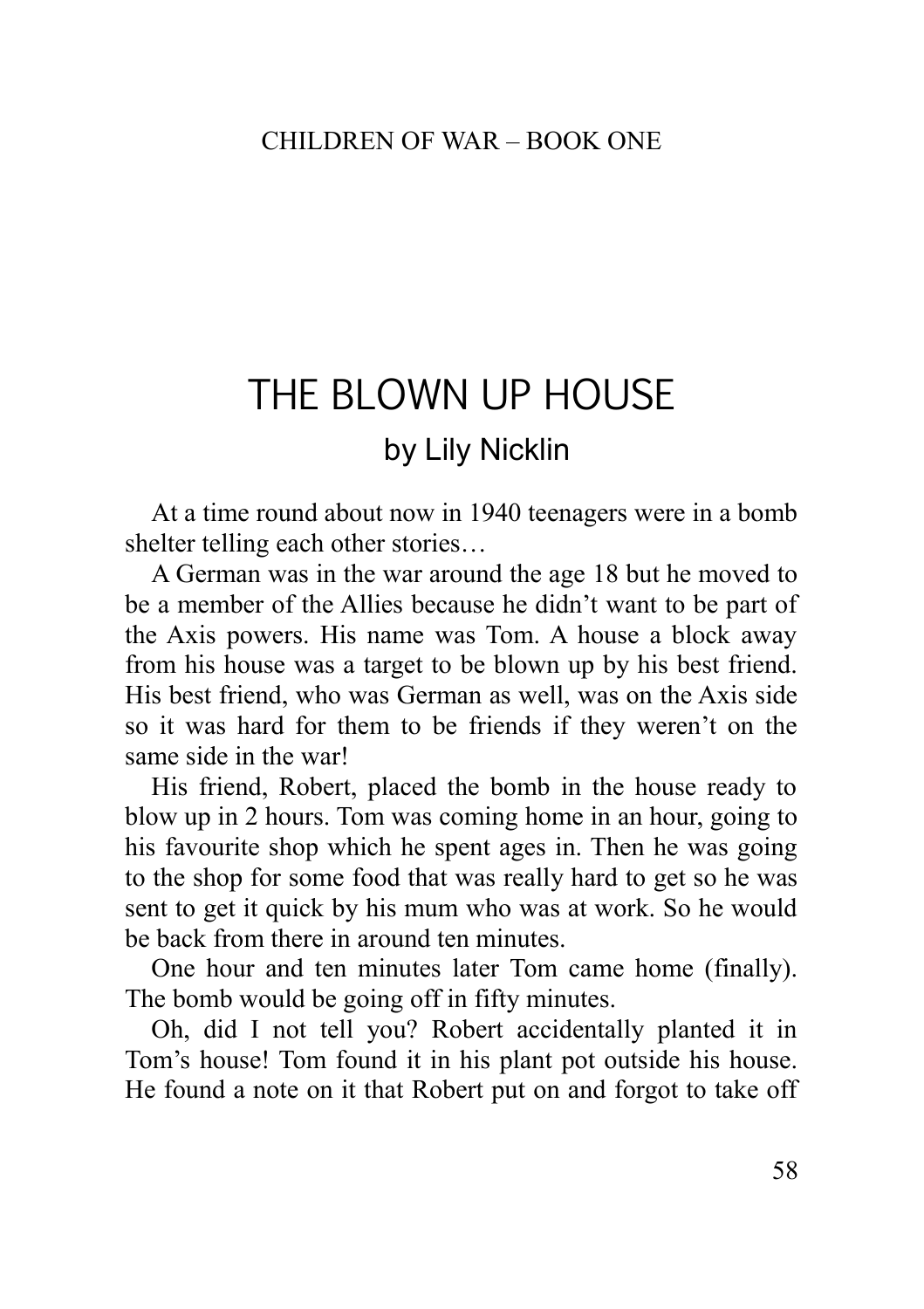saying 'Have a merry Christmas Tom, from Robert!'

It wasn't Christmas! Tom was curious…

Tom was extremely angry but he couldn't just fly over to Germany and tell him he was mad or send him a letter because it would take forever to be sent to him. He tried having a walk to calm himself down but he found Robert walking sneakily on the other side of the street. He ran over to shout at him!

Back in the shelter, where they were telling stories, the teenager who told the story asked them if they liked his story.

They said, "What happened to Tom and Robert?!"

She said "Oh yes, I didn't tell you. They say that on November 3rd every year, Tom goes round to everyone's house saying, "I want revenge on you, Robert!"

"Why would he do that? He has already shouted at him for doing it!"

"Apparently he didn't get enough revenge and I understand shouting at someone about it won't scar them. And he's mad, oh, he's mad all right."

"Wait, I'm called Robert. What will he do to me?"

"Relax- the Robert he is looking for is dead. He won't get mistaken, plus he knows what the dead Robert looks like, so you are definitely worrying too much".

Before he could finish, a girl screamed, "AAGHH! November 3<sup>rd</sup> is tonight...!"

<span id="page-58-0"></span>Everyone was scared and not because they were in a bomb shelter!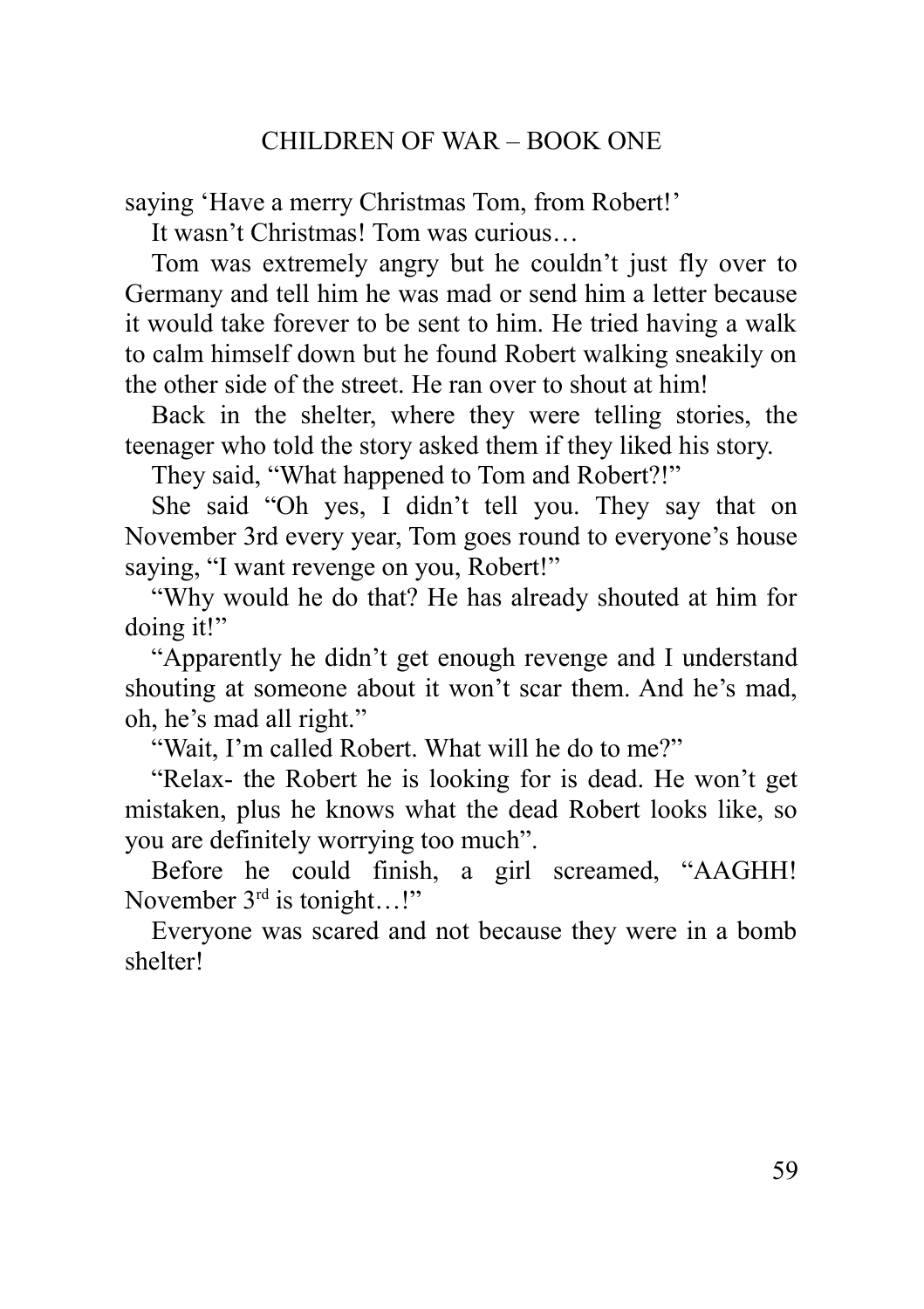# THE DEATH GAMES

# by Madison Clark

On 1<sup>st</sup> September 1939, the war started. It was a tragic time. All of a sudden, lots of bombs started going off and everybody was forced to go into the bomb shelters. My friend Greg and I were the best of friends. A few hours later, lots of people were fighting on two different sides.

I was going to go on the same side as Greg but I didn't.

"Trust me," he whispered in my ear.

Although I don't normally trust him, I did. All I heard was the noise of war: gun noises, tanks chugging, and sobbing.

Greg gave me a bottle of water. I drank it because I was thirsty. I felt woozy and fell on the ground.

Greg shouted, "It's for your own good."

It turned out that I was dead.

<span id="page-59-0"></span>What would happen next...?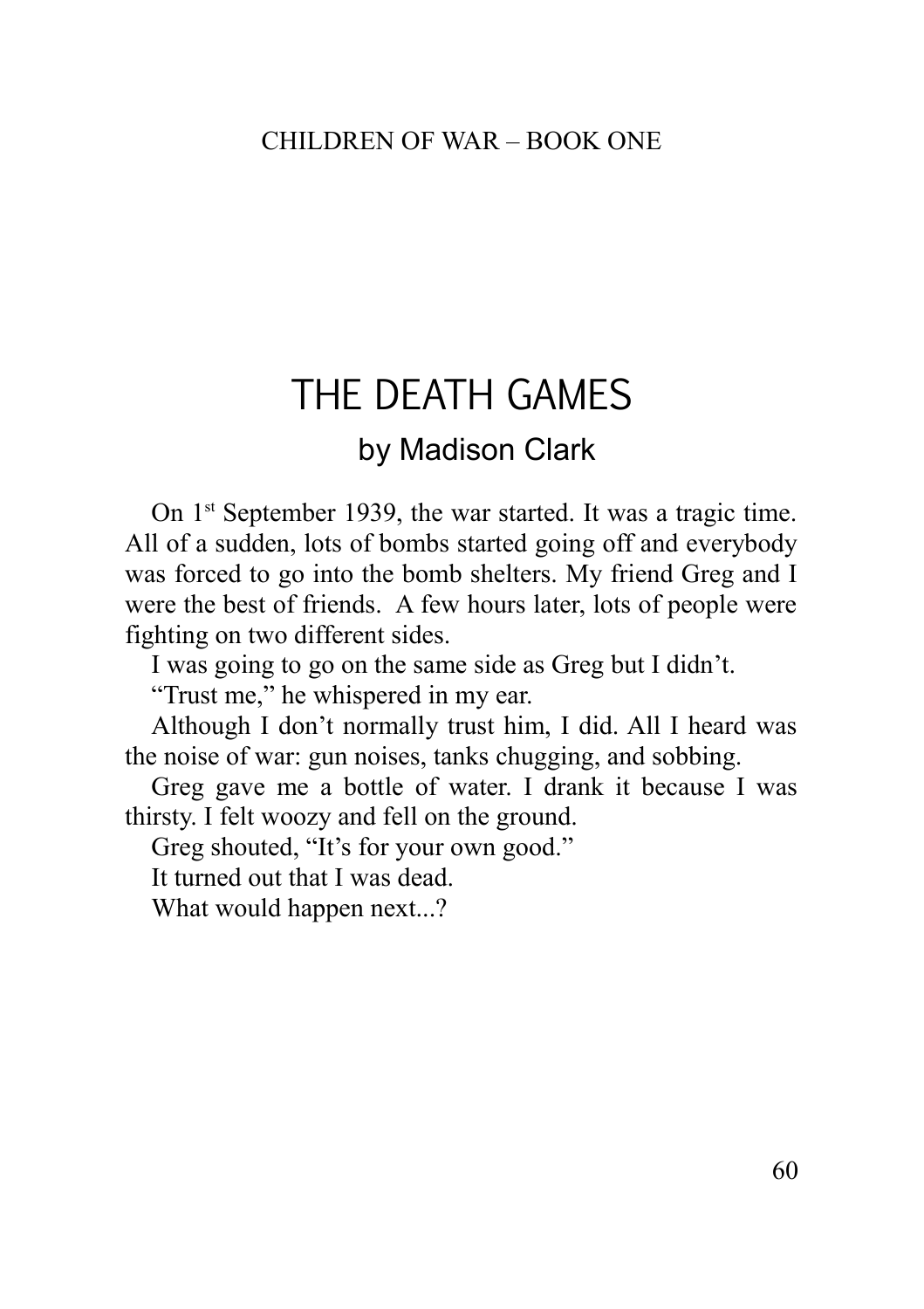# THE OTHER DIMENSION by Oliver Brady

Hi, my name is Billy and this is my story on how my life is switched between wars. One where I'm a hero and one where I have to stay out of it. This is my life.

"Billy!" I heard, stepping out my tree house. "I need you!"

It had to be my mum, who was the best cook I've ever met. I raced down the steps to the smell of my favourite dinner and the sound of the radio. I was 17 at that moment, soon to be 18.

I walked into the kitchen and saw my tea which looked delicious: green peas, yummy chicken, brown gravy and yellow mash. Mum had a semi-worried look on her face. She turned off the small, quiet radio.

She said, "Billy, war has broken out."

I knew something was up otherwise she would have been more upset.

"But I have something to show you," she added and led me to the basement.

She then murmured in a strange language.

"Abawoky jabawoky eatawoky whatthewoky."

A strong wind raced in followed by what seemed to be like a black hole, but more friendly. It opened. Although I was scared,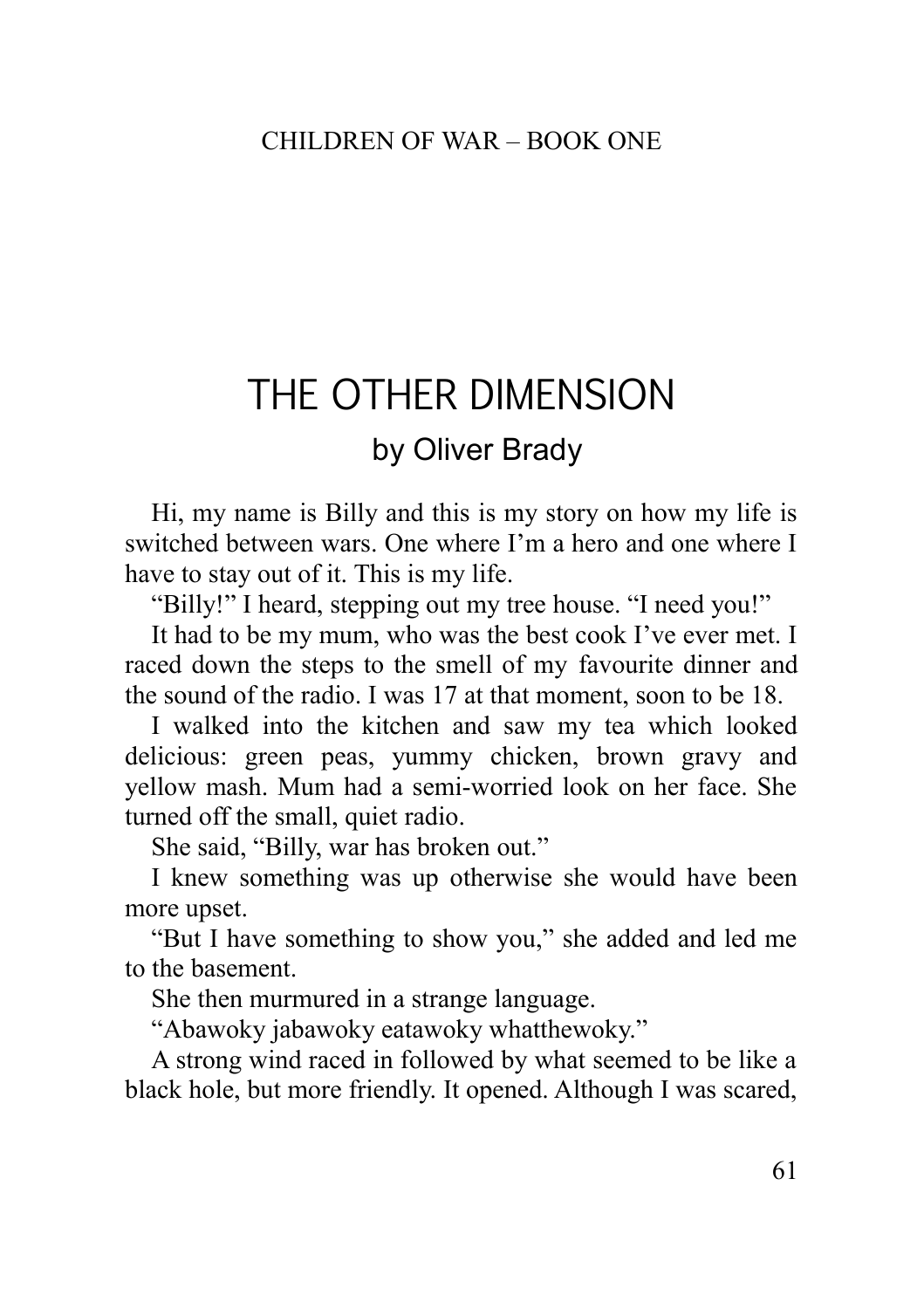I wanted to touch it. It soon opened up into a forest but not the ones on earth it was more life-like and more green. All of a sudden, there was a knock, knock, knock noise.

"Billy, go through," said my mum.

BANG. The door to the basement fell down the stairs.

My mum said, "Go, Billy. You should be able to find your dad in there."

She pushed me as soldiers walked down the stairs to my mum. The portal closed I was worried about my mum who I loved. I walked around till I saw a house. I ran to the house hoping my dad would be there but instead there were elven looking things. They were weird and vicious. They came at me with knives and tried to kill me. I rushed out of the house hoping I could save my life until I saw a human silhouette. I ran and ran hoping it was someone I knew and luckily it was. It was my dad. I couldn't believe it was him. I hadn't seen him since I was ten.

"Billy," my dad said, "it's you, it's really you."

He hugged me tight. I couldn't believe my eyes. It was really him.

He said, "Billy, you need to come with me now. We are at war with the eastern tribe of this realm and we need to get back to the base then we can talk."

So we headed back to the northern tribe. It was all humans, it seemed like but with weird and unique powers. We headed inside one of the houses and sat down. We caught up with each other. It seemed as though he was trapped here in this dimension otherwise he would have gone back home. Just then I started to wonder about my mum on what the soldiers did to her; maybe they came for me to make me a soldier but my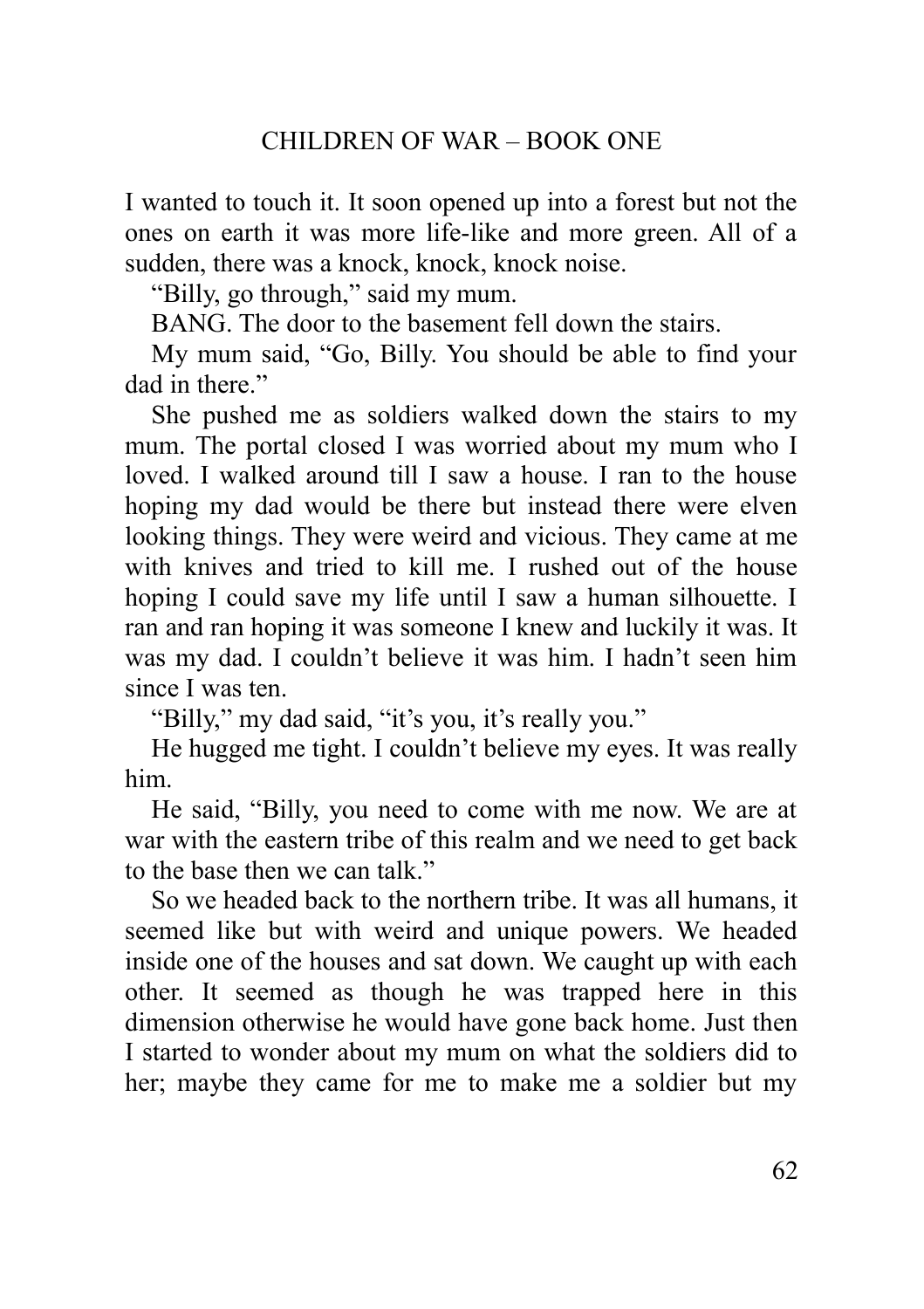mum didn't want that happening to me.

My dad told me that there is a way out but we would have to fight the war to get it. So we headed out to try to make peace but if that didn't work we would steal the ancient teleporter ruby. The ruby was able to teleport you to any dimension you want (hints in the name).

It took a couple of days to get to the eastern tribe but we finally got there. We ended up in the castle so we had a look around to try and find where the ruby was and we found it. The bad thing was it was well protected.

The next day we spoke to the king of the eastern tribe and he didn't take it too well. We had one more day in the castle then we had to leave so we had to steal it over night. We headed back to the room and my dad told me more about the ruby. It could teleport you not only to other dimension but teleport you any where in the dimension. So we set up for our heist to steal the ruby.

We set off with a sword in my hand and my dad used his powers. We took out the guards in an instant and took the ruby.

<span id="page-62-0"></span>We teleported to our dimension but instead we saw...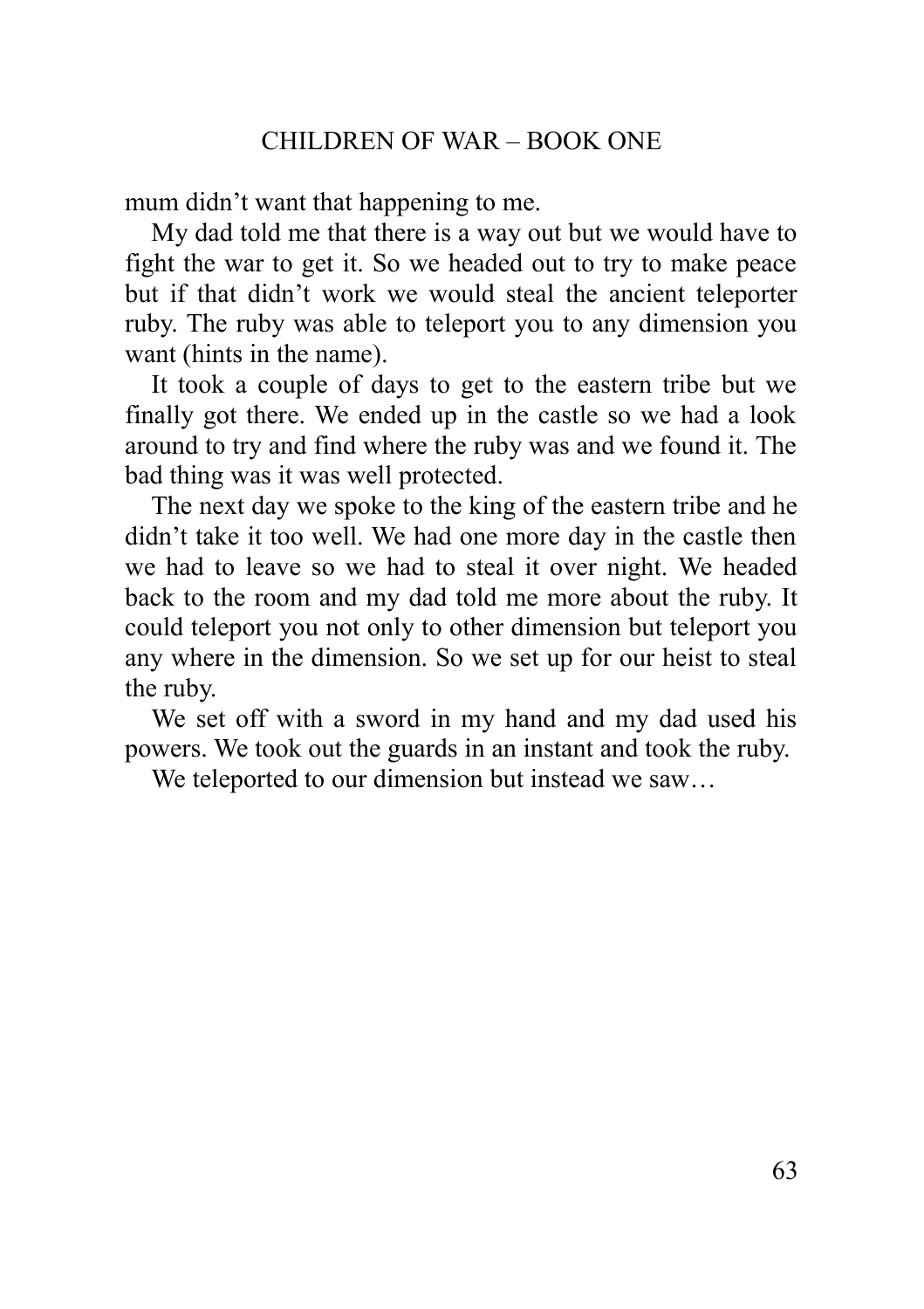# THE END OF THE WORLD

# by Thomas-Jay Evans

In an ordinary week within an ordinary day, Lola was at home taking care of her baby, Charlie. She heard a noise. BOOM! It was the Germans attacking.

"Not again," Lola sighed.

Hitler, who was grumpy, spoke in a deep voice to the Italians.

"We won't attack you if you join our side," he yelled.

I said to myself, "Why should we?".

But I knew we had to because they would keep on attacking us. So we joined, just so they would stop attacking our country. So, now we were a part of their side. We had to evacuate our children. Charlie and I went to the train station. We got on the train, when suddenly the train broke down; we were stuck. Then a strange man appeared. BANG. The first person died. BANG. Then the second. Then the person next to me died. I thought it was the end of the world until… my husband!!! BANG. He killed the strange man.

"Woooo!" I shouted.

My husband had saved my life and the fighting stopped. We were all very excited.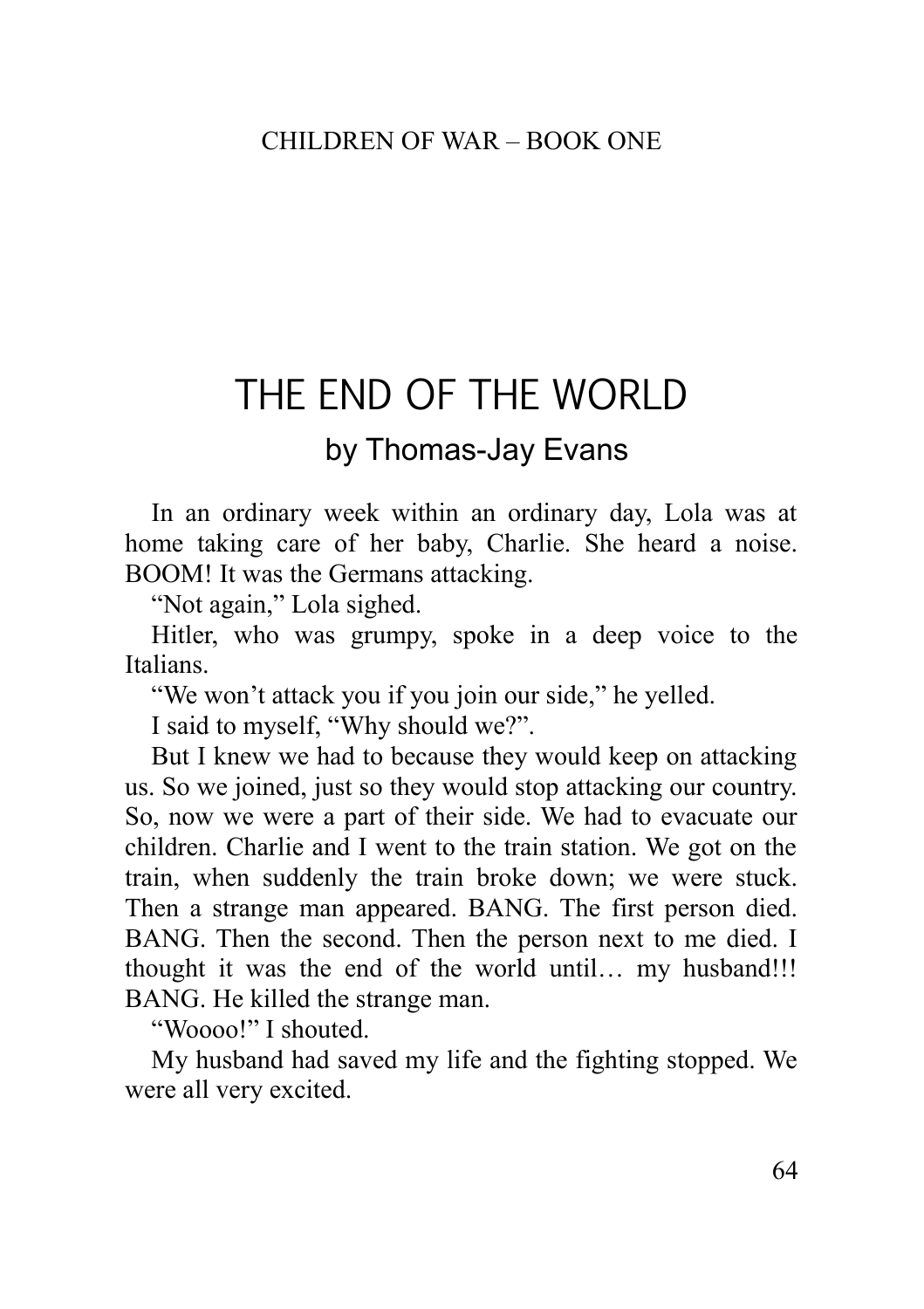# 1939

# <span id="page-64-0"></span>by Scarlet Gott and Sophie Harris

One day Abigail, her loyal dog Halo and I woke up outside a bomb shelter.

There were Halo and I, sitting scared. All I remember was sitting outside the bomb shelter with Halo howling in desperation! I remember when Nevil Chamberlain broadcast a very sad and worrying news report that we were at war with Germany. All of a sudden, the raid shelter alarm went off and within the glimpse of an eye we were in the half empty bomb shelter…

Halo and I sped over to the Anderson shelter. We were just in time. BANG. CRASH. Bombs dropped down and aeroplanes came swooping through the sky …

Early one morning, there was a knock on the door. I came out with a smile until I noticed a letter was in his hand and my smile turned into a frown. My sister and I handed the letter slowly to our mum. Their mum (Fiona Scribbles) opened the **letter** 

*Dear Mrs Fiona Scribbles, I regret to inform you that your husband Brian Scribbles*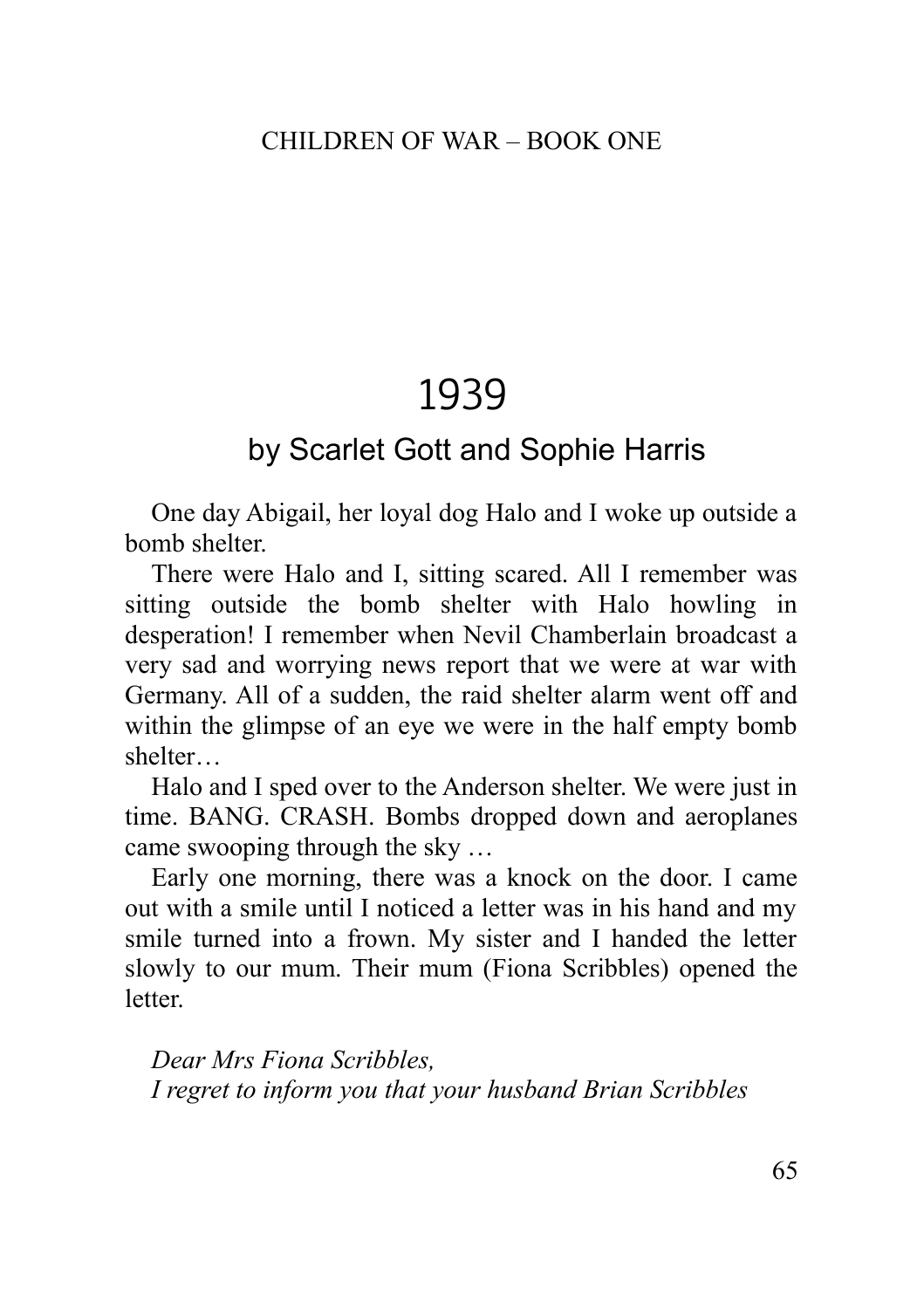*sadly passed away yesterday. He will be sadly missed. Yours sincerely, Robert Baker*

*One year later…* 

Abi said, "I wish my daddy was sitting here at the wooden table"

My mum was in tears. We got a letter five days later with the following message:

*'Your husband, Brian Scribbles, is not dead. He is a prisoner of war. Yours sincerely Robert Baker'*

<span id="page-65-0"></span>Olivia said, "Who is Brian Scribbles? Oh yes – my daddy!" As for me…I am on Cloud Nine, over the moon, sun and rainbows.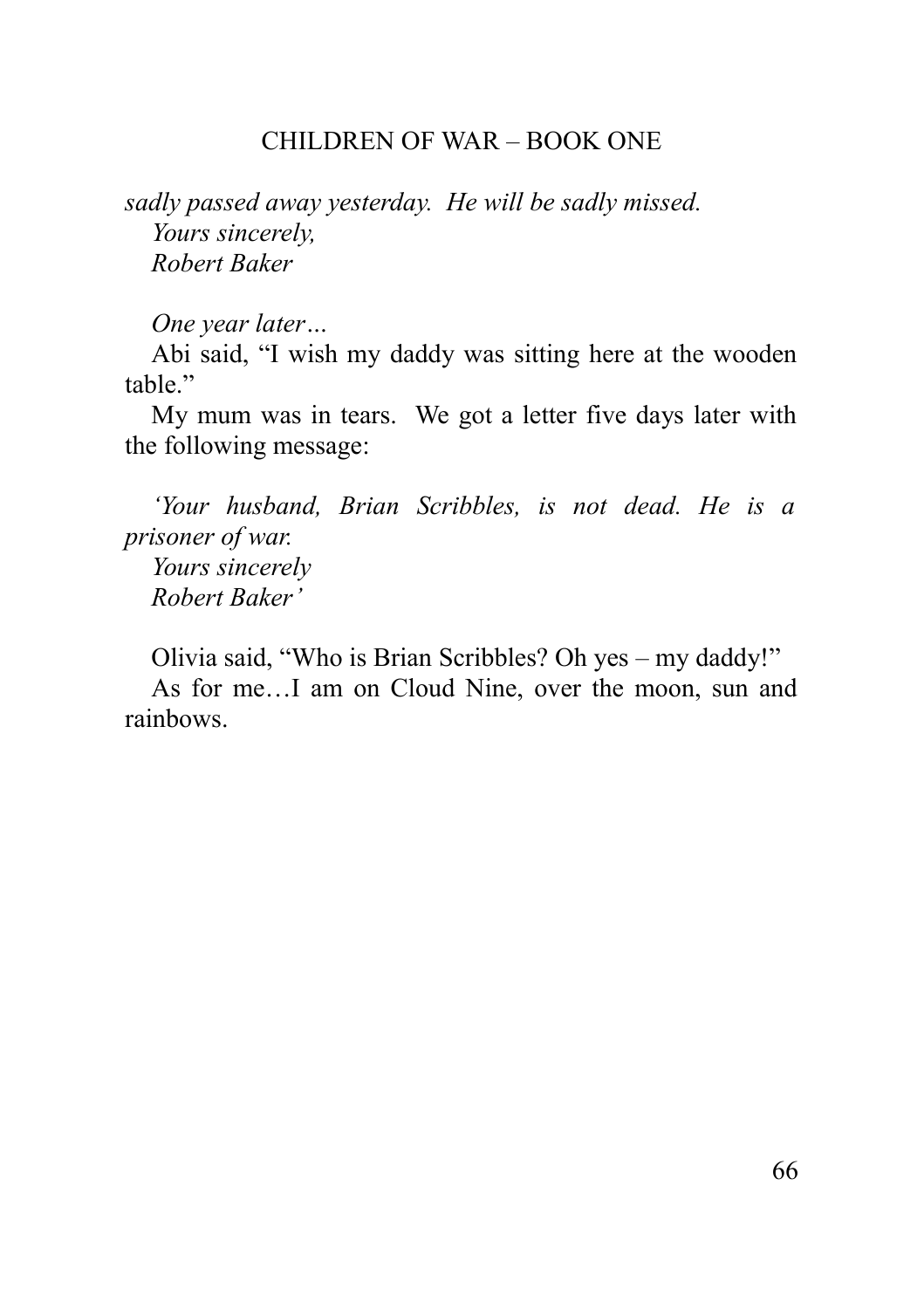# THE WORST SURPRISE OF HIS LIFE by P. Elliot Marsh

Mike was an ordinary man who loved all sorts of things: going out shooting; looking at bombs; playing rugby with his friends; and watching wrestling. He also worked for the British army. If anybody messed with him, they would be in for a shock. Overall, Mike was a nice lad. He had a friend called Freddy Fish-Tickler Benson, who was weirder than everyone and anyone, and they were really good friends. They would go out every day and night. But one day, Mike and Freddy went into Nottingham Forest and saw an incendiary bomb lit on the floor. But the worst thing was, Mike and Freddy got blown up by the bomb! They were both ok, but little did they know about the horrid secrets that were about to unfold…

The next day Mike took a day off work. Apparently he had a broken pelvis and a fractured foot. He couldn't believe what had happened to him. Later that day he received a phone call from his boss.

"Mike, I've got some good news and some bad news, the good news is that we have new equipment and weapons, the bad news is that… war has been declared on Germany. We wish the best of luck to you. Bye!"

"Oh dear," Mike sighed…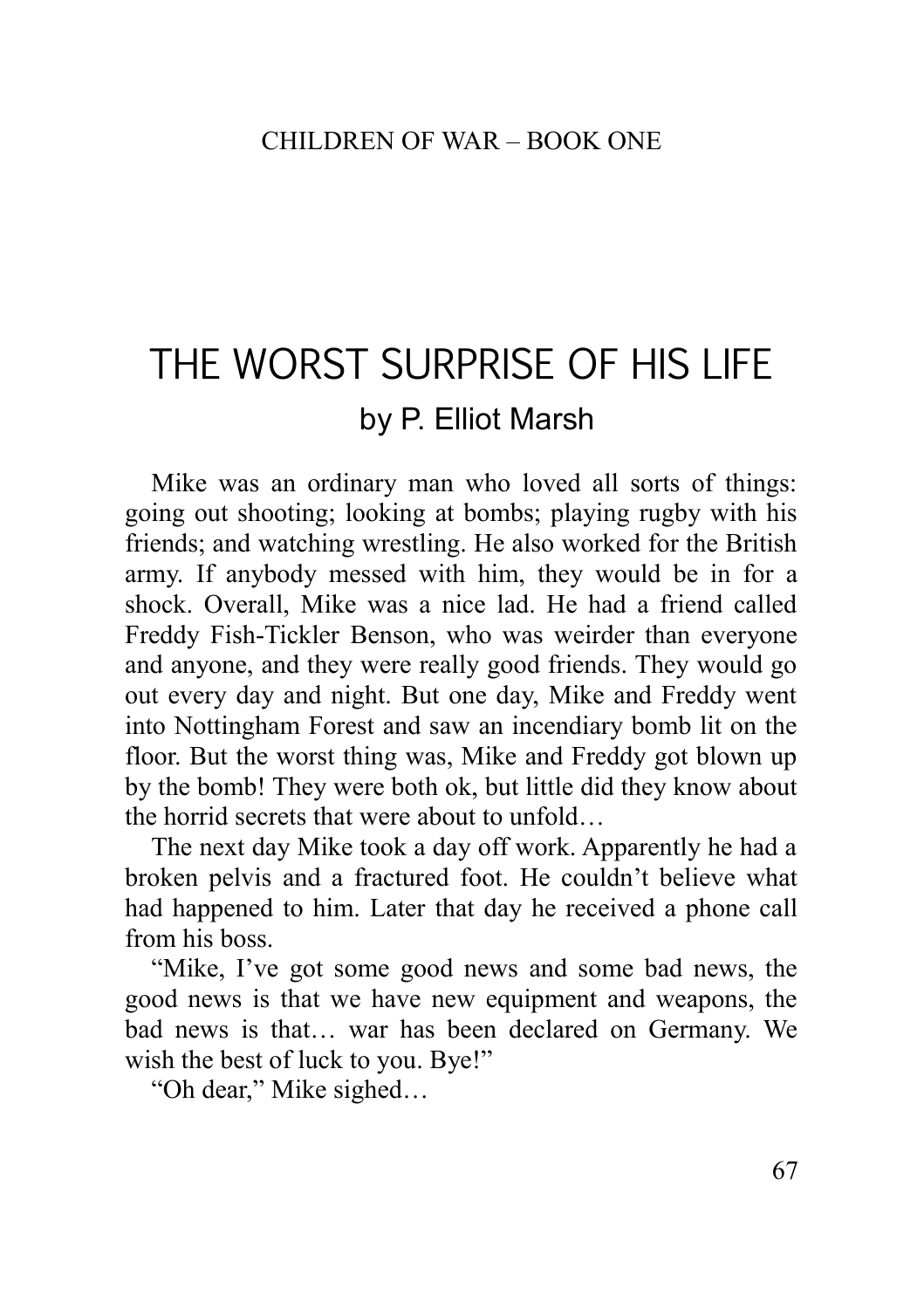Even though Mike had several broken bones, he still went to war, no matter what his boss said. He just ignored him. He couldn't walk very much, but he still tried his best. But the weird thing was that he saw Freddy shooting the Brits, he realised that he was working for the Nazis!!

"What the heck is Freddy doing over there?" shouted Mike.

"He's betrayed us!!" shouted Sgt Kev Salter, Mike's boss.

Freddy was aiming for Mike but just in the nick of time Kev shot Freddy.

The second day of the war started, and several bombs were being dropped from the air to the ground.

"So, Freddy is dead, that's only half the battle for me!" Mike thought to himself as soon as Kev shouted, "Fire at will!"

Mike did exactly as Kev requested. Mike shot two bombs in a row, killing more than fifty Nazi troops in a row. It was past Two o'clock in the morning and the walls and floors were covered in blood.

"Mike, look out!" shouted Kev as a nuclear bomb bigger than a seven feet tall man dropped right on to Mike's head.

\*BANG\*

Mike was then forever remembered, but sadly gone… forever.

The next day was his funeral, and all his family, friends and teammates – in fact everybody he knew - were there. The place was packed. Even the outside was filled (but not as much as the inside). Then all of his family and teammates were told to come to the front.

But suddenly, somebody said, "Hello, is anybody there? I can't see."

"Must be a blind person," exclaimed Kev, "Wait a second…"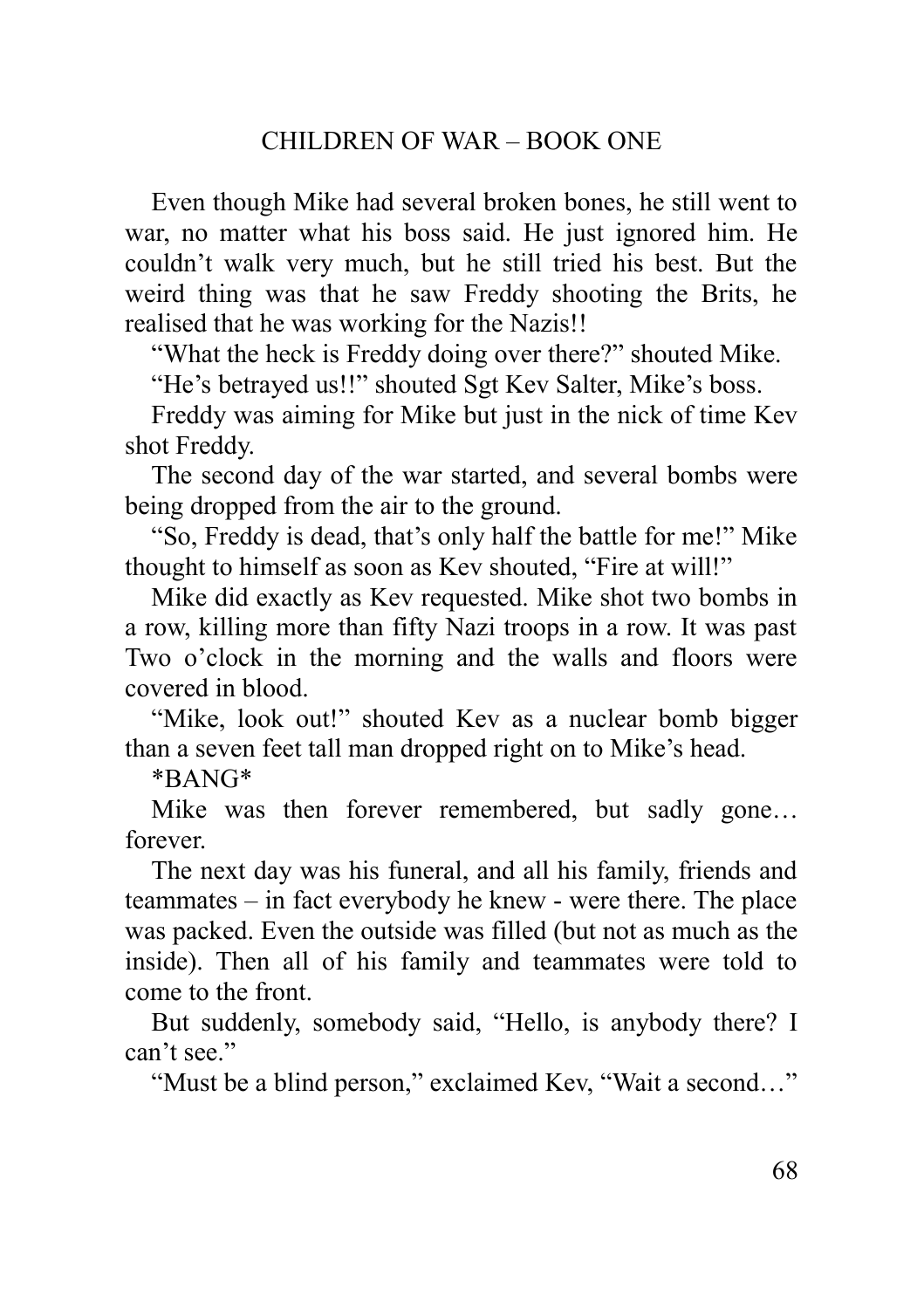The coffin shook. The chief of the funeral opened it… It was Mike. He was alive.

"Oh, hey guys, what are you doing?"